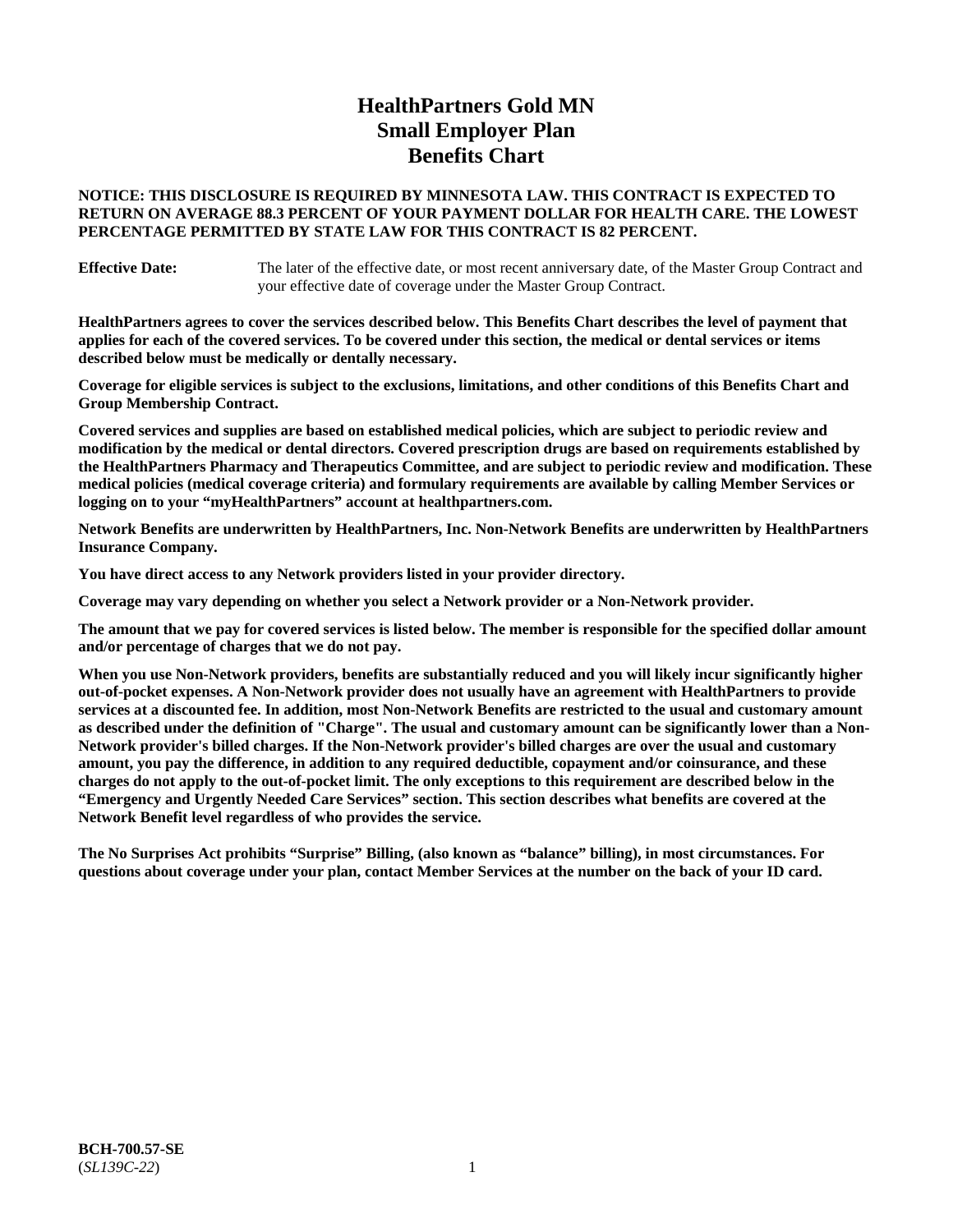# **These definitions apply to this Benefits Chart. They also apply to the Contract.**

| <b>Biosimilar Drugs:</b> | A prescription drug, approved by the Food and Drug Administration (FDA), that the FDA has<br>determined is biosimilar to and interchangeable with a biological brand name drug. Biosimilar<br>drugs are not considered generic drugs and are not covered under the generic drug benefit.                                                                                                                                                                                                                                                                                                                                           |
|--------------------------|------------------------------------------------------------------------------------------------------------------------------------------------------------------------------------------------------------------------------------------------------------------------------------------------------------------------------------------------------------------------------------------------------------------------------------------------------------------------------------------------------------------------------------------------------------------------------------------------------------------------------------|
| <b>Brand Name Drug:</b>  | A prescription drug, approved by the Food and Drug Administration (FDA), that is manufactured,<br>sold, or licensed for sale under a trademark by the pharmaceutical company that originally<br>researched and developed the drug. Brand name drugs have the same active-ingredient formula as<br>the generic version of the drug. However, generic drugs are manufactured and sold by other drug<br>manufacturers and are generally not available until after the patent on the brand name drug has<br>expired. A few brand name drugs may be covered at the generic drug benefit level if this is<br>indicated on the formulary. |
| <b>Calendar Year:</b>    | This is the 12-month period beginning 12:01 A.M. Central Time, on January 1, and ending 12:00<br>A.M. Central Time of the next following December 31.                                                                                                                                                                                                                                                                                                                                                                                                                                                                              |
| <b>Charge:</b>           | For covered services delivered by participating network providers, this is the provider's discounted<br>charge for a given medical/surgical service, procedure or item.                                                                                                                                                                                                                                                                                                                                                                                                                                                            |
|                          | For covered services delivered by non-network providers, a contracted rate may apply if such<br>arrangement is available to HealthPartners.                                                                                                                                                                                                                                                                                                                                                                                                                                                                                        |
|                          | For the Usual and Customary charge for covered services delivered by non-network providers, our<br>payment is calculated using one of the following options to be determined at HealthPartners'<br>discretion: 1) a percentage of the Medicare fee schedule; 2) a comparable schedule if the services<br>is not on the Medicare fee schedule; 3) a commercially reasonable rate for such service.                                                                                                                                                                                                                                  |
|                          | The Usual and Customary Charge is the maximum amount allowed that we consider in the<br>calculation of the payment of charges incurred for certain covered services. You must pay for any<br>charges above the usual and customary charge, and they do not apply to the out-of-pocket limit.                                                                                                                                                                                                                                                                                                                                       |
|                          | A charge is incurred for covered ambulatory medical and surgical services, on the date the service<br>or item is provided. A charge is incurred for covered inpatient services, on the date of admission to<br>a hospital. To be covered, a charge must be incurred on or after the member's effective date and<br>on or before the termination date.                                                                                                                                                                                                                                                                              |
| Copayment/Coinsurance:   | The specified dollar amount, or percentage, of charges incurred for covered services, which we do<br>not pay, but which a member must pay, each time a member receives certain medical services,<br>procedures or items. Our payment for those covered services or items begins after the copayment<br>or coinsurance is satisfied. Covered services or items requiring a copayment or coinsurance are<br>specified in this Benefits Chart.                                                                                                                                                                                        |
|                          | For services provided by a network provider:                                                                                                                                                                                                                                                                                                                                                                                                                                                                                                                                                                                       |
|                          | An amount which is listed as a flat dollar copayment is applied to a network provider's discounted<br>charges for a given service. However, if the network provider's discounted charge for a service or<br>item is less than the flat dollar copayment, you will pay the network provider's discounted charge.<br>An amount which is listed as a percentage of charges or coinsurance is based on the network<br>provider's discounted charges, calculated at the time the claim is processed, which may include an<br>agreed upon fee schedule rate for case rate or withhold arrangements.                                      |
|                          | For services provided by a non-network provider:                                                                                                                                                                                                                                                                                                                                                                                                                                                                                                                                                                                   |
|                          | Any copayment or coinsurance is applied to the lesser of the provider's charges or the usual and<br>customary charge for a service.                                                                                                                                                                                                                                                                                                                                                                                                                                                                                                |
|                          | A copayment or coinsurance is due at the time a service is provided, or when billed by the<br>provider. The copayment or coinsurance applicable for a scheduled visit with a network provider<br>will be collected for each visit, late cancellation and failed appointment. Services may not be<br>withheld for failure to pay a deductible or coinsurance at or prior to the time of service.                                                                                                                                                                                                                                    |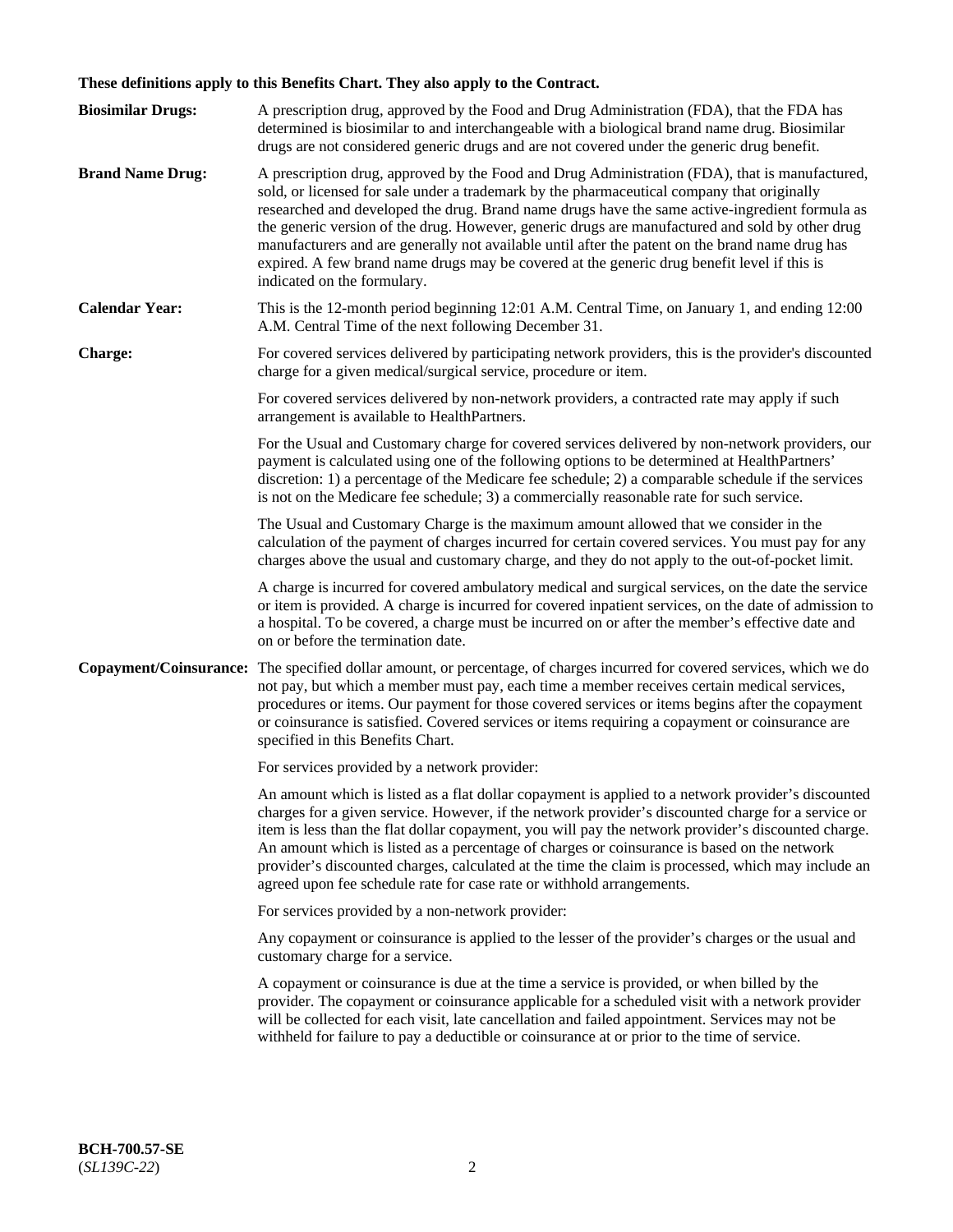| Deductible:                | The specified dollar amount of charges incurred for covered services, which we do not pay, but a                                                                                                                                                                                                                                                                                                                                                                                                                                                                                                                                                                                                                                                                                                                                                                                                                                                                                                                                                                                                                                                                                                                                                                 |
|----------------------------|------------------------------------------------------------------------------------------------------------------------------------------------------------------------------------------------------------------------------------------------------------------------------------------------------------------------------------------------------------------------------------------------------------------------------------------------------------------------------------------------------------------------------------------------------------------------------------------------------------------------------------------------------------------------------------------------------------------------------------------------------------------------------------------------------------------------------------------------------------------------------------------------------------------------------------------------------------------------------------------------------------------------------------------------------------------------------------------------------------------------------------------------------------------------------------------------------------------------------------------------------------------|
|                            | member or a family has to pay first in a calendar year. Our payment for those services or items<br>begins after the deductible is satisfied. For network providers, the amount of the charges that apply<br>to the deductible are based on the network provider's discounted charges, calculated at the time<br>the claim is processed, which may include an agreed upon fee schedule rate for case rate or<br>withhold arrangements. For non-network providers, the amount of charges that apply to the<br>deductible are the lesser of the provider's charges or the usual and customary charge for a service.                                                                                                                                                                                                                                                                                                                                                                                                                                                                                                                                                                                                                                                 |
|                            | Any amounts paid or reimbursed by a third party, including but not limited to: point of service<br>rebates, manufacturer coupons, manufacturer debit cards or other forms of direct reimbursement to<br>a member for a product or service, will not apply toward your deductible, to the extent permitted<br>under state and federal law.                                                                                                                                                                                                                                                                                                                                                                                                                                                                                                                                                                                                                                                                                                                                                                                                                                                                                                                        |
|                            | Your plan has an embedded deductible. This means once a member meets the individual<br>deductible, the plan begins paying benefits for that person. If two or more members of the family<br>meet the family deductible, the plan begins paying benefits for all members of the family,<br>regardless of whether each member has met the individual deductible. However, a member may<br>not contribute more than the individual deductible toward the family deductible.                                                                                                                                                                                                                                                                                                                                                                                                                                                                                                                                                                                                                                                                                                                                                                                         |
|                            | All services are subject to the deductible unless otherwise indicated below in this Benefits Chart.                                                                                                                                                                                                                                                                                                                                                                                                                                                                                                                                                                                                                                                                                                                                                                                                                                                                                                                                                                                                                                                                                                                                                              |
| Formulary:                 | This is a current list, which may be revised from time to time, of formulary prescription drugs,<br>medications, equipment and supplies covered by us as indicated in the Benefits Chart which are<br>covered at the highest benefit level. Some drugs may require prior authorization to be covered as<br>formulary drugs. You may be granted an exception to the formulary that is available to you upon<br>request. These guidelines and procedures include exceptions to the formulary for anti-psychotic<br>prescription drugs prescribed to treat emotional disturbances or mental illness if your health care<br>provider (1) indicates to the dispensing pharmacist, orally or in writing, that the prescription must<br>be dispensed as indicated and (2) certifies in writing to us that the prescribed drug will best treat<br>your condition. Also, you may continue to receive certain non-formulary prescription drugs for<br>diagnosed mental illness or emotional disturbance when our formulary changes or you change<br>health plans for up to one year following the change. We also have written guidelines and<br>procedures for granting formulary exceptions for other drugs that are available to you upon request<br>or on our website. |
|                            | HMO Formulary Exception Process (including antipsychotic drugs). If you are prescribed a<br>drug, we must promptly grant you an exception to our formulary when your health care provider<br>indicates to us that:                                                                                                                                                                                                                                                                                                                                                                                                                                                                                                                                                                                                                                                                                                                                                                                                                                                                                                                                                                                                                                               |
|                            | (1) the formulary drug causes an adverse reaction to the patient;<br>(2) the formulary drug is contraindicated for the patient; or<br>(3) the health care provider demonstrates that the prescription drug must be dispensed as written<br>to provide maximum medical benefit to the patient.                                                                                                                                                                                                                                                                                                                                                                                                                                                                                                                                                                                                                                                                                                                                                                                                                                                                                                                                                                    |
|                            | The formulary, and information on drugs that require authorization, are available by calling<br>Member Services or logging on to your "myHealthPartners" account at healthpartners.com.                                                                                                                                                                                                                                                                                                                                                                                                                                                                                                                                                                                                                                                                                                                                                                                                                                                                                                                                                                                                                                                                          |
|                            | Formulary Changes. The formulary may change throughout the year. If you are affected by a<br>formulary change, you will receive at least 30 days' advanced notice of that change, and you<br>may request a formulary exception.                                                                                                                                                                                                                                                                                                                                                                                                                                                                                                                                                                                                                                                                                                                                                                                                                                                                                                                                                                                                                                  |
| <b>Generic Drug:</b>       | A prescription drug, approved by the Food and Drug Administration (FDA) that the FDA has<br>determined is comparable to a brand name drug product in dosage form, strength, route of<br>administration, quality, intended use and documented bioequivalence. Generally, generic drugs<br>cost less than brand name drugs. Some brand name drugs may be covered at the generic drug<br>benefit level if this is indicated on the formulary.                                                                                                                                                                                                                                                                                                                                                                                                                                                                                                                                                                                                                                                                                                                                                                                                                       |
| <b>Non-Formulary Drug:</b> | This is a prescription drug approved by the Food and Drug Administration (FDA) that is not on<br>the formulary, is medically necessary and is not investigative or otherwise excluded under this<br>Benefits Chart.                                                                                                                                                                                                                                                                                                                                                                                                                                                                                                                                                                                                                                                                                                                                                                                                                                                                                                                                                                                                                                              |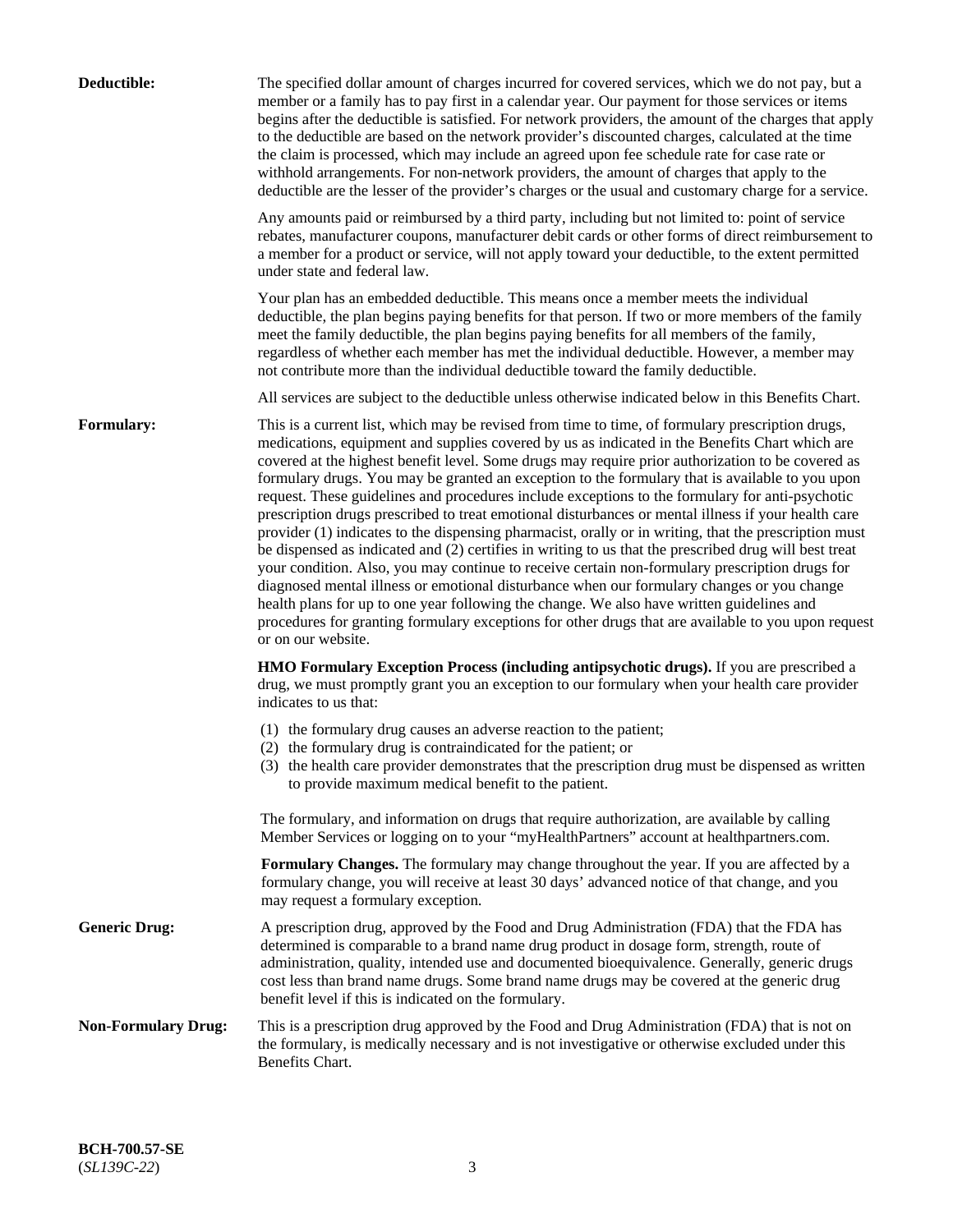| <b>Out-of-Pocket Expenses:</b> | You pay the specified copayments/coinsurance and deductibles applicable for particular services,<br>subject to the out-of-pocket limit described below. These amounts are in addition to the monthly<br>enrollment payments.                                                                                                                                                                                                                                                                                                        |
|--------------------------------|-------------------------------------------------------------------------------------------------------------------------------------------------------------------------------------------------------------------------------------------------------------------------------------------------------------------------------------------------------------------------------------------------------------------------------------------------------------------------------------------------------------------------------------|
| <b>Out-of-Pocket Limit:</b>    | You pay the copayments/coinsurance and deductibles for covered services, to the individual or<br>family out-of-pocket limit. Thereafter we cover 100% of the charges incurred for all other covered<br>services, for the rest of the calendar year. You pay amounts greater than the out-of-pocket limit if<br>you exceed any visit or day limits.                                                                                                                                                                                  |
|                                | Non-Network Benefits above the usual and customary charge (see definition of charge above) do<br>not apply to the out-of-pocket limit.                                                                                                                                                                                                                                                                                                                                                                                              |
|                                | Non-Network benefits for transplant surgery do not apply to the out-of-pocket limit.                                                                                                                                                                                                                                                                                                                                                                                                                                                |
|                                | Any amounts paid or reimbursed by a third party, including but not limited to: point of service<br>rebates, manufacturer coupons, manufacturer debit cards or other forms of direct reimbursement to<br>a member for a product or service, will not apply as an out of pocket expense, to the extent<br>permitted under state and federal law.                                                                                                                                                                                      |
|                                | You are responsible to keep track of the out-of-pocket expenses. Contact our Member Services<br>department for assistance in determining the amount paid by the enrollee for specific eligible<br>services received. Claims for reimbursement under the out-of-pocket limit provisions are subject<br>to the same time limits and provisions described under the "Claims Provisions" section of the<br>Contract.                                                                                                                    |
| <b>Specialty Drug List:</b>    | This is a current list, which may be revised from time to time, of prescription drugs, medications,<br>equipment and supplies, which are typically bio-pharmaceuticals. The purpose of a specialty drug<br>list is to facilitate enhanced monitoring of complex therapies used to treat specific conditions.<br>Specialty drugs are covered by us as indicated in this Benefits Chart. The specialty drug list is<br>available by calling Member Services or logging on to your "myHealthPartners" account at<br>healthpartners.com |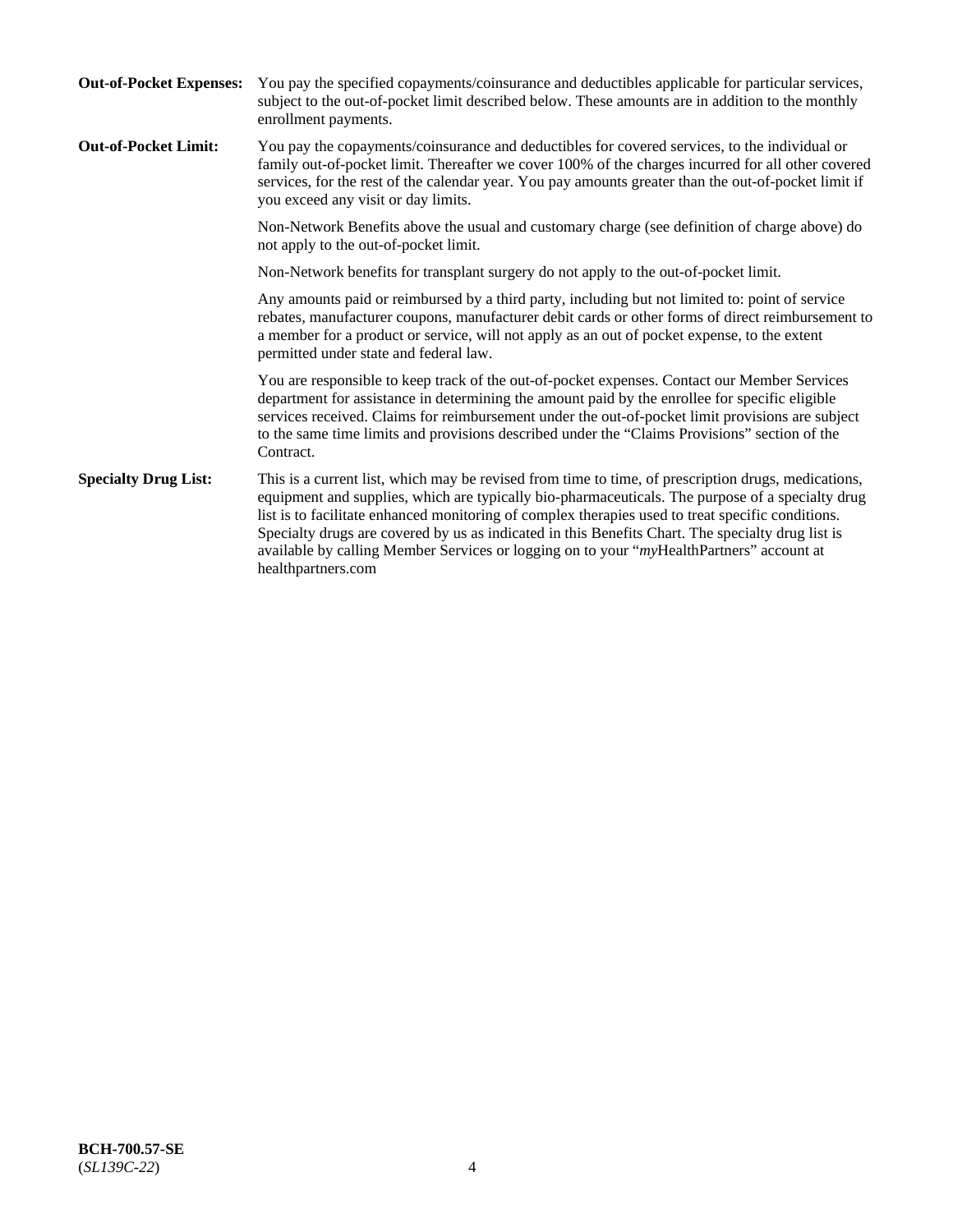# **DEDUCTIBLES AND OUT-OF-POCKET LIMITS**

### **Individual Calendar Year Deductible**

| <b>Network Benefits</b> | <b>Non-Network Benefits</b> |
|-------------------------|-----------------------------|
| \$2,000                 | \$10,000                    |

### **Family Calendar Year Deductible**

| <b>Network Benefits</b> | <b>Non-Network Benefits</b> |
|-------------------------|-----------------------------|
| \$6,000                 | \$20,000                    |

Separate deductibles must be satisfied under the Network Benefits and Non-Network Benefits.

Your plan has an embedded deductible. This means once a member meets the individual deductible, the plan begins paying benefits for that person. If two or more members of the family meet the family deductible, the plan begins paying benefits for all members of the family, regardless of whether each member has met the individual deductible. However, a member may not contribute more than the individual deductible toward the family deductible.

Any amounts paid or reimbursed by a third party, including but not limited to: point of service rebates, manufacturer coupons, debit cards or other forms of direct reimbursement to a member for a product or service, will not apply toward your deductible, to the extent permitted under state and federal law.

#### **Individual Calendar Year Out-of-Pocket Limit**

| <b>Network Benefits</b> | <b>Non-Network Benefits</b> |
|-------------------------|-----------------------------|
| \$6,500                 | \$30,000                    |

#### **Family Calendar Year Out-of-Pocket Limit**

| <b>Network Benefits</b> | Non-Network Benefits |
|-------------------------|----------------------|
| \$13,000                | \$60,000             |

Separate Out-of-Pocket Limits must be satisfied under the Network Benefits and Non-Network Benefits.

Non-Network Benefits above the usual and customary charge will not apply toward the individual or family out-of-pocket limit.

Non-Network benefits for transplant surgery do not apply to the out-of-pocket limit.

Any amounts paid or reimbursed by a third party, including but not limited to: point of service rebates, manufacturer coupons, manufacturer debit cards or other forms of direct reimbursement to a member for a product or service, will not apply as an out of pocket expense, to the extent permitted under state and federal law.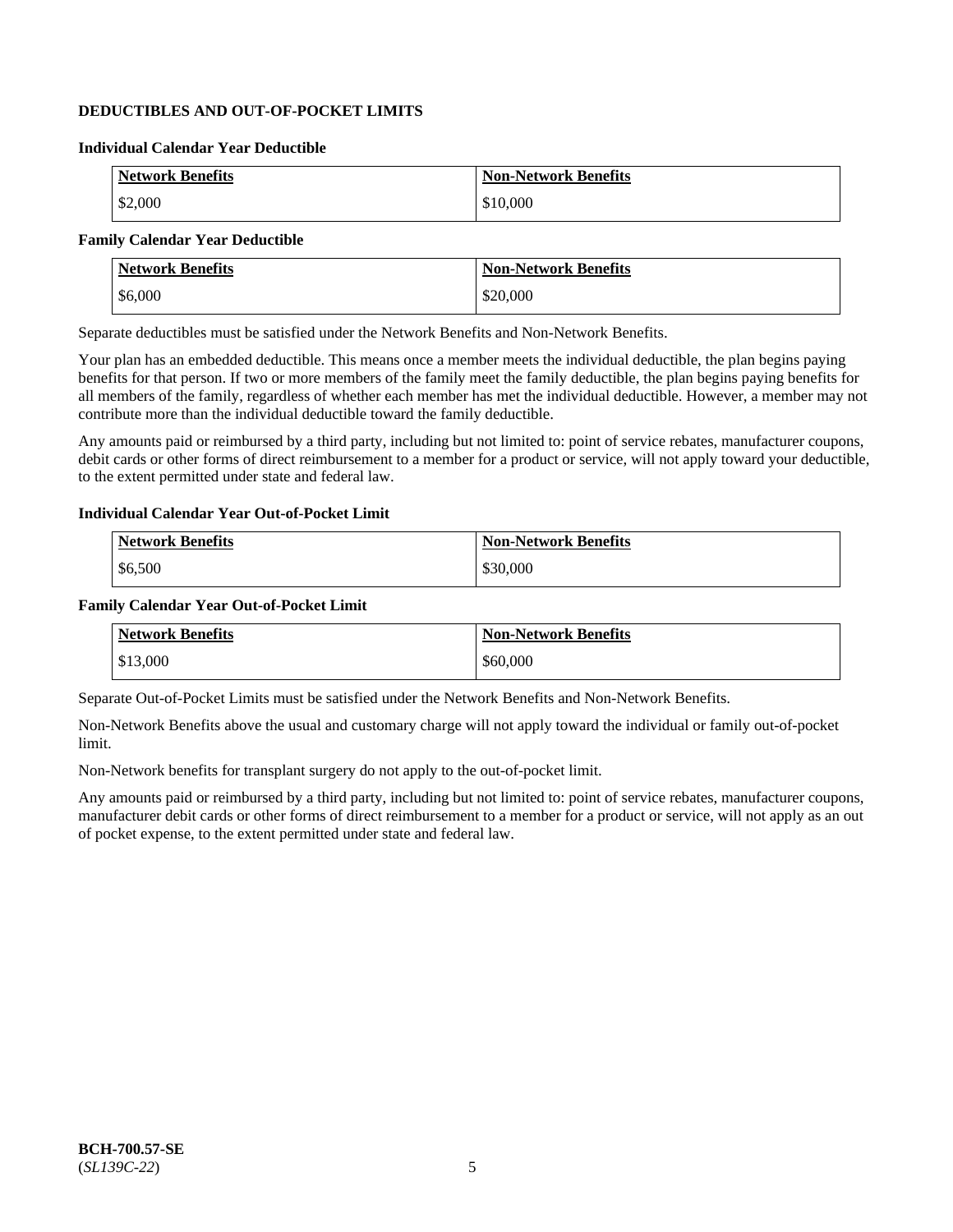# **AMBULANCE AND MEDICAL TRANSPORTATION**

# **Covered Services:**

We cover ambulance and medical transportation for medical emergencies.

We also cover medically necessary, non-emergency medical transportation if it meets our medical coverage criteria.

Covered services and supplies are based on established medical policies, which are subject to periodic review and modification by the medical or dental directors. These medical policies (medical coverage criteria) and applicable prior authorization requirements are available by calling Member Services or logging on to your "myHealthPartners" account at [healthpartners.com.](https://www.healthpartners.com/hp/index.html)

| Network Benefits             | <b>Non-Network Benefits</b> |
|------------------------------|-----------------------------|
| 70% of the charges incurred. | See Network Benefits.       |

### **Not Covered:**

See "Services Not Covered" in the Group Membership Contract.

# **BEHAVIORAL HEALTH SERVICES**

# **Covered Services:**

Covered services are based on established medical policies, which are subject to periodic review and modification by the medical directors. These medical policies (medical coverage criteria) are available by calling Member Services or logging on to your "*my*HealthPartners" account at [healthpartners.com.](http://www.healthpartners.com/)

You have rights to parity in mental health and substance use disorder treatment as required by the federal Mental Health Parity and Addiction Equity Act and Minnesota Statutes, section 62Q.47. These laws require:

- That mental health and substance use disorder services be covered on the same basis as medical services;
- That cost-sharing for mental health and substance use disorder services can be no more restrictive than cost-sharing for similar medical services;
- That treatment restrictions and limitation such as prior authorization and medical necessity can be no more restrictive than for similar medical services;
- That if enrollees have concerns they can call Member Services, file a complaint with HealthPartners, or file a complaint with the Minnesota Department of Health.

### **Mental health services**

We cover services for: mental health diagnoses as described in the Diagnostic and Statistical Manual of Mental Disorders – Fifth Edition (DSM-5) (most recent edition).

We also provide coverage for mental health treatment ordered by a Minnesota court under a valid court order that is issued on the basis of a behavioral care evaluation performed by a licensed psychiatrist or doctoral level licensed psychologist, which includes a diagnosis and an individual treatment plan for care in the most appropriate, least restrictive environment. We must be given a copy of the court order and the behavioral care evaluation, the service must be a covered benefit under this plan, and the service must be provided by a network provider, or other provider as required by law. We cover the evaluation upon which the court order was based if it was provided by a network provider. We also provide coverage for the initial mental health evaluation of a child, regardless of whether that evaluation leads to a court order for treatment, if the evaluation is ordered by a Minnesota juvenile court.

**Outpatient services, including intensive outpatient and day treatment:** We cover medically necessary outpatient professional mental health services for evaluation, crisis intervention, and treatment of mental health disorders.

A comprehensive diagnostic assessment will be used as the basis for a determination by a mental health professional, concerning the appropriate treatment and the extent of services required.

Outpatient services we cover for a diagnosed mental health condition include the following:

- Individual, group, family, and multi-family therapy;
- Medication management provided by a physician, certified nurse practitioner, or physician's assistant;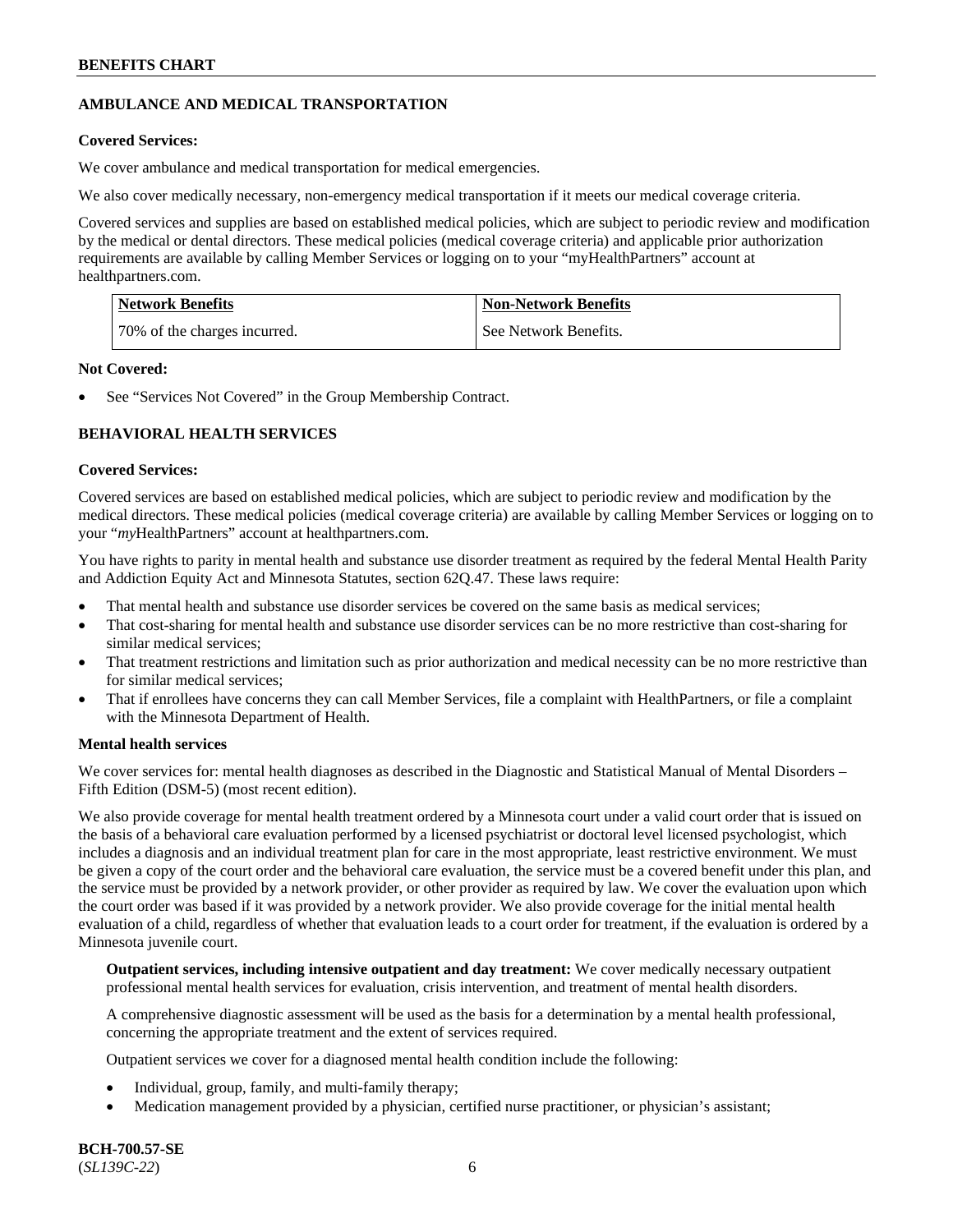- Psychological testing services for the purposes of determining the differential diagnoses and treatment planning for patients currently receiving behavioral health services;
- Day treatment and intensive outpatient services in a licensed program;
- Partial hospitalization services in a licensed hospital or community mental health center;
- Psychotherapy and nursing services provided in the home if authorized by us; and
- Treatment for gender dysphoria.

| <b>Non-Network Benefits</b>  |
|------------------------------|
| 50% of the charges incurred. |
|                              |

#### **Group therapy**

| Network Benefits                                                                                                | <b>Non-Network Benefits</b>   |
|-----------------------------------------------------------------------------------------------------------------|-------------------------------|
| 100% of the charges incurred, subject to a member<br>copayment of \$25 per visit.<br>Deductible does not apply. | 150% of the charges incurred. |

#### **Inpatient services, including mental health residential treatment services:** We cover the following:

- Medically necessary inpatient services in a hospital and professional services for treatment of mental health disorders. Medical stabilization is covered under inpatient hospital services in the "Hospital and Skilled Nursing Facility Services" section; and
- Medically necessary mental health residential treatment services. This care must be authorized by us and provided by a hospital or residential behavioral health treatment facility licensed by the local state or Department of Health and Human Services. Services not covered under this benefit include halfway houses, group homes, extended care facilities, shelter services, correctional services, detention services, transitional services, group residential services, foster care services and wilderness programs.

| <b>Network Benefits</b>      | <b>Non-Network Benefits</b>  |
|------------------------------|------------------------------|
| 70% of the charges incurred. | 50% of the charges incurred. |

#### **Substance use disorder (SUD) services**

We cover medically necessary services for assessments by a licensed alcohol and drug counselor and treatment of substanceuse disorders as defined in the latest edition of the DSM-5.

**Outpatient services, including intensive outpatient and day treatment:** We cover medically necessary outpatient professional services for the diagnosis and treatment of substance use disorders. Substance use disorder treatment programs must be licensed by the applicable state agency.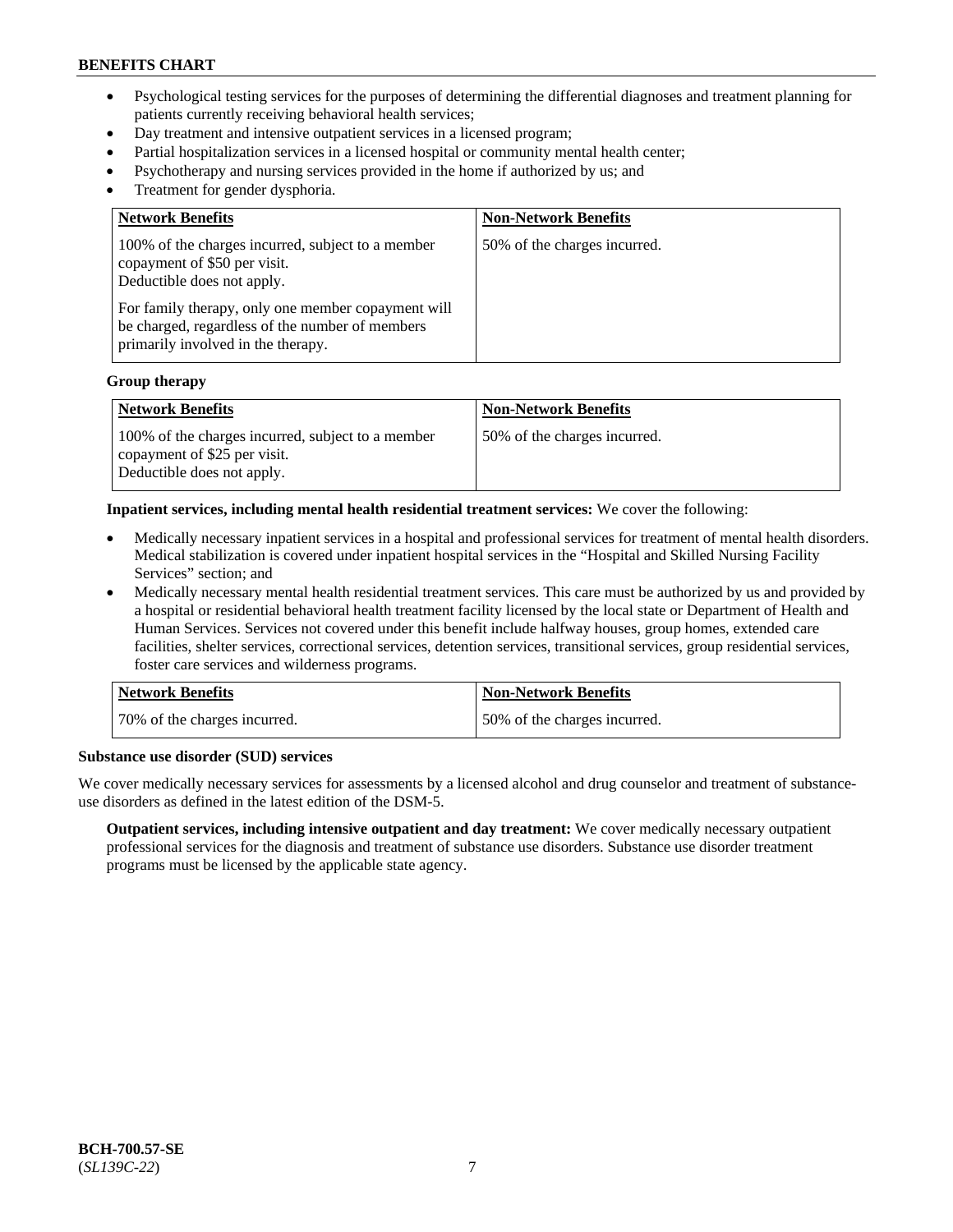Outpatient services we cover for a diagnosed substance use disorder include the following:

- Individual, group, family, and multi-family therapy provided in an office setting;
- Opiate replacement therapy including methadone and buprenorphine treatment; and
- Day treatment and intensive outpatient services in a licensed program.

| <b>Network Benefits</b>                                                                                                                     | <b>Non-Network Benefits</b>  |
|---------------------------------------------------------------------------------------------------------------------------------------------|------------------------------|
| 100% of the charges incurred, subject to a member<br>copayment of \$50 per visit.<br>Deductible does not apply.                             | 50% of the charges incurred. |
| For family therapy, only one member copayment will<br>be charged, regardless of the number of members<br>primarily involved in the therapy. |                              |

**Inpatient services:** We cover the following:

- Medically necessary inpatient services in a hospital or primary residential treatment in a licensed substance use disorder treatment center. Primary residential treatment is an intensive residential treatment program of limited duration, typically 30 days or less.
- Services provided in a hospital that is licensed by the local state and accredited by Medicare.
- Detoxification services in a hospital or community detoxification facility if it is licensed by the local Department of Health and Human Services.

| Network Benefits             | <b>Non-Network Benefits</b>  |
|------------------------------|------------------------------|
| 70% of the charges incurred. | 50% of the charges incurred. |

# **Not Covered:**

See "Services Not Covered" in the Group Membership Contract.

# **CHIROPRACTIC SERVICES**

### **Covered Services:**

We cover chiropractic services for rehabilitative care, provided to diagnose and treat acute neuromusculo-skeletal conditions.

Massage therapy which is performed in conjunction with other treatment/modalities by a chiropractor, is part of a prescribed treatment plan and is not billed separately is covered.

| <b>Network Benefits</b>                                                                                         | <b>Non-Network Benefits</b>                                           |
|-----------------------------------------------------------------------------------------------------------------|-----------------------------------------------------------------------|
| 100% of the charges incurred, subject to a member<br>copayment of \$50 per visit.<br>Deductible does not apply. | 50% of the charges incurred.<br>Limit of 20 visits per calendar year. |

### **Not Covered:**

- Massage therapy for the purpose of comfort or convenience of the member.
- See "Services Not Covered" in the Group Membership Contract.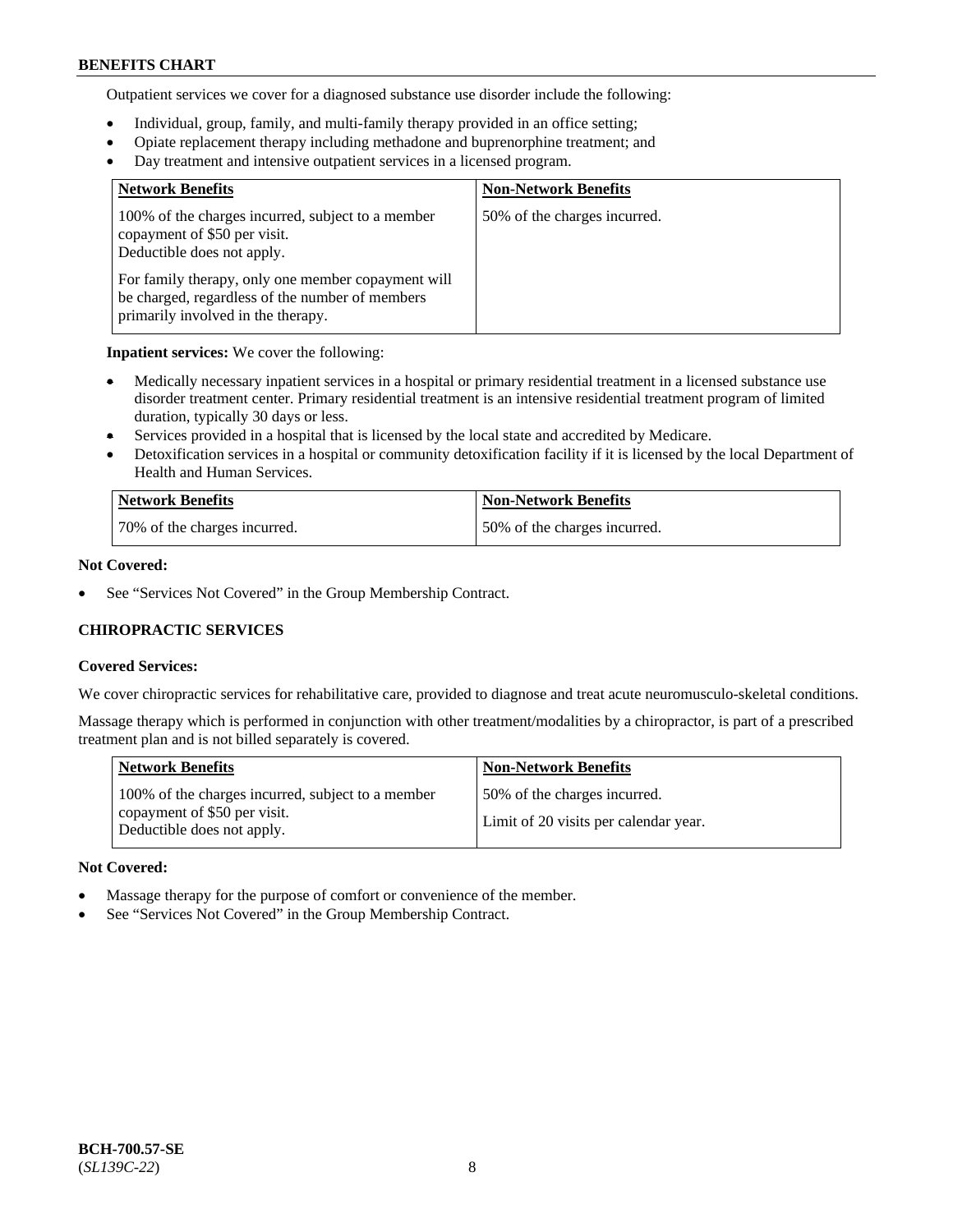# **CLINICAL TRIALS**

## **Covered Services:**

We cover certain routine services if you participate in a Phase I, Phase II, Phase III or Phase IV clinical trial that is conducted in relation to the prevention, detection, or treatment of cancer or other life-threatening disease or condition as defined in the Affordable Care Act. We cover routine patient costs for services that would be eligible under this Benefits Chart if the service was provided outside of a clinical trial.

| <b>Network Benefits</b>                                | <b>Non-Network Benefits</b>                            |
|--------------------------------------------------------|--------------------------------------------------------|
| Coverage level is same as corresponding Network        | Coverage level is same as corresponding Non-Network    |
| Benefit, depending on type of service provided such as | Benefit, depending on type of service provided such as |
| Office Visits for Illness or Injury, Inpatient or      | Office Visits for Illness or Injury, Inpatient or      |
| <b>Outpatient Hospital Services.</b>                   | <b>Outpatient Hospital Services.</b>                   |

### **Not Covered:**

- The investigative item, device or service itself.
- Items or services that are provided solely to satisfy data collection and analysis needs and that are not used in the direct clinical management of the patient.
- A service that is clearly inconsistent with widely accepted and established standards of care for a particular diagnosis.
- See "Services Not Covered" in the Group Membership Contract.

# **DENTAL SERVICES**

# **Covered Services:**

We cover services as described below.

**Accidental dental services:** We cover dentally necessary services to treat and restore damage done to sound, natural, unrestored teeth as a result of an accidental injury. Coverage is for damage caused by external trauma to face and mouth only, not for cracked or broken teeth which result from biting or chewing. We cover restorations, root canals, crowns and replacement of teeth lost that are directly related to the accident in which the member was involved. We cover initial exams, xrays, and palliative treatment including extractions, and other oral surgical procedures directly related to the accident. Subsequent treatment must be initiated within the specified time-frame and must be directly related to the accident. We do not cover restoration and replacement of teeth that are not "sound and natural" at the time of the accident.

Full mouth rehabilitation to correct occlusion (bite) and malocclusion (misaligned teeth not due to the accident) are not covered.

When an implant-supported dental prosthetic treatment is pursued, the accidental dental benefit will be applied to the prosthetic procedure. Benefits are limited to the amount that would be paid toward the placement of a removable dental prosthetic appliance that could be used in the absence of implant treatment. Care must be provided or pre-authorized by a HealthPartners dentist.

| <b>Network Benefits</b>      | <b>Non-Network Benefits</b>   |
|------------------------------|-------------------------------|
| 80% of the charges incurred. | 150% of the charges incurred. |

For all accidental dental services, treatment and/or restoration must be initiated within six months of the date of the injury. Coverage is limited to the initial course of treatment and/or initial restoration. Services must be provided within twenty-four months of the date of injury to be covered.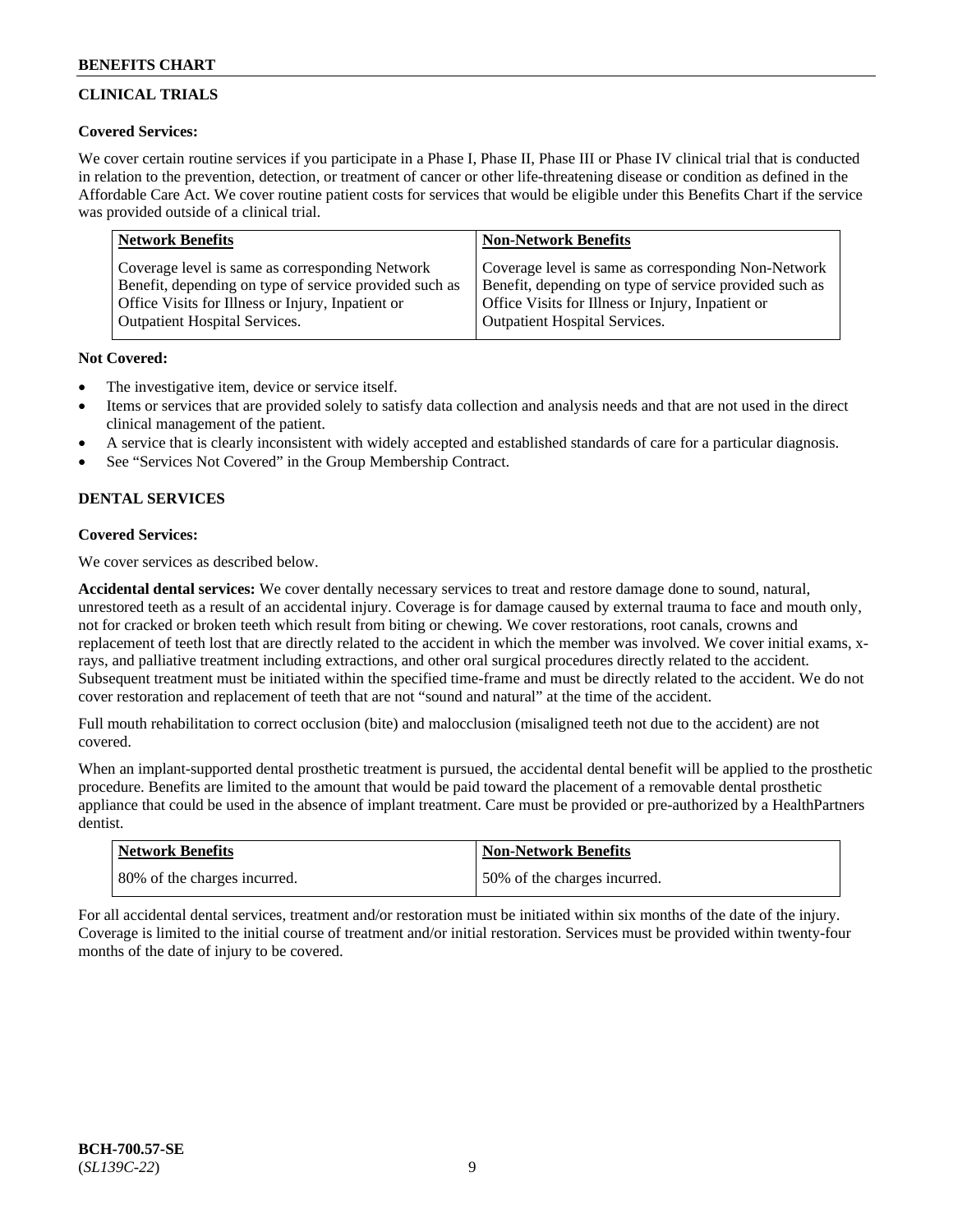# **Medical referral dental services**

**Medically necessary outpatient dental services:** We cover medically necessary outpatient dental services. Coverage is limited to dental services required for treatment of an underlying medical condition, e.g., removal of teeth to complete radiation treatment for cancer of the jaw, cysts and lesions.

| <b>Network Benefits</b>                                                                                         | <b>Non-Network Benefits</b>  |
|-----------------------------------------------------------------------------------------------------------------|------------------------------|
| 100% of the charges incurred, subject to a member<br>copayment of \$50 per visit.<br>Deductible does not apply. | 50% of the charges incurred. |

**Medically necessary hospitalization and anesthesia for dental care:** We cover medically necessary hospitalization for dental care. This is limited to charges incurred by a member who: (1) is a child under age 5; (2) is severely disabled; (3) has a medical condition and requires hospitalization or general anesthesia for dental care treatment; or (4) is a child between age 5 and 12 and care in dental offices has been attempted unsuccessfully and usual methods of behavior modification have not been successful, or when extensive amounts of restorative care, exceeding four appointments, are required. Coverage is limited to facility and anesthesia charges. Oral surgeon/dentist professional fees are not covered.

| Network Benefits             | <b>Non-Network Benefits</b>  |
|------------------------------|------------------------------|
| 70% of the charges incurred. | 50% of the charges incurred. |

**Medical complications of dental care:** We cover medical complications of dental care. Treatment must be medically necessary care and related to medical complications of non-covered dental care, including complications of the head, neck, or substructures.

| <b>Network Benefits</b>                                                                                         | <b>Non-Network Benefits</b>  |
|-----------------------------------------------------------------------------------------------------------------|------------------------------|
| 100% of the charges incurred, subject to a member<br>copayment of \$50 per visit.<br>Deductible does not apply. | 50% of the charges incurred. |

**Oral surgery**: We cover oral surgery. Coverage is limited to treatment of medical conditions requiring oral surgery, such as treatment of oral neoplasm, non-dental cysts, fracture of the jaws, trauma of the mouth and jaws.

| <b>Network Benefits</b>                                                                                         | <b>Non-Network Benefits</b>  |
|-----------------------------------------------------------------------------------------------------------------|------------------------------|
| 100% of the charges incurred, subject to a member<br>copayment of \$50 per visit.<br>Deductible does not apply. | 50% of the charges incurred. |

**Treatment of cleft lip and cleft palate:** We cover treatment of cleft lip and cleft palate of a dependent child to age 26, including orthodontic treatment and oral surgery directly related to the cleft. Benefits are limited to inpatient or outpatient expenses arising from medical and dental treatment that was scheduled or initiated prior to the dependent turning age 19. Dental services that are not required for the treatment of cleft lip or cleft palate are not covered. If a dependent child covered under this Contract is also covered under a dental plan which includes orthodontic services, that dental plan shall be considered primary for the necessary orthodontic services. Oral appliances are subject to the same copayment, conditions and limitations as durable medical equipment.

| <b>Network Benefits</b>                                                                                         | <b>Non-Network Benefits</b>  |
|-----------------------------------------------------------------------------------------------------------------|------------------------------|
| 100% of the charges incurred, subject to a member<br>copayment of \$50 per visit.<br>Deductible does not apply. | 50% of the charges incurred. |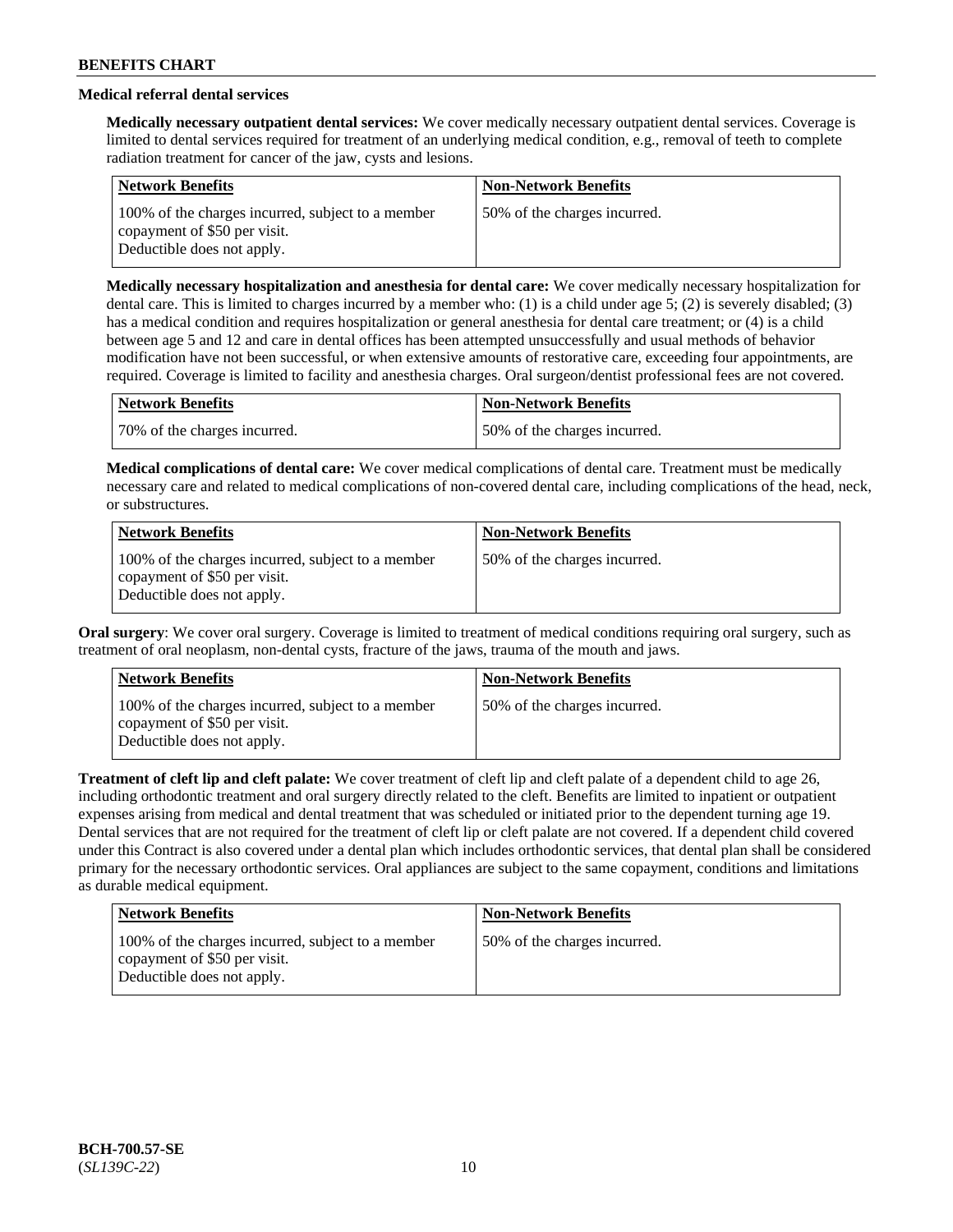**Treatment of temporomandibular disorder (TMD) and craniomandibular disorder (CMD):** We cover surgical and nonsurgical treatment of temporomandibular disorder (TMD) and craniomandibular disorder (CMD), which is medically necessary care. Dental services which are not required to directly treat TMD or CMD are not covered.

| <b>Network Benefits</b>                                                                                         | <b>Non-Network Benefits</b>  |
|-----------------------------------------------------------------------------------------------------------------|------------------------------|
| 100% of the charges incurred, subject to a member<br>copayment of \$50 per visit.<br>Deductible does not apply. | 50% of the charges incurred. |

### **Not Covered:**

- Dental treatment, procedures or services not listed in this Benefits Chart.
- Accident related dental services if treatment is (1) provided to teeth which are not sound and natural, (2) to teeth which have been restored, (3) initiated beyond six months from the date of the injury, (4) received beyond the initial treatment or restoration or (5) received beyond twenty-four months from the date of injury.
- Oral surgery to remove wisdom teeth.
- Orthognathic treatment or procedures and all related services, unless it is required to treat TMD or CMD and it meets our medical coverage criteria.
- See "Services Not Covered" in the Group Membership Contract.

# **DIABETES AND HYPERTENSION DISEASE MANAGEMENT PROGRAM**

#### **Covered Services:**

If you meet criteria for coverage, you may qualify for the Diabetes and/or Hypertension Disease Management Program.

The program covers group health coaching which focuses on weight loss, exercise, behavior modification and health education through Omada Health.

| <b>Network Benefits</b>                                     | <b>Non-Network Benefits</b> |
|-------------------------------------------------------------|-----------------------------|
| 100% of the charges incurred.<br>Deductible does not apply. | Not applicable.             |

### **Not Covered:**

See "Services Not Covered" in the Group Membership Contract.

### **DIABETIC EQUIPMENT AND SUPPLIES**

### **Covered Services:**

We cover physician prescribed medically appropriate and necessary drugs and supplies used in the management and treatment of diabetes for members with gestational, Type I or Type II diabetes including durable diabetic equipment and disposable supplies, as described below.

Certain items are only covered if your condition meets our coverage criteria and obtained through an authorized vendor. For more information on what we cover and any prior authorization requirements, call Member Services or log on to your "*my*HealthPartners" account at [healthpartners.com.](http://www.healthpartners.com/)

Insulin and medications for diabetes are covered as outpatient drugs under the "Prescription Drug Services" section.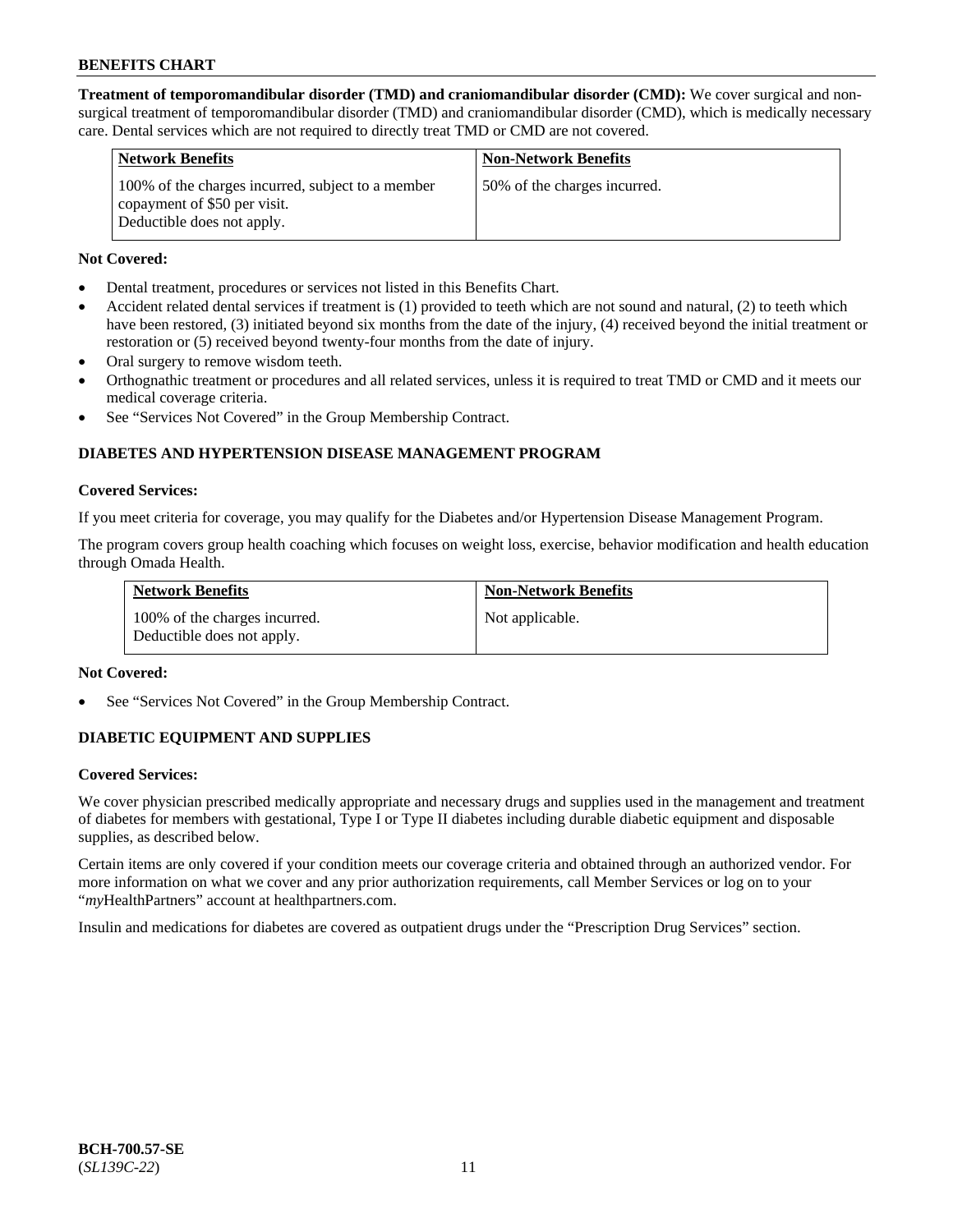**Pumps and Pump Supplies.** These include diabetic insulin pumps, diabetic infusion pumps and infusion pump supplies such as infusion sets, tubing, connectors and syringe reservoirs.

| <b>Network Benefits</b>                                                                     | <b>Non-Network Benefits</b>  |
|---------------------------------------------------------------------------------------------|------------------------------|
| Pumps received at a pharmacy:<br>70% of the charges incurred.<br>Deductible does not apply. | 50% of the charges incurred. |
| Pumps received from a non-pharmacy approved<br>vendor:<br>70% of the charges incurred.      |                              |

## **All other durable equipment and diabetic supplies**

Durable Diabetic Equipment and Supplies. These include continuous glucose monitoring system (CGMS), transmitter, sensors and receivers, diabetic blood glucose monitors and control/calibrating solutions (for checking accuracy or testing equipment and test strips).

Disposable Diabetic Supplies. These are one-time use supplies, including syringes, lancets, lancet devices, blood and urine ketone test strips, and needles.

Certain diabetic supplies and equipment must be purchased at a pharmacy.

| <b>Network Benefits</b>                                                                                              | <b>Non-Network Benefits</b>  |
|----------------------------------------------------------------------------------------------------------------------|------------------------------|
| If received through a pharmacy:<br>70% of the charges incurred.<br>Deductible does not apply.                        | 50% of the charges incurred. |
| If received through a non-pharmacy provider:<br>70% of the charges incurred if purchased from an<br>approved vendor. |                              |

### **Limitations:**

- No more than a 93-day supply of diabetic supplies is covered and dispensed at a time.
- We require that certain diabetic supplies and equipment be purchased at a pharmacy.
- Diabetic supplies and equipment are limited to certain models and brands.
- Durable medical equipment and supplies must be obtained from or repaired by approved vendors.
- Covered services and supplies are based on established medical policies which are subject to periodic review and modification by the medical directors. Our coverage policy for diabetic supplies includes information on our required models and brands. These medical policies (medical coverage criteria) are available by calling Member Services or logging on to your "*my*HealthPartners" account at [healthpartners.com.](http://www.healthpartners.com/)

### **Not Covered:**

- Replacement or repair of any covered items, if the items are (i) damaged or destroyed by misuse, abuse or carelessness, (ii) lost; or (iii) stolen.
- Duplicate or similar items.
- Labor and related charges for repair of any covered items which are more than the cost of replacement by an approved vendor.
- Batteries for monitors and equipment.
- Sales tax, mailing, delivery charges, service call charges.
- See "Services Not Covered" in the Group Membership Contract.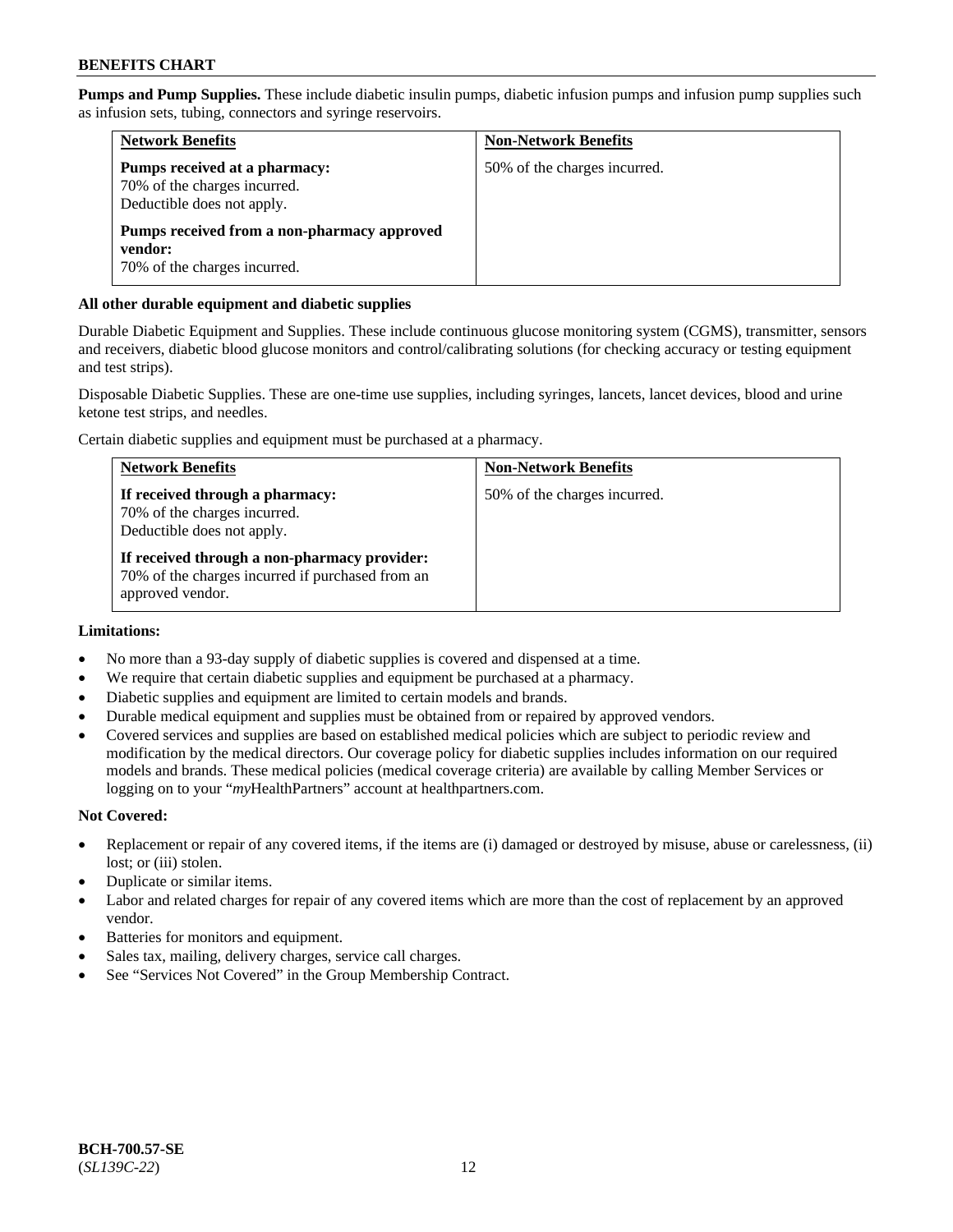# **DIAGNOSTIC IMAGING SERVICES**

### **Covered Services:**

We cover diagnostic imaging, when ordered by a provider and provided in a clinic or outpatient hospital facility.

For Network Benefits, non-emergent, scheduled outpatient Magnetic Resonance Imaging (MRI) and Computed Tomography (CT) must be provided at a designated facility. Your physician or facility will obtain or verify prior authorization for these services with HealthPartners, as needed.

We cover services provided in a clinic or outpatient hospital facility (to see the benefit level for inpatient hospital or skilled nursing facility services, see benefits under Inpatient Hospital and Skilled Nursing Facility Services).

#### **Outpatient magnetic resonance imaging (MRI) and computed tomography (CT)**

| Network Benefits             | Non-Network Benefits         |
|------------------------------|------------------------------|
| 70% of the charges incurred. | 50% of the charges incurred. |

#### **All other outpatient diagnostic imaging services for illness or injury**

#### **Services for illness or injury**

| Network Benefits             | Non-Network Benefits         |
|------------------------------|------------------------------|
| 70% of the charges incurred. | 50% of the charges incurred. |

#### **Preventive services (MRI/CT procedures are not considered preventive)**

Diagnostic imaging services associated with preventive services are covered at the benefit level shown in the "Preventive Services" section of this Benefits Chart.

#### **Not Covered:**

See "Services Not Covered" in the Group Membership Contract.

### **DURABLE MEDICAL EQUIPMENT, PROSTHETICS, ORTHOTICS, AND SUPPLIES**

### **Covered Services:**

We cover equipment and services, as described below.

We cover durable medical equipment and services, prosthetics, orthotics and supplies, subject to the limitations below.

External hearing aids (including osseointegrated or bone anchored) for members age 18 or younger who have hearing loss that is not correctable by other covered procedures. Coverage is limited to one basic, standard hearing aid for each ear every three years. A basic hearing aid is defined as a hearing device that consists of a microphone, amplifier, volume control, battery and receiver. It does not include upgrades above and beyond the functionality of a basic hearing aid, including but not limited to hearing improvements for group settings, background noise, Bluetooth/remote control functionality, or extended warranties. Charges for upgrades above the cost of a basic, standard hearing aid are not covered.

Diabetic equipment and supplies are covered under the "Diabetic Equipment and Supplies" section.

#### **Special dietary treatment for Phenylketonuria (PKU) if it meets our medical coverage criteria**

| <b>Network Benefits</b>                                    | <b>Non-Network Benefits</b>  |
|------------------------------------------------------------|------------------------------|
| 70% of the charges incurred.<br>Deductible does not apply. | 50% of the charges incurred. |

### **Oral amino acid based elemental formula if it meets our medical coverage criteria**

| Network Benefits             | Non-Network Benefits         |
|------------------------------|------------------------------|
| 70% of the charges incurred. | 50% of the charges incurred. |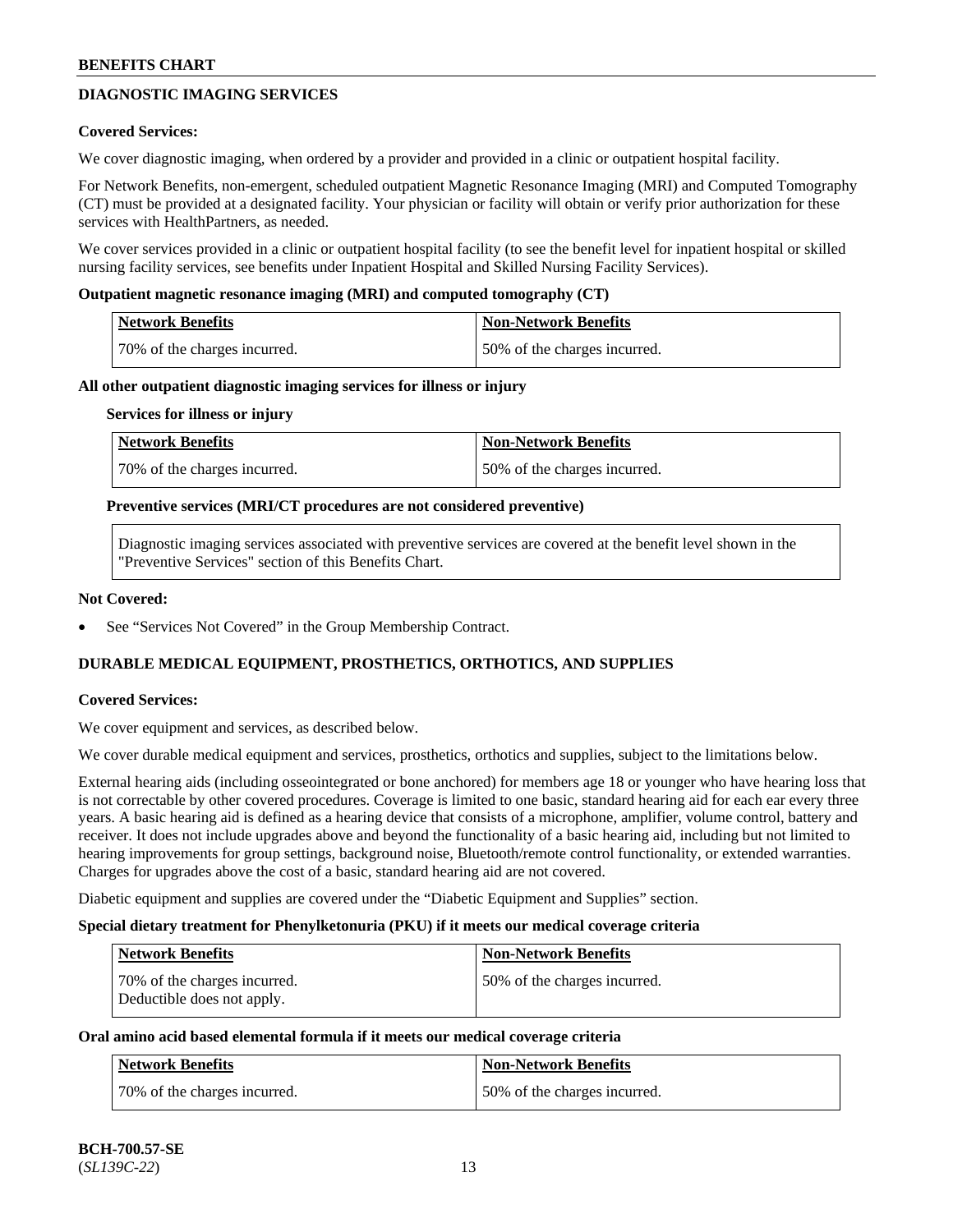## **All other durable medical equipment, prosthetics, orthotics and supplies**

| <b>Network Benefits</b>      | <b>Non-Network Benefits</b>  |
|------------------------------|------------------------------|
| 70% of the charges incurred. | 50% of the charges incurred. |

### **Limitations:**

Coverage of durable medical equipment is limited by the following:

- Payment will not exceed the cost of an alternate piece of equipment or service that is effective and medically necessary.
- Wigs for hair loss resulting from alopecia areata are limited to one per calendar year.
- For prosthetic benefits, other than hair prostheses (i.e., wigs) for hair loss resulting from alopecia areata and oral appliances for cleft lip and cleft palate, payment will not exceed the cost of an alternate piece of equipment or service that is effective, medically necessary and enables members to conduct standard activities of daily living.
- We reserve the right to determine if an item will be approved for rental vs. purchase.
- Durable medical equipment and supplies must be obtained from or repaired by approved vendors.
- Covered services and supplies are based on established medical policies, which are subject to periodic review and modification by the medical or dental directors. Our coverage policy for diabetic supplies includes information on our required models and brands. These medical policies (medical coverage criteria) are available by calling Member Services or logging on to your "*my*HealthPartners" account a[t healthpartners.com.](https://www.healthpartners.com/hp/index.html)

# **Not Covered:**

Items that are not eligible for coverage include, but are not limited to:

- Replacement or repair of any covered items, if the items are (i) damaged or destroyed by misuse, abuse or carelessness, (ii) lost; or (iii) stolen.
- Duplicate or similar items.
- Labor and related charges for repair of any covered items which are more than the cost of replacement by an approved vendor.
- Sales tax, mailing, delivery charges, service call charges.
- Items that are primarily educational in nature or for hygiene, vocation, comfort, convenience or recreation.
- Communication aids or devices: equipment to create, replace or augment communication abilities including, but not limited to, speech processors, receivers, communication boards, or computer or electronic assisted communication.
- Hearing aids (implantable and external, including osseointegrated or bone anchored) and their fitting, except as specifically described in this Benefits Chart. This exclusion does not apply to cochlear implants.
- Eyeglasses, contact lenses and their fitting, measurement and adjustment, except as specifically described in this Benefits Chart.
- Hair prostheses (wigs), except as specifically described in this Benefits Chart.
- Household equipment which primarily has customary uses other than medical, such as, but not limited to, exercise cycles, air purifiers, central or unit air conditioners, water purifiers, non-allergenic pillows, mattresses or waterbeds.
- Household fixtures including, but not limited to, escalators or elevators, ramps, swimming pools and saunas.
- Modifications to the structure of the home including, but not limited to, wiring, plumbing or charges for installation of equipment.
- Vehicle, car or van modifications including, but not limited to, hand brakes, hydraulic lifts and car carrier.
- Rental equipment while owned equipment is being repaired by non-contracted vendors, beyond one month rental of medically necessary equipment.
- Other equipment and supplies, including but not limited to assistive devices, that we determine are not eligible for coverage.
- See "Services Not Covered" in the Group Membership Contract.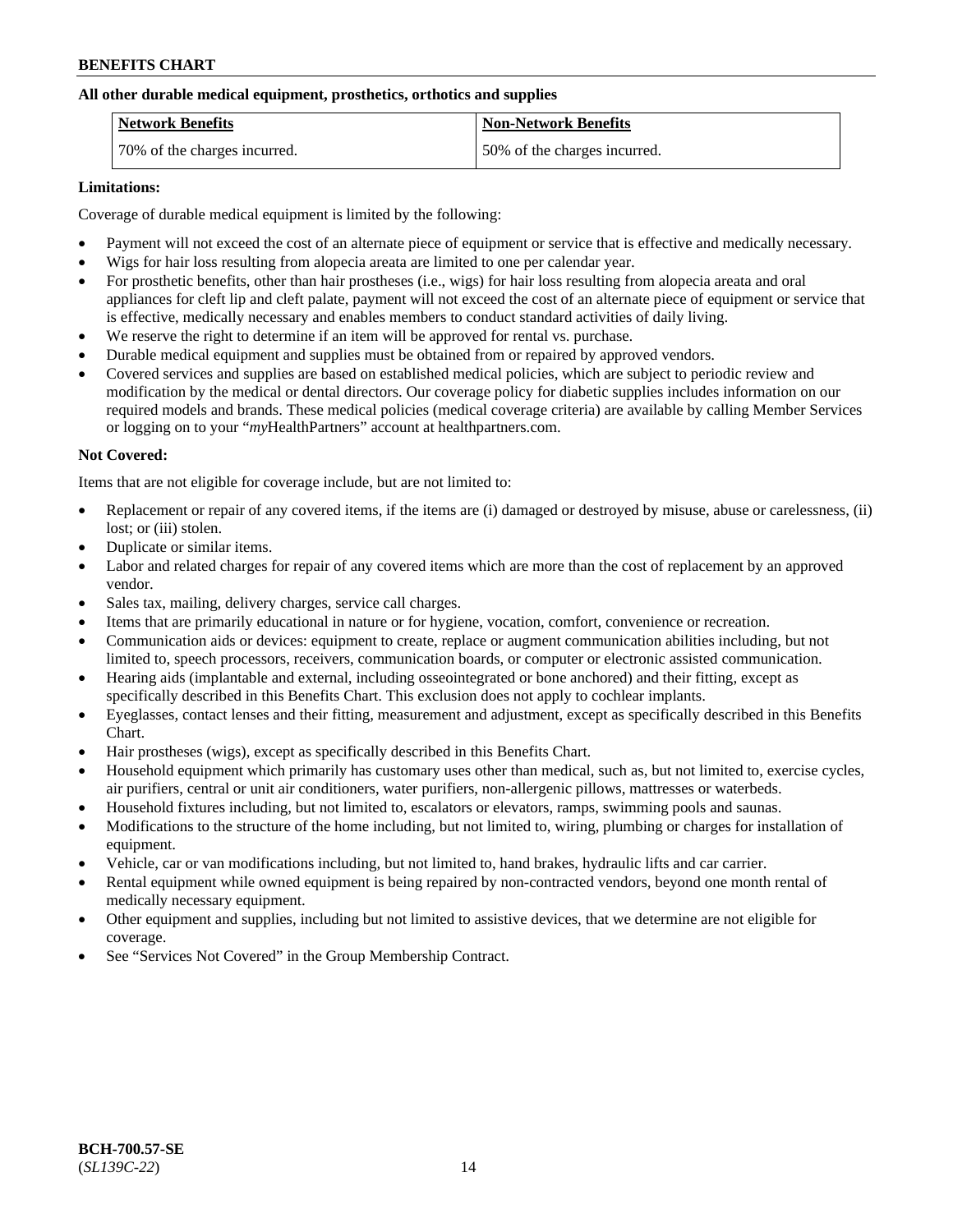# **EMERGENCY AND URGENTLY NEEDED CARE SERVICES**

#### **Covered Services:**

We cover services for emergency care and urgently needed care if the services are otherwise eligible for coverage under this Benefits Chart.

**Urgently needed care.** These are services to treat an unforeseen illness or injury, which are required in order to prevent a serious deterioration in your health, and which cannot be delayed until the next available clinic or office hours.

#### **Urgently needed care at clinics**

| <b>Network Benefits</b>                                                                                         | <b>Non-Network Benefits</b> |
|-----------------------------------------------------------------------------------------------------------------|-----------------------------|
| 100% of the charges incurred, subject to a member<br>copayment of \$50 per visit.<br>Deductible does not apply. | See Network Benefits.       |

**Emergency care.** These are services to treat: (1) the sudden, unexpected onset of illness or injury which, if left untreated or unattended until the next available clinic or office hours, would result in hospitalization, or (2) a condition requiring professional health services immediately necessary to preserve life or stabilize health. Emergency care includes emergency services as defined in Division BB, Title I, Section 102 of the Consolidated Appropriations Act of 2021. Emergency care also includes an immediate response service available on a 24-hour, seven-day-a-week basis for each child, or person, having a psychiatric crisis, a mental health crisis, or a mental health emergency.

When reviewing claims for coverage of emergency services, our medical director will take into consideration a reasonable layperson's belief that the circumstances required immediate medical care that could not wait until the next working day or next available clinic appointment. Emergency care also includes an immediate response service available on a 24-hour, sevenday-a-week basis for each child, or person, having a psychiatric crisis, a mental health crisis, or a mental health emergency.

#### **Emergency care in a hospital emergency room, including professional services of a physician**

| Network Benefits             | Non-Network Benefits  |
|------------------------------|-----------------------|
| 70% of the charges incurred. | See Network Benefits. |

### **Inpatient emergency care in a hospital**

| <b>Network Benefits</b>      | Non-Network Benefits  |
|------------------------------|-----------------------|
| 70% of the charges incurred. | See Network Benefits. |

### **Not Covered:**

See "Services Not Covered" in the Group Membership Contract.

### **GENE THERAPY**

# **Covered Services:**

We cover gene therapy treatment that meets our current medical coverage criteria.

| <b>Network Benefits</b>                                                                                                                                                                                 | <b>Non-Network Benefits</b> |
|---------------------------------------------------------------------------------------------------------------------------------------------------------------------------------------------------------|-----------------------------|
| Coverage level is same as corresponding Network<br>Benefit, depending on type of service provided, such as<br>Office Visits for Illness or Injury, Inpatient or<br><b>Outpatient Hospital Services.</b> | No Coverage.                |

#### **Limitations:**

- Gene therapy must be provided by a designated provider.
- Specific types of gene therapy are limited to therapies and conditions specified in our medical coverage criteria.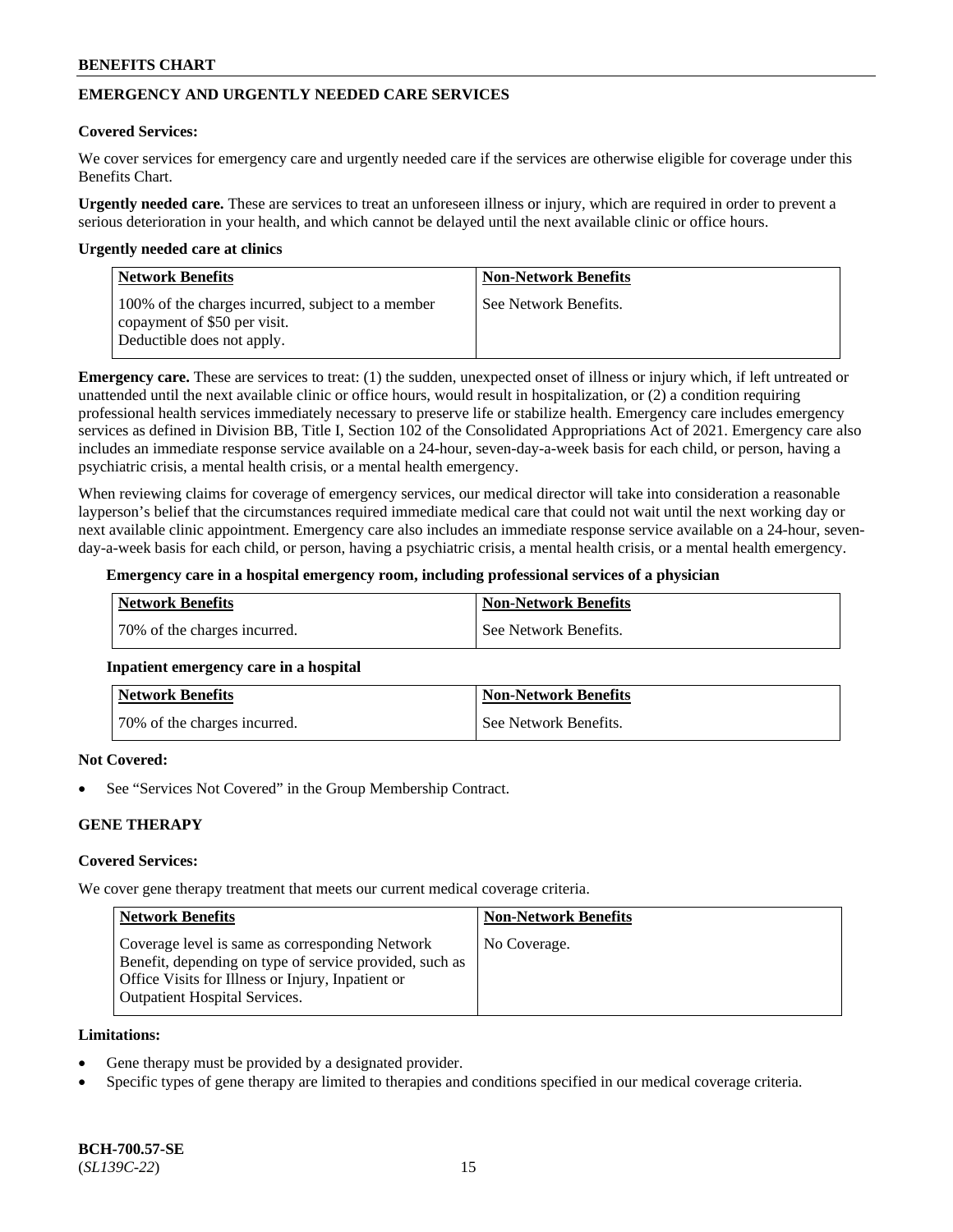### **Not Covered:**

See "Services Not Covered" in the Group Membership Contract.

# **HEALTH EDUCATION**

### **Covered Services:**

We cover education for preventive services and education for the management of chronic health problems (such as diabetes).

| <b>Network Benefits</b>                                     | <b>Non-Network Benefits</b>  |
|-------------------------------------------------------------|------------------------------|
| 100% of the charges incurred.<br>Deductible does not apply. | 50% of the charges incurred. |

### **Not Covered:**

See "Services Not Covered" in the Group Membership Contract.

# **HOME-BASED COMPREHENSIVE HEALTH RISK ASSESSMENT**

#### **Covered Services:**

If you meet our criteria for coverage, you may qualify for our home-based comprehensive health risk assessment program. The program covers a health assessment with a designated nurse practitioner.

| <b>Network Benefits</b>                                     | <b>Non-Network Benefits</b> |
|-------------------------------------------------------------|-----------------------------|
| 100% of the charges incurred.<br>Deductible does not apply. | No Coverage.                |

### **Not Covered:**

See "Services Not Covered" in the Group Membership Contract.

# **HOME HEALTH SERVICES**

### **Covered Services:**

We cover skilled nursing services, physical therapy, occupational therapy, speech therapy, respiratory therapy and other therapeutic services, non-routine prenatal and postnatal services, routine postnatal well child visits (as described in the Medical Coverage Criteria), phototherapy services for newborns, home health aide services and other eligible home health services when provided in your home, if you are homebound (i.e., unable to leave home without considerable effort due to a medical condition. Lack of transportation does not constitute homebound status). For phototherapy services for newborns and high risk pre-natal services, supplies and equipment are included.

We cover total parenteral nutrition/intravenous ("TPN/IV") therapy, equipment, supplies and drugs in connection with IV therapy. IV line care kits are covered under Durable Medical Equipment.

You do not need to be homebound to receive total parenteral nutrition/intravenous ("TPN/IV") therapy.

We cover palliative care benefits. Palliative care includes symptom management, education and establishing goals of care. We waive the requirement that you be homebound for a limited number of home visits for palliative care (as shown in the Benefits Chart), if you have a life-threatening, non-curable condition which has a prognosis of survival of two years or less. Additional palliative care visits are eligible under the home health services benefit if you are homebound and meet all other requirements defined in this section.

Home health services are eligible and covered only when:

- medically necessary; and
- provided as rehabilitative care, terminal care or maternity care; and
- ordered by a physician, and included in the written home care plan.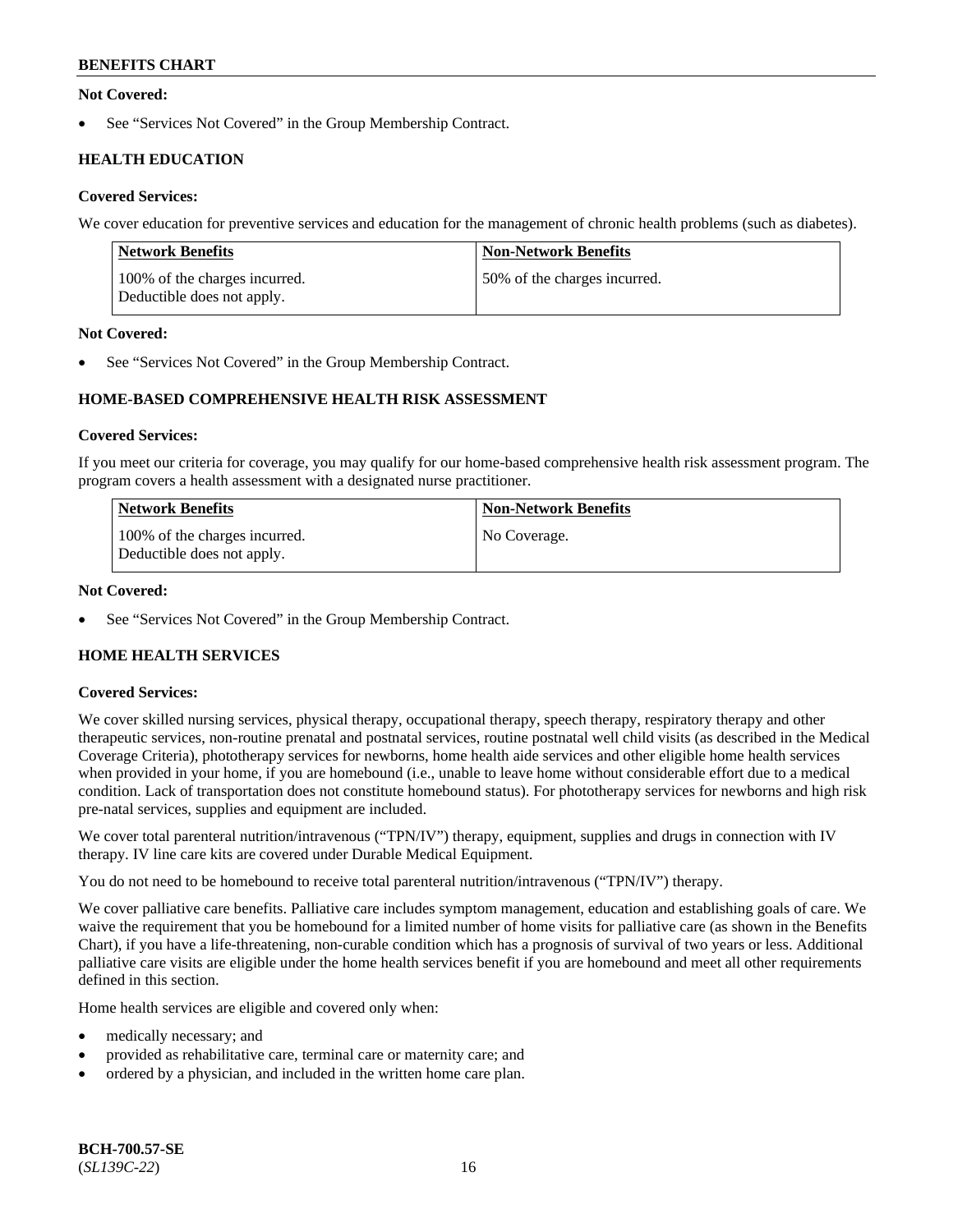# **Physical therapy, occupational therapy, speech therapy, respiratory therapy, home health aide services and palliative care**

| <b>Network Benefits</b>                                                                                                                                                                                                                                                                                                                                                          | <b>Non-Network Benefits</b>  |
|----------------------------------------------------------------------------------------------------------------------------------------------------------------------------------------------------------------------------------------------------------------------------------------------------------------------------------------------------------------------------------|------------------------------|
| 100% of the charges incurred, subject to a member<br>copayment of \$50 per visit.<br>Deductible does not apply.<br>If more than one home health visit occurs in a day, a<br>separate copayment applies to each. For example, if an<br>occupational therapist and a physical therapist visit a<br>member in the same day, a separate copayment will be<br>charged for each visit. | 50% of the charges incurred. |

### **TPN/IV therapy, skilled nursing services, non-routine prenatal/postnatal services, and phototherapy**

| <b>Network Benefits</b>                                     | <b>Non-Network Benefits</b>  |
|-------------------------------------------------------------|------------------------------|
| 100% of the charges incurred.<br>Deductible does not apply. | 50% of the charges incurred. |

Each 24-hour visit (or shifts of up to 24-hour visits) equals one visit and counts toward the Maximum visits for all other services shown below. Any visit that lasts less than 24 hours, regardless of the length of the visit, will count as one visit toward the Maximum visits for all other services shown below. All visits must be medically necessary and benefit eligible.

### **Routine postnatal well child visits**

| <b>Network Benefits</b>                                     | <b>Non-Network Benefits</b>  |
|-------------------------------------------------------------|------------------------------|
| 100% of the charges incurred.<br>Deductible does not apply. | 50% of the charges incurred. |

#### **Maximum visits for palliative care**

If you are eligible to receive palliative care in the home and you are not homebound, there is a maximum of 12 visits per calendar year.

### **Maximum visits for all other services**

| <b>Network Benefits</b>       | <b>Non-Network Benefits</b>  |
|-------------------------------|------------------------------|
| 120 visits per calendar year. | 60 visits per calendar year. |

Each visit provided under the Network Benefits and Non-Network Benefits counts toward the maximums shown under all Maximum visits sections. The routine postnatal well child visit does not count toward the visit limit.

### **Limitations:**

- Home health services are not provided as a substitute for a primary caregiver in the home or as relief (respite) for a primary caregiver in the home. We will not reimburse family members or residents in your home for the above services.
- A service shall not be considered a skilled nursing service merely because it is performed by, or under the direct supervision of, a licensed nurse. Where a service (such as tracheotomy suctioning or ventilator monitoring) or like services, can be safely and effectively performed by a non-medical person (or self-administered), without the direct supervision of a licensed nurse, the service shall not be regarded as a skilled nursing service, whether or not a skilled nurse actually provides the service. The unavailability of a competent person to provide a non-skilled service shall not make it a skilled service when a skilled nurse provides it. Only the skilled nursing component of so-called "blended" services (i.e. services which include skilled and non-skilled components) are covered under this Benefits Chart.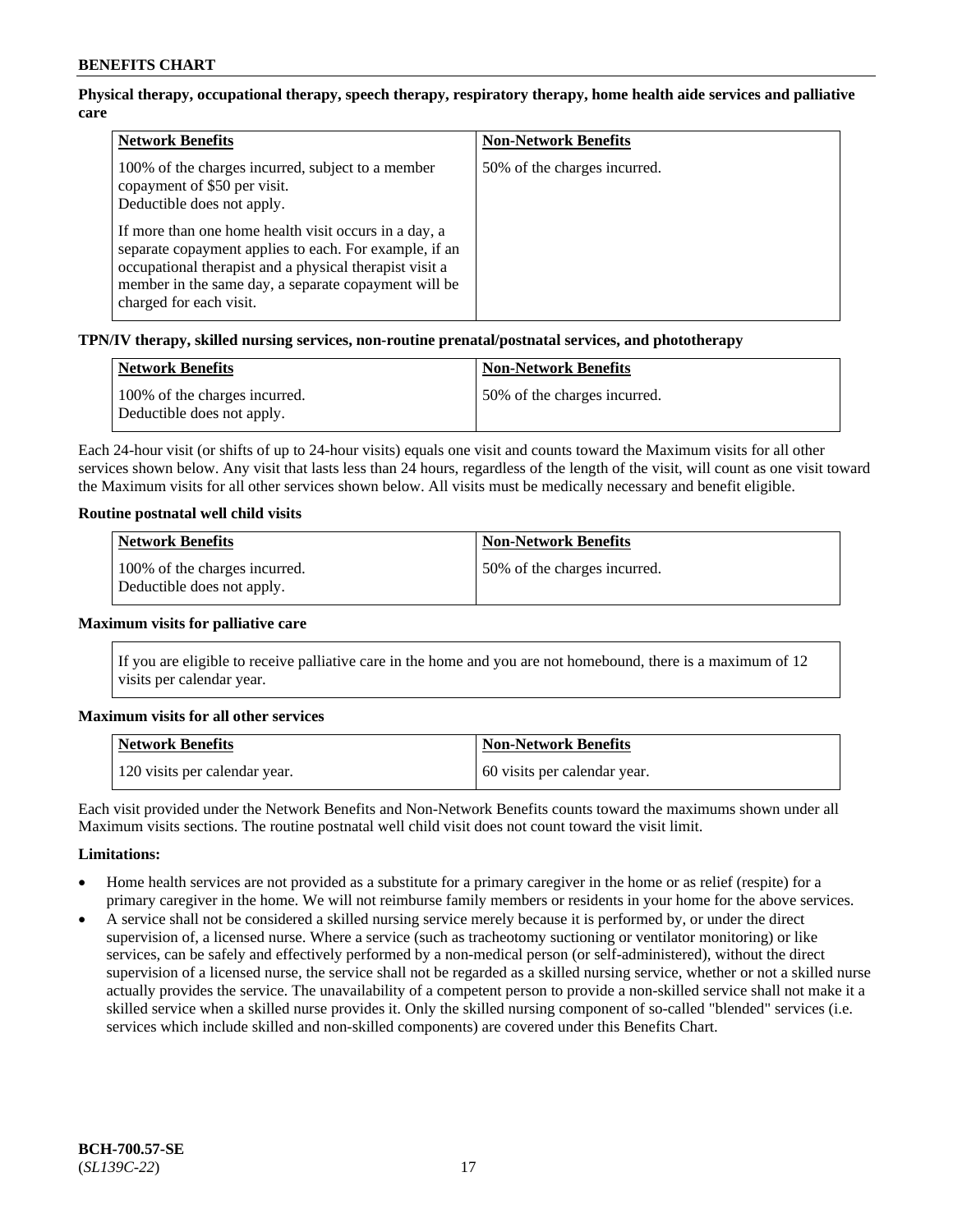# **Not Covered:**

- Financial or legal counseling services.
- Housekeeping or meal services in your home.
- Private duty nursing services. This exclusion does not apply if covered person is also covered under Medical Assistance under 256B.0625, subdivision 7, with the exception of section 256B.0654 subdivision 4.
- Services provided by a family member or enrollee, or a resident in the enrollee's home.
- Vocational rehabilitation and recreational or educational therapy. Recreation therapy is therapy provided solely for the purpose of recreation, including but not limited to: (a) requests for physical therapy or occupational therapy to improve athletic ability, and (b) braces or guards to prevent sports injuries.
- See "Services Not Covered" in the Group Membership Contract.

# **HOME HOSPICE SERVICES**

# **Applicable Definitions:**

**Part-time.** This is up to two hours of service per day, more than two hours is considered continuous care.

**Continuous Care.** This is from two to twelve hours of service per day provided by a registered nurse, licensed practical nurse, or home health aide, during a period of crisis in order to maintain a terminally ill patient at home.

**Appropriate Facility.** This is a nursing home, hospice residence, or other inpatient facility.

**Custodial Care Related to Hospice Services.** This means providing assistance in the activities of daily living and the care needed by a terminally ill patient which can be provided by primary caregiver (i.e., family member or friend) who is responsible for the patient's home care.

# **Covered Services:**

**Home Hospice Program.** We cover the services described below if you are terminally ill and accepted as a home hospice program participant. You must meet the eligibility requirements of the program, and elect to receive services through the home hospice program. The services will be provided in your home, with inpatient care available when medically necessary as described below. If you elect to receive hospice services, you do so in lieu of curative treatment for your terminal illness for the period you are enrolled in the home hospice program.

**Eligibility:** In order to be eligible to be enrolled in the home hospice program, you must: (1) be a terminally ill patient (prognosis of six months or less); (2) have chosen a palliative treatment focus (i.e., emphasizing comfort and supportive services rather than treatment attempting to cure the disease or condition); and (3) continue to meet the terminally ill prognosis as reviewed by our medical director or his or her designee over the course of care. You may withdraw from the home hospice program at any time.

**Eligible Services:** Hospice services include the following services provided in accordance with an approved hospice treatment plan.

- Home Health Services:
	- o Part-time care provided in your home by an interdisciplinary hospice team (which may include a physician, nurse, social worker, and spiritual counselor) and medically necessary home health services are covered.
	- o One or more periods of continuous care in your home or in a setting which provides day care for pain or symptom management, when medically necessary, will be covered.
- Inpatient Services: We cover medically necessary inpatient services.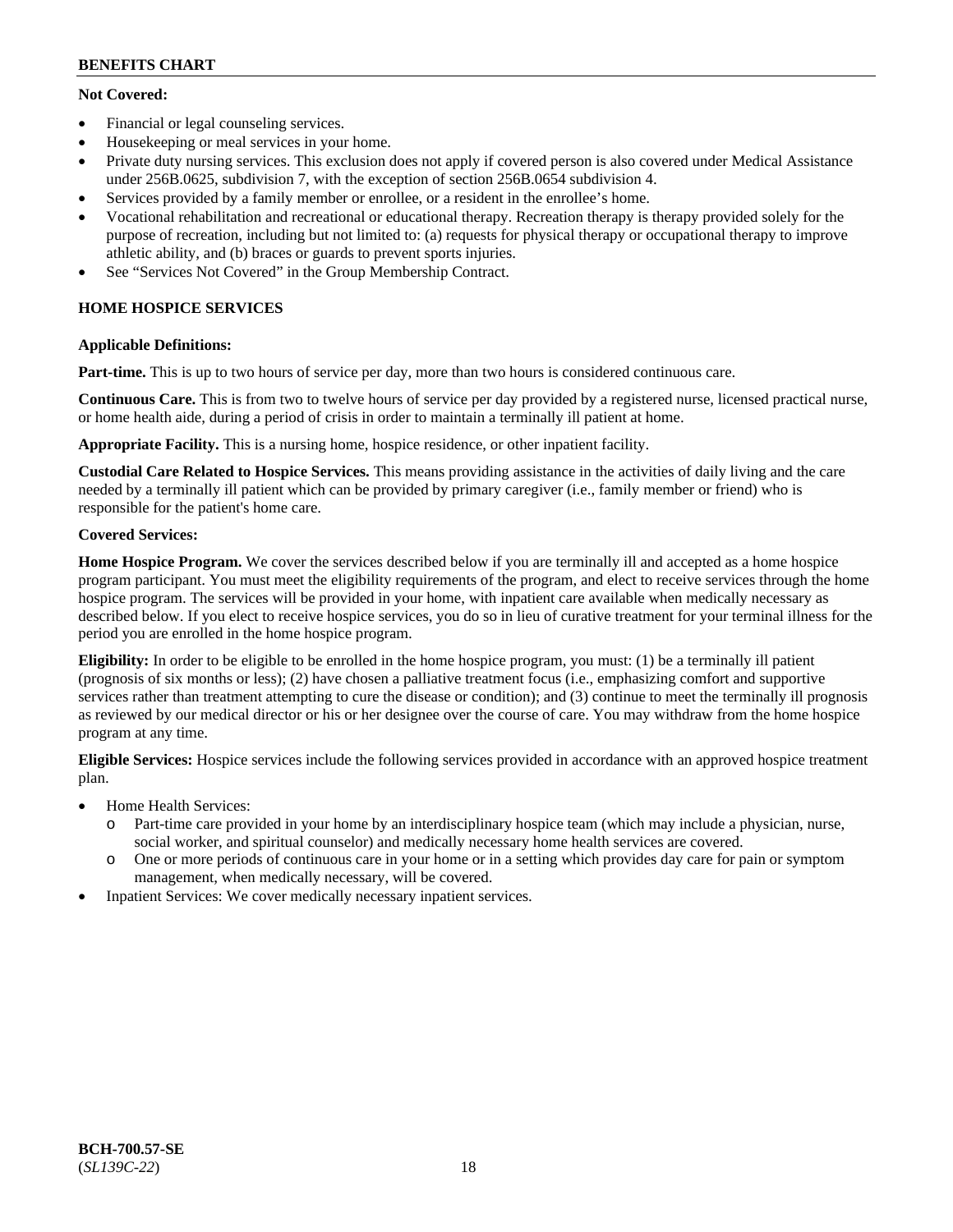- Other Services:
	- Respite care is covered for care in your home or in an appropriate facility, to give your primary caregivers (i.e., family members or friends) rest and/or relief when necessary in order to maintain a terminally ill patient at home.
	- o Medically necessary medications for pain and symptom management.
	- o Semi-electric hospital beds and other durable medical equipment are covered.
	- Emergency and non-emergency care is covered.

| <b>Network Benefits</b>                                     | <b>Non-Network Benefits</b>  |
|-------------------------------------------------------------|------------------------------|
| 100% of the charges incurred.<br>Deductible does not apply. | 50% of the charges incurred. |

Respite care is limited to 5 days per episode, and respite care and continuous care combined are limited to 30 days.

### **Not Covered:**

- Financial or legal counseling services.
- Housekeeping or meal services in your home.
- Custodial or maintenance care related to hospice services, whether provided in the home or in a nursing home.
- Any service not specifically described as covered services under this home hospice services benefits.
- Any services provided by members of your family or residents in your home.
- See "Services Not Covered" in the Group Membership Contract.

# **HOSPITAL AND SKILLED NURSING FACILITY SERVICES**

#### **Covered Services:**

We cover services as described below.

#### **Medical or surgical hospital services**

**Inpatient hospital services:** We cover the following medical or surgical services, for the treatment of acute illness or injury, which require the level of care only provided in an acute care facility. These services must be authorized by a physician.

Inpatient hospital services include: room and board; the use of operating or maternity delivery rooms; intensive care facilities; newborn nursery facilities; general nursing care, anesthesia, laboratory and diagnostic imaging services, radiation therapy, physical therapy, prescription drugs or other medications administered during treatment, blood and blood products (unless replaced), and blood derivatives, and other diagnostic or treatment related hospital services; physician and other professional medical and surgical services provided while in the hospital, including gender confirmation surgery that meets medical coverage criteria.

We cover up to 120 hours of services provided by a private duty nurse or personal care assistant who has provided home care services to a ventilator-dependent patient, solely for the purpose of assuring adequate training of the hospital staff to communicate with that patient.

Services for items for personal convenience, such as television rental, are not covered.

We cover, following a vaginal delivery, a minimum of 48 hours of inpatient care for the mother and newborn child. We cover, following a caesarean section delivery, a minimum of 96 hours of inpatient care for the mother and newborn child. If the duration of inpatient care is less than these minimums, we also cover a minimum of one home visit by a registered nurse for post-delivery care, within four days of discharge of the mother and newborn child. Services provided by the registered nurse include, but are not limited to, parent education, assistance and training in breast and bottle feeding, and conducting any necessary and appropriate clinical tests. We shall not provide any compensation or other non-medical remuneration to encourage a mother and newborn to leave inpatient care before the duration minimums specified.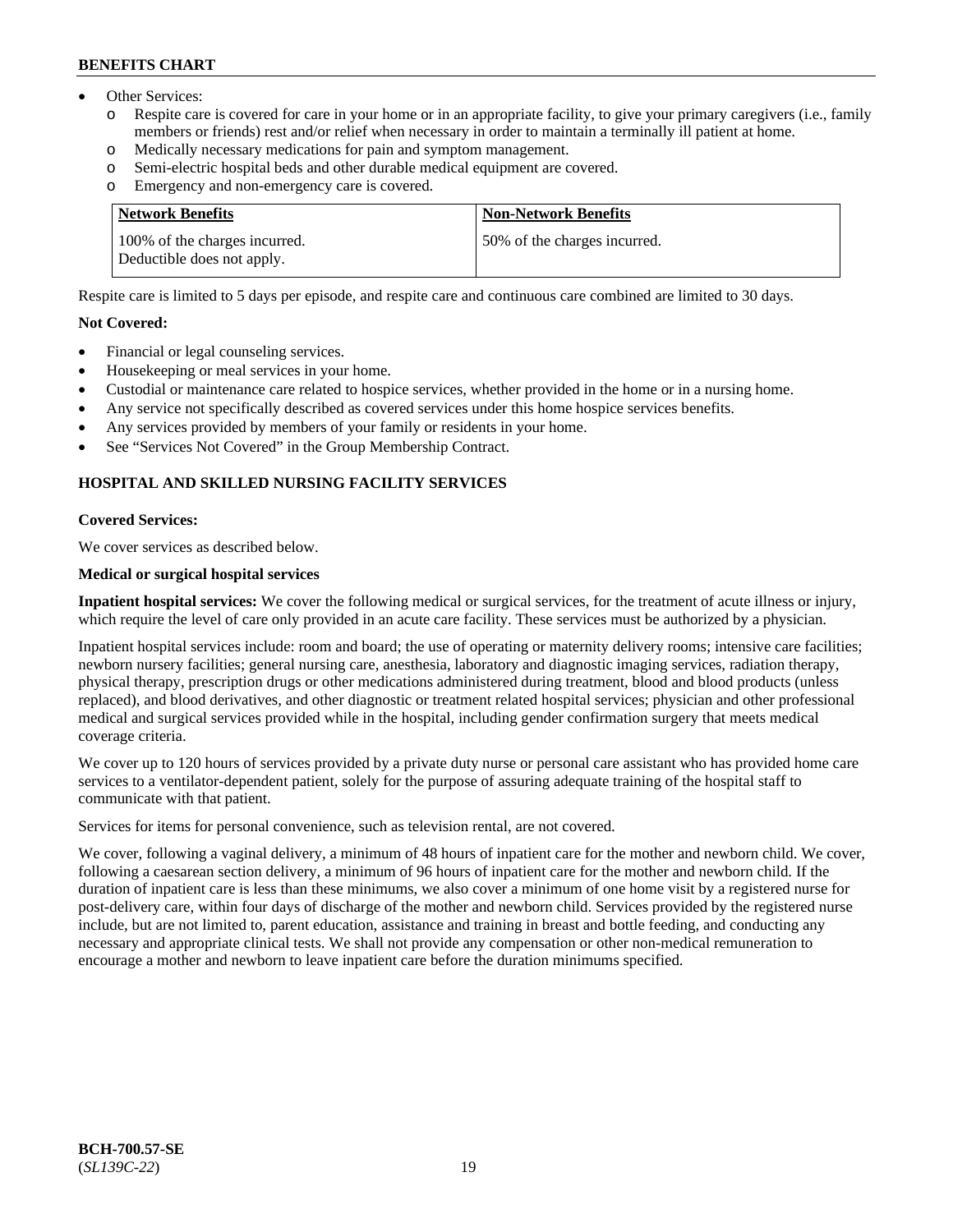Group health plans and health insurance issuers generally may not, under Federal law, restrict benefits for any hospital length of stay in connection with childbirth for the mother of newborn child to less than 48 hours following a vaginal delivery, or less than 96 hours following a caesarean section. However, Federal law generally does not prohibit the mother's or newborn's attending provider, after consulting with the mother, from discharging the mother or her newborn earlier than 48 hours (or 96 hours as applicable). In any case plans and issuers may not, under Federal law, require that a provider obtain authorization from the plan or the insurance issuer for prescribing a length of stay not in excess of 48 hours (or 96 hours).

| <b>Network Benefits</b>      | Non-Network Benefits         |
|------------------------------|------------------------------|
| 70% of the charges incurred. | 50% of the charges incurred. |

Each member's admission or confinement, including that of a newborn child, is separate and distinct from the admission or confinement of any other member.

**Outpatient hospital, ambulatory care or surgical facility services:** We cover the following medical and surgical services, for diagnosis or treatment of illness or injury on an outpatient basis. These services must be authorized by a physician.

Outpatient services include: use of operating rooms, maternity delivery rooms or other outpatient departments, rooms or facilities; and the following outpatient services: general nursing care, anesthesia, laboratory and diagnostic imaging services, radiation therapy, physical therapy, drugs administered during treatment, blood and blood products (unless replaced), and blood derivatives, and other diagnostic or treatment related outpatient services; physician and other professional medical and surgical services provided while an outpatient, including gender confirmation surgery that meets medical coverage criteria.

For Network Benefits, non-emergent, scheduled outpatient Magnetic Resonance Imaging (MRI) and Computed Tomography (CT) must be provided at a designated facility. Your physician and facility will obtain or verify authorization for these services with HealthPartners, as needed.

To see the benefit level for diagnostic imaging services, laboratory services and physical therapy, see benefits under Diagnostic Imaging Services, Laboratory Services and Physical Therapy in this Benefits Chart.

| <b>Network Benefits</b>       | Non-Network Benefits         |
|-------------------------------|------------------------------|
| 170% of the charges incurred. | 50% of the charges incurred. |

### **Skilled nursing facility care**

We cover room and board, daily skilled nursing and related ancillary services for post-acute treatment and rehabilitative care of illness or injury that meets medical coverage criteria.

| Network Benefits                              | <b>Non-Network Benefits</b>                   |
|-----------------------------------------------|-----------------------------------------------|
| 70% of the charges incurred.                  | 50% of the charges incurred.                  |
| Limited to 120 day maximum per calendar year. | Limited to 120 day maximum per calendar year. |

Each day of services provided under the Network Benefits and Non-Network Benefits combined, counts toward the maximums shown above.

### **Not Covered:**

- Services for items for personal convenience, such as television rental.
- See "Services Not Covered" in the Group Membership Contract.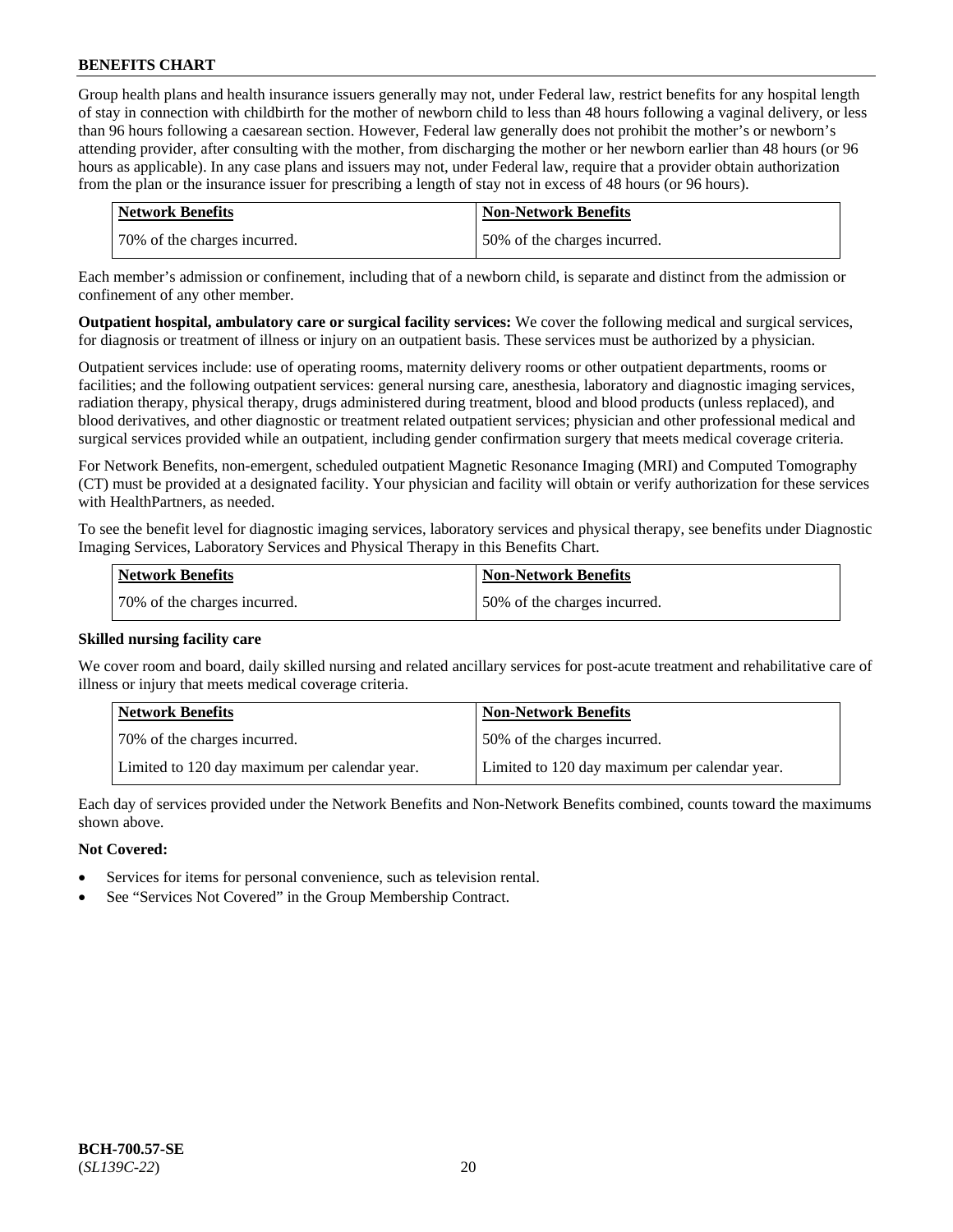# **INFERTILITY DIAGNOSIS**

## **Covered Services:**

We cover the diagnosis of infertility. These services include diagnostic procedures and tests provided in connection with an infertility evaluation, office visits and consultations to diagnose infertility.

| Network Benefits                                           | <b>Non-Network Benefits</b> |
|------------------------------------------------------------|-----------------------------|
| 70% of the charges incurred.<br>Deductible does not apply. | See Network Benefits.       |

Coverage is limited to office visits and consultations to diagnose infertility. Treatment is not covered.

# **Not Covered:**

- Infertility/fertility treatment, including but not limited to, office visits, laboratory services and diagnostic imaging services and fertility drugs; reversal of sterilization; and sperm, ova or embryo acquisition, retrieval or storage; however, we do cover office visits and consultations to diagnose infertility.
- Services related to the establishment of surrogate pregnancy and fees for a surrogate. However, pregnancy and maternity services are covered for a member under this Benefits Chart, including a surrogate pregnancy.
- See "Services Not Covered" in the Group Membership Contract.

# **LABORATORY SERVICES**

#### **Covered Services:**

We cover laboratory tests when ordered by a provider and provided in a clinic or outpatient hospital facility.

To see the benefit level for inpatient hospital or skilled nursing facility services, see benefits under Inpatient Hospital and Skilled Nursing Facility Services in this Benefits Chart.

**Prostate-specific antigen (PSA) testing.** We cover prostate cancer screening for men 40 years of age or over who are symptomatic or in a high-risk category and for all men 50 years of age or older.

| Network Benefits                                            | <b>Non-Network Benefits</b>  |
|-------------------------------------------------------------|------------------------------|
| 100% of the charges incurred.<br>Deductible does not apply. | 50% of the charges incurred. |

### **All other laboratory services**

### **Services for illness or injury**

| Network Benefits                                            | <b>Non-Network Benefits</b>   |
|-------------------------------------------------------------|-------------------------------|
| 100% of the charges incurred.<br>Deductible does not apply. | 150% of the charges incurred. |

### **Preventive services**

Laboratory services associated with preventive services are covered at the benefit level shown in the "Preventive Services" section of this Benefits Chart.

### **Not Covered:**

See "Services Not Covered" in the Group Membership Contract.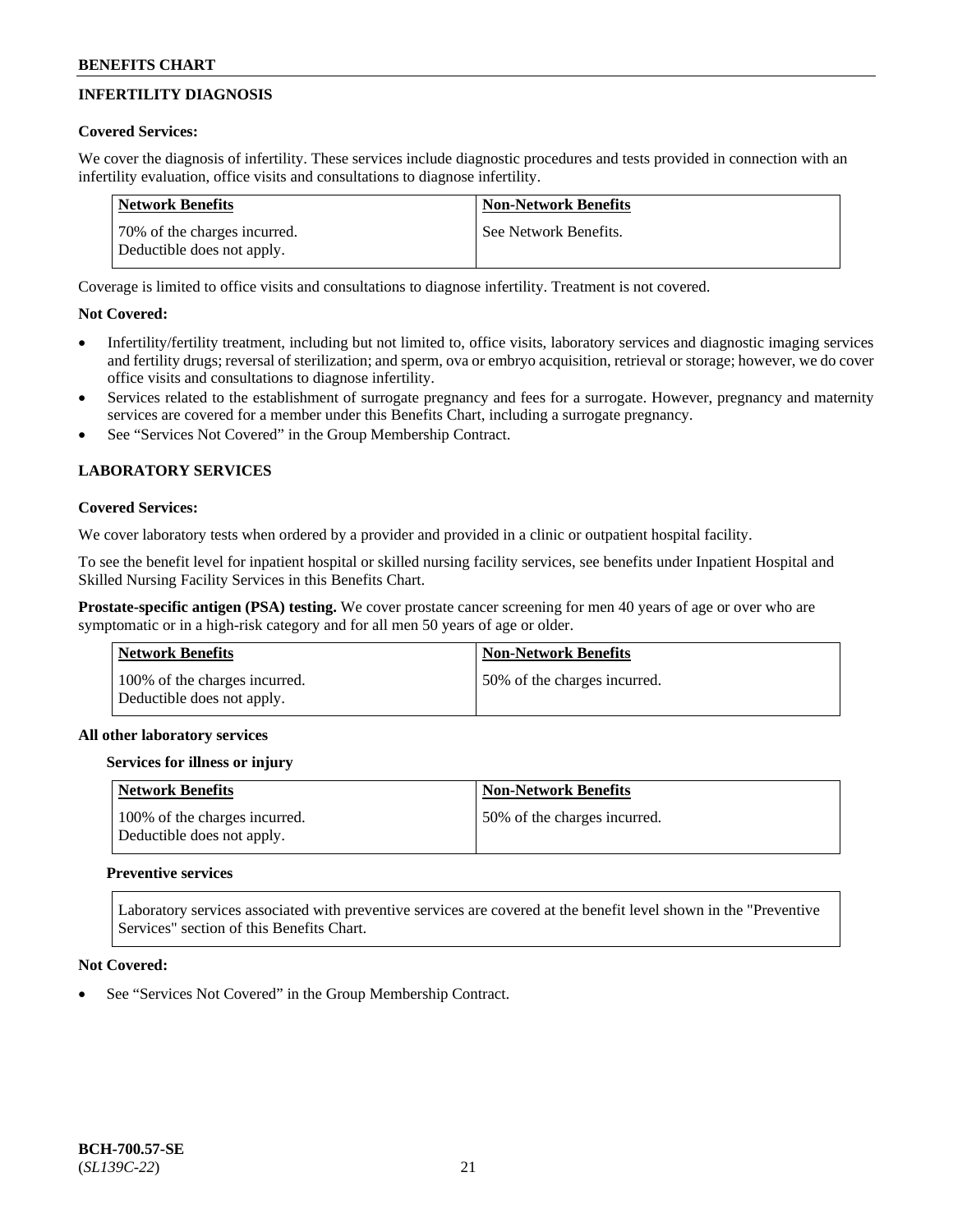# **LYME DISEASE SERVICES**

#### **Covered Services:**

We cover services for the treatment of Lyme disease.

| <b>Network Benefits</b>                                | <b>Non-Network Benefits</b>                                  |
|--------------------------------------------------------|--------------------------------------------------------------|
| Coverage level is same as corresponding Network        | Coverage level is same as corresponding Non-Network          |
| Benefit, depending on type of service provided such as | Benefit, depending on type of service provided, such as      |
| Office Visits for Illness or Injury, Inpatient or      | Office Visits for Illness or Injury, Inpatient or Outpatient |
| <b>Outpatient Hospital Services.</b>                   | Hospital Services.                                           |

#### **Not Covered:**

See "Services Not Covered" in the Group Membership Contract.

# **MASTECTOMY RECONSTRUCTION BENEFIT**

#### **Covered Services:**

We cover reconstruction of the breast on which the mastectomy has been performed; surgery and reconstruction of the other breast to produce symmetrical appearance, and prostheses and physical complications of all stages of mastectomy, including lymphedemas.

| <b>Network Benefits</b>                                 | <b>Non-Network Benefits</b>                             |
|---------------------------------------------------------|---------------------------------------------------------|
| Coverage level is same as corresponding Network         | Coverage level is same as corresponding Non-Network     |
| Benefit, depending on type of service provided, such as | Benefit, depending on type of service provided, such as |
| Office Visits for Illness or Injury, Inpatient or       | Office Visits for Illness or Injury, Inpatient or       |
| <b>Outpatient Hospital Services.</b>                    | <b>Outpatient Hospital Services.</b>                    |

#### **Not Covered:**

See "Services Not Covered" in the Group Membership Contract.

### **MEDICATION THERAPY DISEASE MANAGEMENT PROGRAM**

#### **Covered Services:**

If you meet our criteria for coverage, you may qualify for our Medication Therapy Disease Management Program.

The program covers consultations with a designated pharmacist.

Covered services are based on established medical policies, which are subject to periodic review and modification by the medical directors. These medical policies (medical coverage criteria) are available online at [healthpartners.com](https://www.healthpartners.com/hp/index.html) or by calling Member Services.

| <b>Network Benefits</b>                                     | <b>Non-Network Benefits</b> |
|-------------------------------------------------------------|-----------------------------|
| 100% of the charges incurred.<br>Deductible does not apply. | No Coverage.                |

### **Not Covered:**

See "Services Not Covered" in the Group Membership Contract.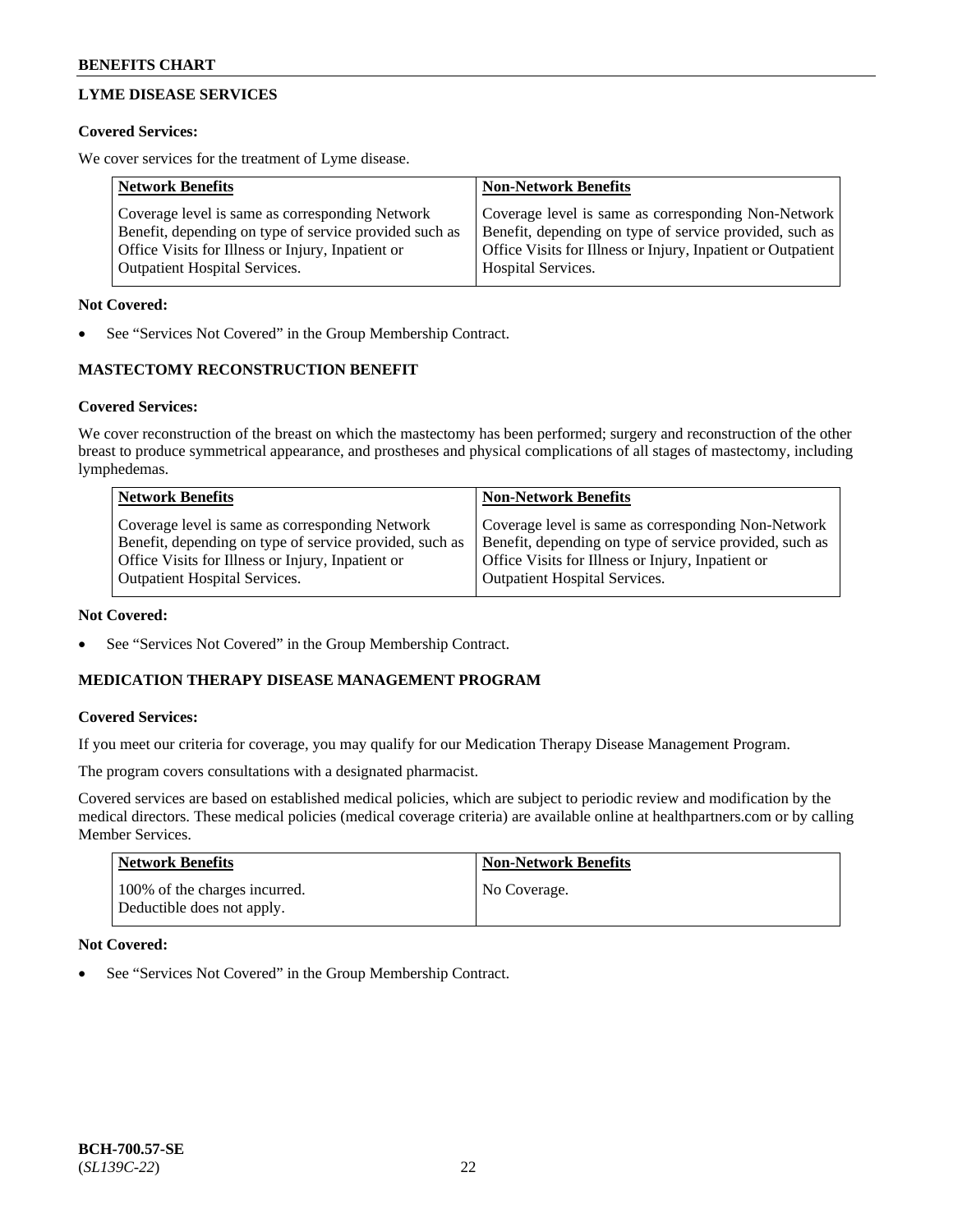# **OFFICE VISITS FOR ILLNESS OR INJURY**

### **Covered Services:**

We cover the following when medically necessary: professional medical and surgical services and related supplies, including biofeedback, of physicians and other health care providers; blood and blood products (unless replaced) and blood derivatives.

We cover diagnosis and treatment of illness or injury to the eyes. Where contact or eyeglass lenses are prescribed as medically necessary for the post-operative treatment of cataracts or for the treatment of aphakia, acute or chronic corneal pathology, or keratoconous, we cover the initial evaluation, lenses and fitting. Members must pay for lens replacement beyond the initial pair.

We also provide coverage for the initial physical evaluation of a child if it is ordered by a Minnesota juvenile court.

Services received via video, e-visit or telephone are covered under the "Telehealth/Telemedicine Services" section.

### **Office Visits**

| Network Benefits                                                                                                | <b>Non-Network Benefits</b>  |
|-----------------------------------------------------------------------------------------------------------------|------------------------------|
| 100% of the charges incurred, subject to a member<br>copayment of \$50 per visit.<br>Deductible does not apply. | 50% of the charges incurred. |

#### **Convenience clinics**

| <b>Network Benefits</b>                                                                                         | <b>Non-Network Benefits</b>   |
|-----------------------------------------------------------------------------------------------------------------|-------------------------------|
| 100% of the charges incurred, subject to a member<br>copayment of \$25 per visit.<br>Deductible does not apply. | 150% of the charges incurred. |

#### **Injections administered in a physician's office, other than immunizations**

#### **Allergy injections**

| <b>Network Benefits</b>                                                                                                  | <b>Non-Network Benefits</b>  |
|--------------------------------------------------------------------------------------------------------------------------|------------------------------|
| 100% of the charges incurred, subject to a member<br>copayment of \$2 per date of service.<br>Deductible does not apply. | 50% of the charges incurred. |

#### **All other injections**

| <b>Network Benefits</b>                                                                                                  | <b>Non-Network Benefits</b>  |
|--------------------------------------------------------------------------------------------------------------------------|------------------------------|
| 100% of the charges incurred, subject to a member<br>copayment of \$2 per date of service.<br>Deductible does not apply. | 50% of the charges incurred. |

### **Not Covered:**

- Court ordered treatment, except as described in this Benefits Chart under "Mental Health Services" and "Office Visits for Illness or Injury" or as otherwise required by law.
- See "Services Not Covered" in the Group Membership Contract.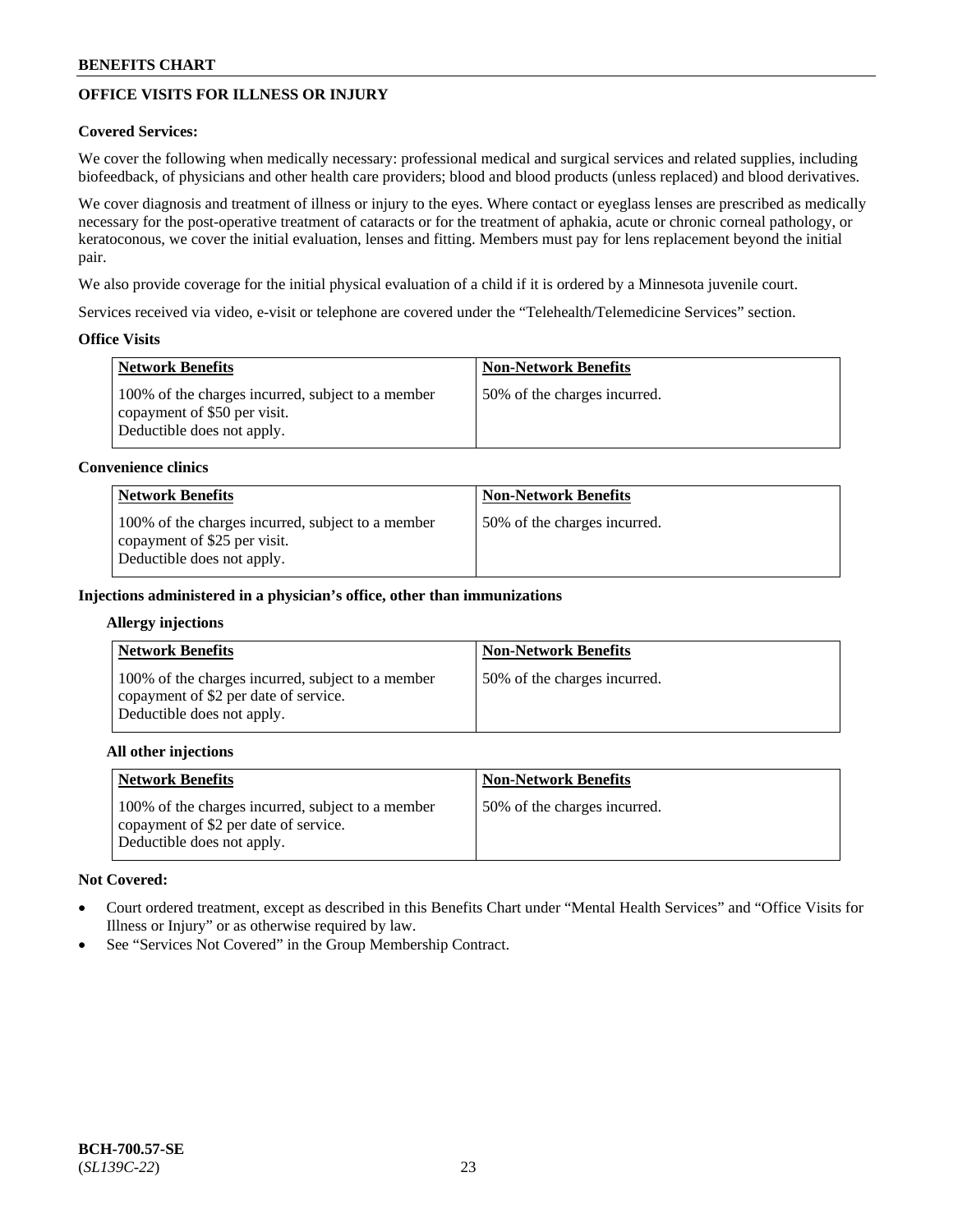### **PEDIATRIC AUTOIMMUNE NEUROPSYCHIATRIC DISORDERS ASSOCIATED WITH STREPTOCOCCAL INFECTIONS (PANDAS) AND PEDIATRIC ACUTE-ONSET NEUROPSYCHIATRIC SYNDROME (PANS) TREATMENT**

### **Definitions:**

**Pediatric acute-onset neuropsychiatric syndrome.** This means a class of acute-onset obsessive compulsive or tic disorders or other behavioral changes presenting in children and adolescents that are not otherwise explained by another known neurologic or medical disorder.

**Pediatric autoimmune neuropsychiatric disorders associated with streptococcal infections.** This means a condition in which a streptococcal infection in a child or adolescent causes the abrupt onset of clinically significant obsessions, compulsions, tics, or other neuropsychiatric symptoms or behavioral changes, or a relapsing and remitting course of symptom severity.

#### **Covered Services:**

We cover treatment for pediatric autoimmune neuropsychiatric disorders associated with streptococcal infections (PANDAS) and for treatment for pediatric acute-onset neuropsychiatric syndrome (PANS). Treatments that must be covered under this section must be recommended by the member's licensed health care professional and include but are not limited to antibiotics, medication and behavioral therapies to manage neuropsychiatric symptoms, plasma exchange, and immunoglobulin.

| <b>Network Benefits</b>                                 | <b>Non-Network Benefits</b>                             |
|---------------------------------------------------------|---------------------------------------------------------|
| Coverage level is same as corresponding Network         | Coverage level is same as corresponding Non-Network     |
| Benefit, depending on type of service provided, such as | Benefit, depending on type of service provided, such as |
| Office Visits for Illness or Injury, Inpatient or       | Office Visits for Illness or Injury, Inpatient or       |
| <b>Outpatient Hospital Services.</b>                    | <b>Outpatient Hospital Services.</b>                    |

#### **Not Covered:**

See "Services Not Covered" in the Group Membership Contract.

### **PEDIATRIC EYEWEAR**

#### **Covered Services:**

We cover pediatric eyewear for children.

Routine eye exams are covered under the "Preventive Services" section.

| Network Benefits             | Non-Network Benefits |
|------------------------------|----------------------|
| 70% of the charges incurred. | No Coverage.         |

#### **Limitations:**

- Coverage under this provision will continue until the end of the month in which the child turns age 19.
- Limited to one of the following per calendar year:
- o one pair of eyeglasses including one set of prescription lenses, frames from our designated eyewear collection, and antiscratch coating; or
	- o one pair of non-disposable contact lenses; or
	- o a one-year supply of disposable contact lenses
- Contact lens fittings are limited to two per calendar year.

### **Not Covered:**

- Frames that are not included in our designated eyewear collection. However, one pair of lenses will be covered if a member chooses frames outside the designated eyewear collection.
- More than one pair of lenses or frames or non-disposable contacts per calendar year, regardless of the reason. This includes replacement of eyeglasses or contact lenses due to loss, breakage, theft, or change in prescription.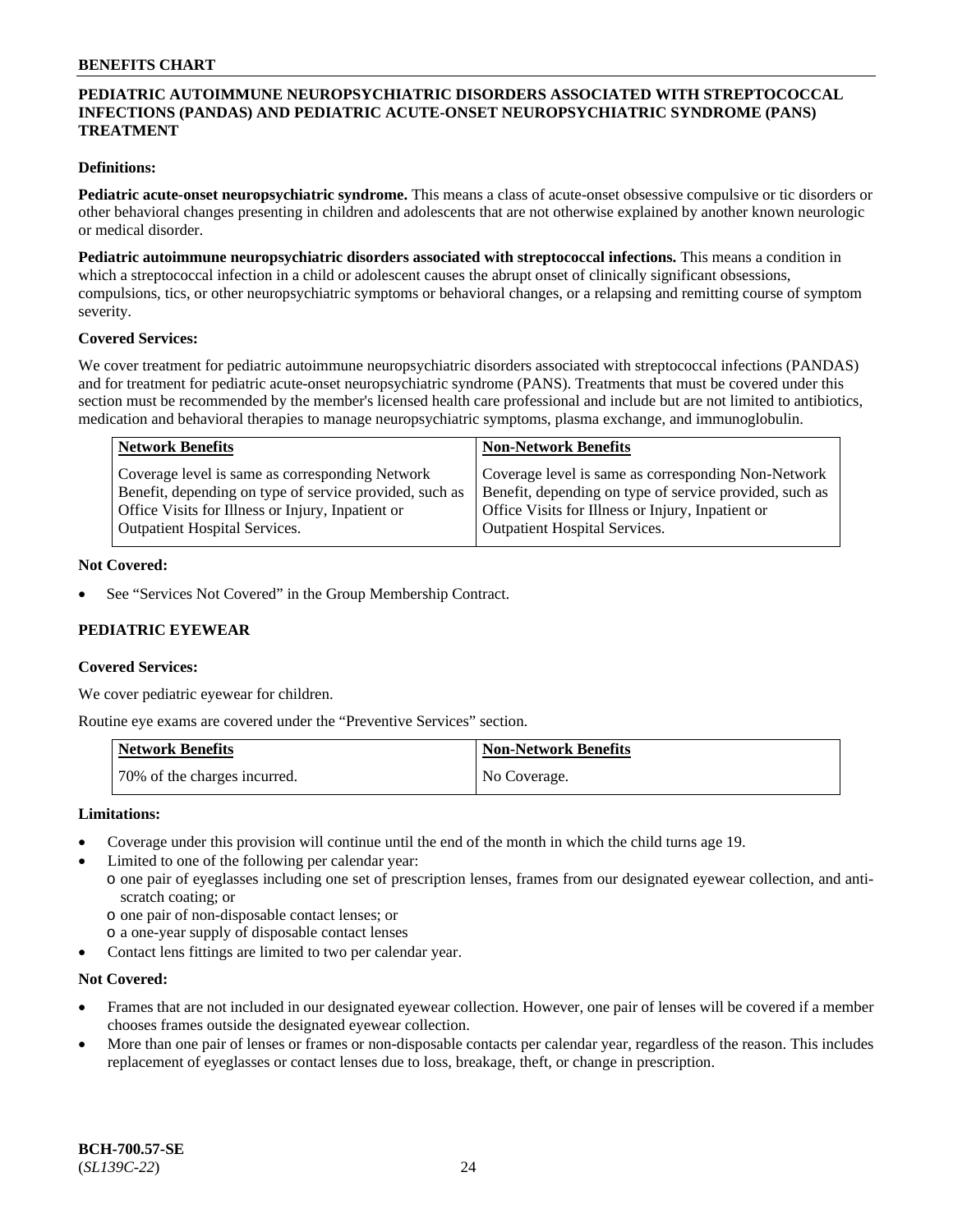- Safety glasses or goggles for sports or vocational reasons.
- Upgrades including, but not limited to, UV protection and no-line multifocal lenses.
- See "Services Not Covered" in the Group Membership Contract.

# **PHYSICAL THERAPY, OCCUPATIONAL THERAPY AND SPEECH THERAPY**

#### **Covered Services:**

We cover the following physical therapy, occupational therapy and speech therapy services:

- rehabilitative care to correct the effects of illness or injury;
- habilitative care rendered for congenital, developmental or medical conditions which have significantly limited the successful initiation of normal speech and normal motor development.

Massage therapy which is performed in conjunction with other treatment/modalities by a physical occupational therapist, is part of a prescribed treatment plan and is not billed separately is covered.

We cover services provided in a clinic. We also cover physical therapy provided in an outpatient hospital facility. To see the benefit level for inpatient hospital or skilled nursing facility services, see benefits under Inpatient Hospital and Skilled Nursing Facility Services.

#### **Rehabilitative care**

| <b>Network Benefits</b>                                                                                         | <b>Non-Network Benefits</b>                                                                                                                                                            |
|-----------------------------------------------------------------------------------------------------------------|----------------------------------------------------------------------------------------------------------------------------------------------------------------------------------------|
| 100% of the charges incurred, subject to a member<br>copayment of \$50 per visit.<br>Deductible does not apply. | 50% of the charges incurred.<br>Physical and Occupational Therapy combined are<br>limited to 20 visits per calendar year.<br>Speech Therapy is limited to 20 visits per calendar year. |

### **Habilitative care**

| <b>Network Benefits</b>                           | <b>Non-Network Benefits</b>                        |
|---------------------------------------------------|----------------------------------------------------|
| 100% of the charges incurred, subject to a member | 50% of the charges incurred.                       |
| copayment of \$50 per visit.                      | Physical, Occupational and Speech Therapy combined |
| Deductible does not apply.                        | are limited to 20 visits per calendar year.        |

# **Not Covered:**

- Massage therapy for the purpose of comfort or convenience of the member.
- See "Services Not Covered" in the Group Membership Contract.

# **PORT WINE STAIN REMOVAL SERVICES**

#### **Covered Services:**

We cover port wine stain removal services.

| <b>Network Benefits</b>                                | <b>Non-Network Benefits</b>                                  |
|--------------------------------------------------------|--------------------------------------------------------------|
| Coverage level is same as corresponding Network        | Coverage level is same as corresponding Non-Network          |
| Benefit, depending on type of service provided such as | Benefit, depending on type of service provided, such as      |
| Office Visits for Illness or Injury, Inpatient or      | Office Visits for Illness or Injury, Inpatient or Outpatient |
| <b>Outpatient Hospital Services.</b>                   | Hospital Services.                                           |

#### **Not Covered:**

See "Services Not Covered" in the Group Membership Contract.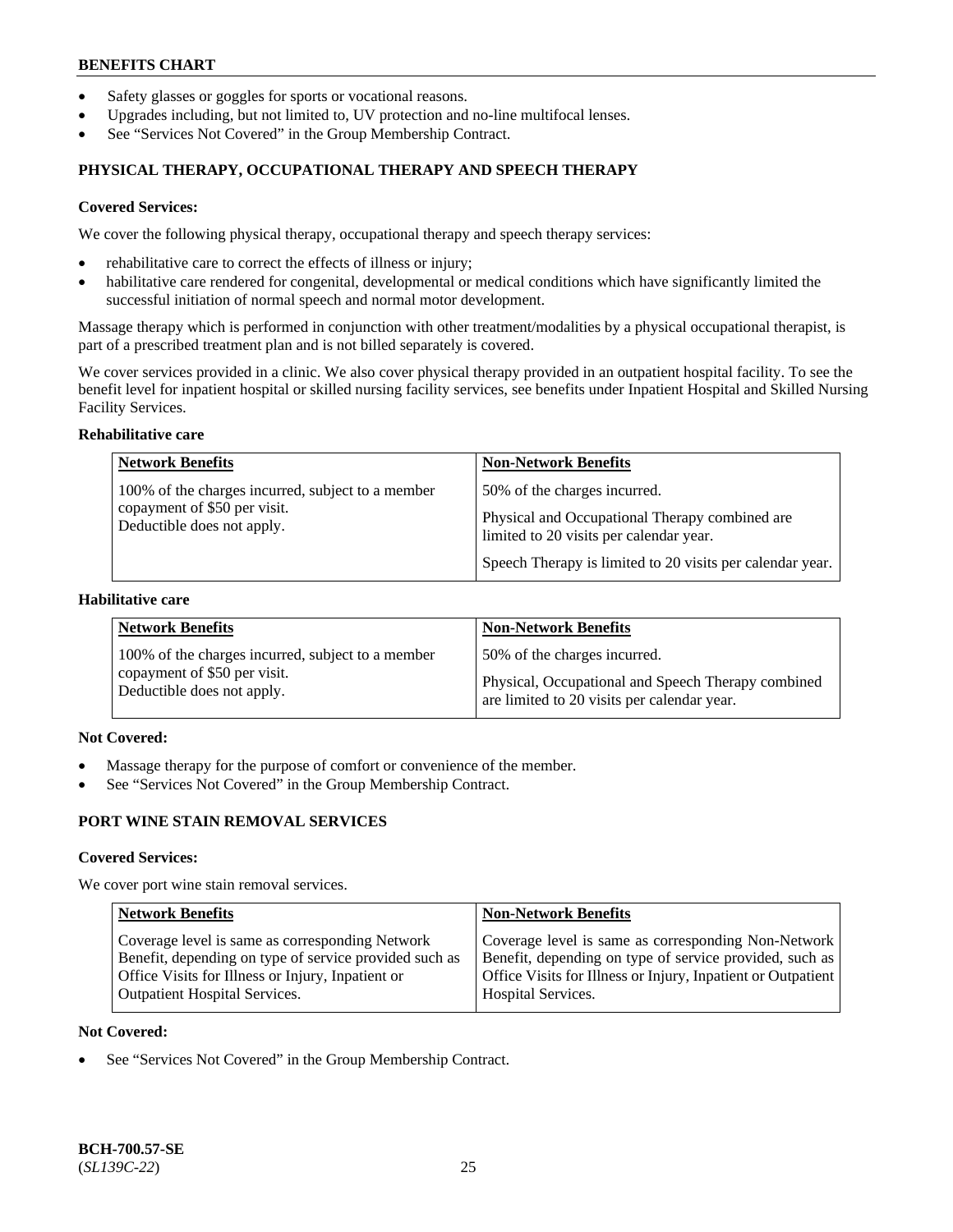# **PRE-DIABETES DISEASE MANAGEMENT PROGRAM**

#### **Covered Services:**

If you meet our criteria for coverage, you may qualify for the Pre-diabetes Disease Management Program through Omada Health. The program covers group health coaching which focuses on weight loss, exercise, behavior modification and health education at select locations determined by the plan.

| <b>Network Benefits</b>                                     | <b>Non-Network Benefits</b> |
|-------------------------------------------------------------|-----------------------------|
| 100% of the charges incurred.<br>Deductible does not apply. | Not applicable.             |

#### **Not Covered:**

See "Services Not Covered" in the Group Membership Contract.

### **PRESCRIPTION DRUG SERVICES**

#### **Covered Services:**

We cover prescription drugs and medications that can be self-administered or are administered in a physician's office. We cover off-label use of formulary drugs to treat cancer if the drug is recognized for the treatment of cancer in any authoritative compendia used by the Medicare program.

We cover orally administered anticancer drugs at the applicable benefit level under outpatient drugs below. We are in compliance with Minnesota Statute 62A.3075 because we do not cover orally administered anticancer drugs under our specialty drug benefit.

We will refill a prescription for eye drops covered under this Benefits Chart if the member requests a refill and original prescription specified that additional quantities would be needed, providing the refill request does not exceed the quantities needed, and the following conditions are met:

- If the member requests a 30-day refill supply, the request must be made between 21 and 30 days of the later of (a) the original date that the prescription was distributed to the member or (b) the date that the most recent refill was distributed to the member; or
- If the member requests a 90-day refill supply, the request must be made between 75 and 90 days of the later of (a) the original date that the prescription was distributed to the member or (b) the date that the most recent refill was distributed to the member.

A licensed pharmacist may prescribe and dispense self-administered hormonal contraceptives, nicotine replacement medications, and opiate antagonists for the treatment of an acute opiate overdose in accordance with section 151.37, subdivision 14, 15, or 16, under the same terms of coverage that would apply had the prescription drug been prescribed by a licensed physician, physician assistant, or advanced practice nurse practitioner. If the plan excludes coverage for selfadministered hormonal contraceptives, they will not be covered under this provision.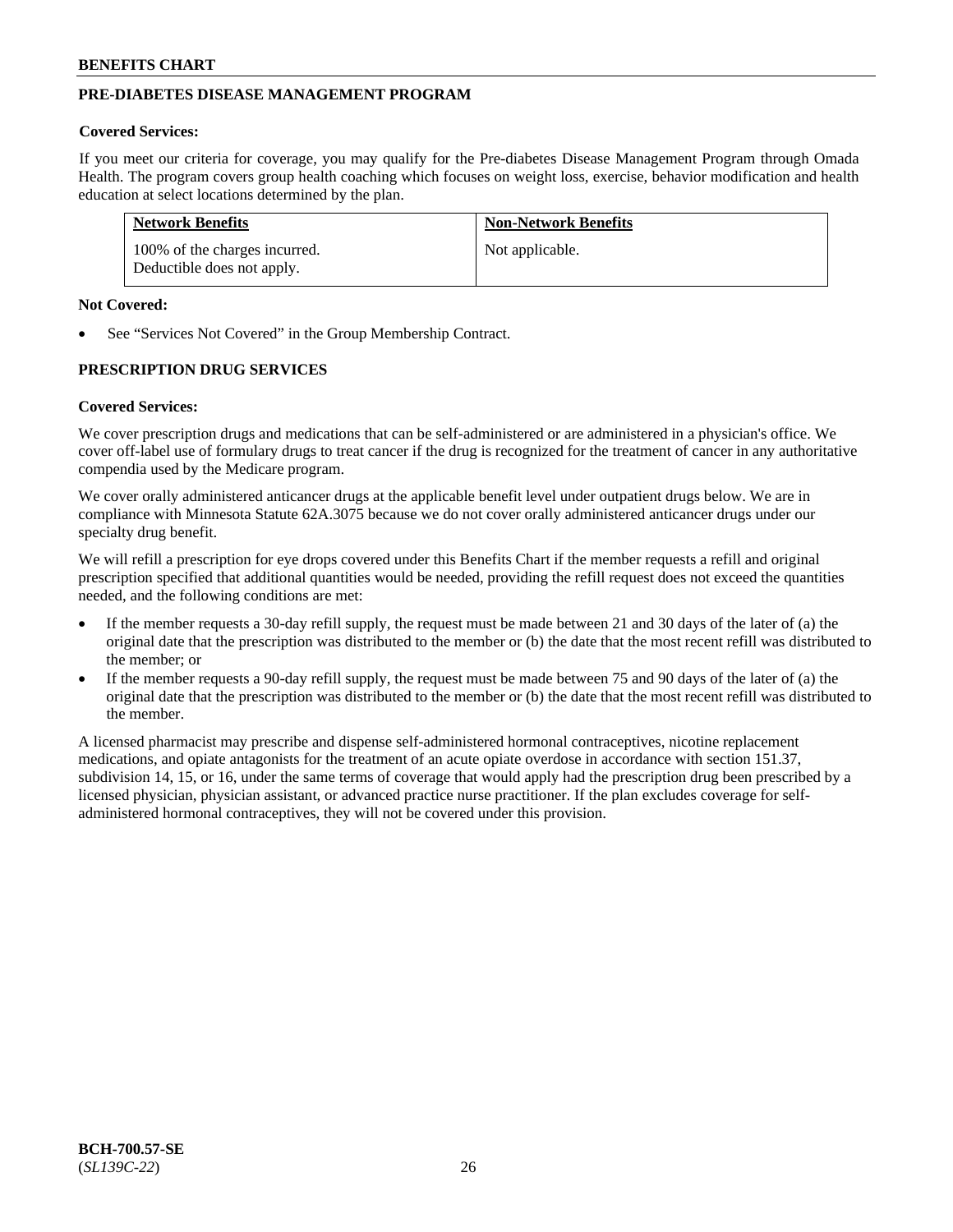### **For Network Benefits, drugs and medications must be obtained at a Network Pharmacy.**

**If a member copayment is required, you must pay one member copayment for each 31-day supply, or portion thereof, unless otherwise indicated below.**

#### **Outpatient drugs (except as specified below)**

| <b>Network Benefits</b>                                                                                          | <b>Non-Network Benefits</b>  |
|------------------------------------------------------------------------------------------------------------------|------------------------------|
| 100% of the charges incurred, subject to a member<br>copayment of \$5 for generic low cost formulary<br>drugs.   | 50% of the charges incurred. |
| 100% of the charges incurred, subject to a member<br>copayment of \$25 for generic high cost formulary<br>drugs. |                              |
| 100% of the charges incurred, subject to a member<br>copayment of \$60 for brand name formulary drugs.           |                              |
| In no event will your cost for a formulary insulin drug<br>exceed \$25.                                          |                              |
| Non-formulary drugs are covered at 100% of the<br>charges incurred, subject to a member copayment of<br>\$150.   |                              |
| Deductible does not apply.                                                                                       |                              |

**Cost-Sharing Limits for Insulin:** We are required to limit your cost-sharing on prescription insulin to no more than the net price of the prescription insulin drug. This requirement applies at the point of sale, including deductible payments and the costsharing amounts charged once the deductible is met.

**Cost-sharing.** This means a deductible payment, copayment, or coinsurance amount that you must pay for covered prescription insulin in accordance with the terms and conditions of this health plan.

**Net price.** This means our cost for prescription insulin, including any rebates or discounts received by or accrued directly or indirectly to us from a drug manufacturer or pharmacy benefit manager.

### **Mail order drugs**

| <b>Network Benefits</b>                                                                                                                                                                                                                               | <b>Non-Network Benefits</b>                                                                                                |
|-------------------------------------------------------------------------------------------------------------------------------------------------------------------------------------------------------------------------------------------------------|----------------------------------------------------------------------------------------------------------------------------|
| For your convenience, you may also get up to a 93-day<br>supply of outpatient prescription drugs that can be self-<br>administered through the designated mail order service.<br>Specialty Drugs are not available through the mail order<br>service. | See Network Mail Order Drugs benefit.<br>Mail order drugs are only available through the<br>designated mail order service. |

### **Specialty Drugs that are self-administered**

| <b>Network Benefits</b>                                                                                                                    | <b>Non-Network Benefits</b> |
|--------------------------------------------------------------------------------------------------------------------------------------------|-----------------------------|
| 80% of the charges incurred.<br>Deductible does not apply.                                                                                 | No Coverage.                |
| For Network Benefits, specialty drugs are limited to<br>drugs on the specialty drug list and must be obtained<br>from a designated vendor. |                             |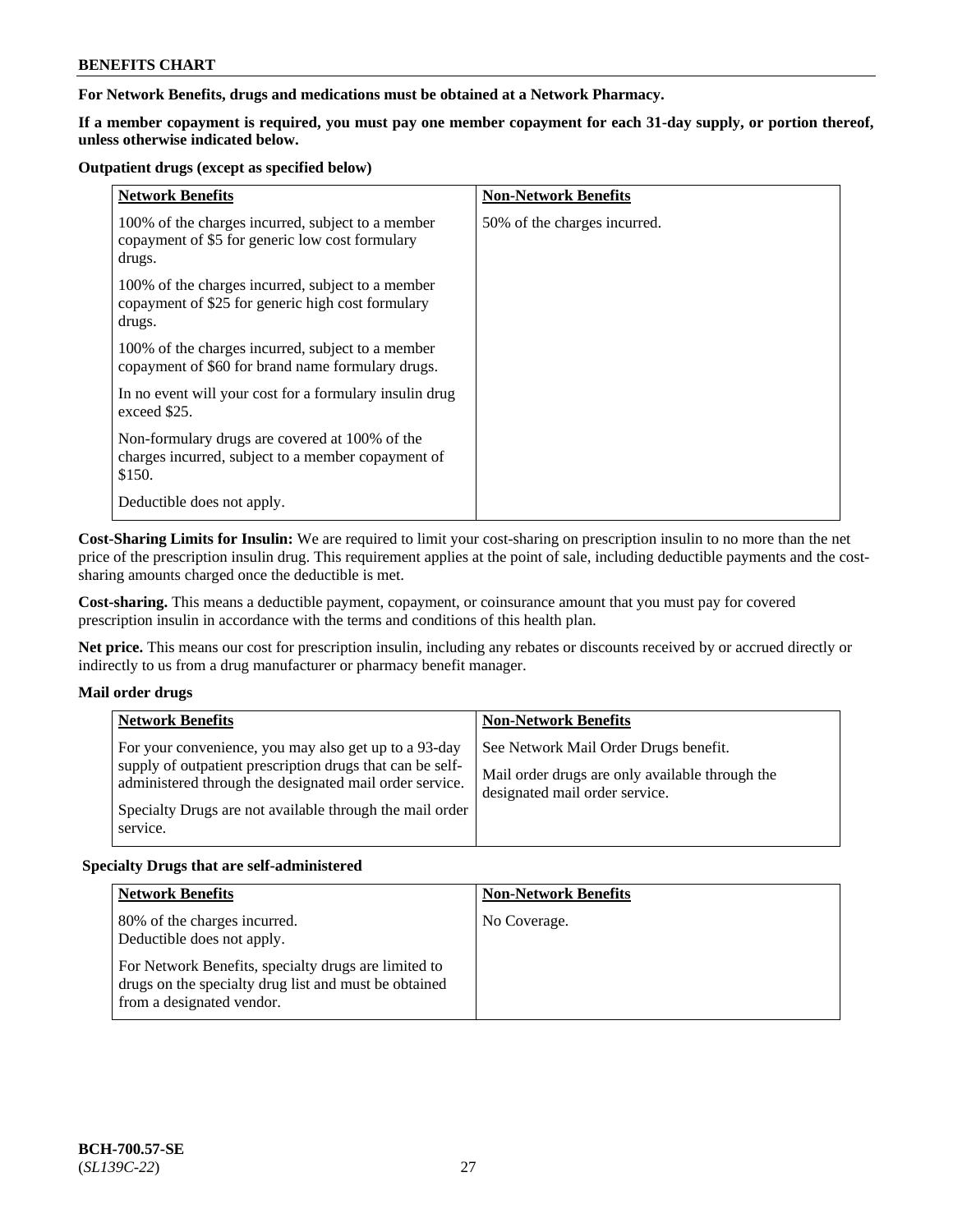# **Drugs for the treatment of growth deficiency**

| <b>Network Benefits</b>                                                                                                                            | <b>Non-Network Benefits</b>  |
|----------------------------------------------------------------------------------------------------------------------------------------------------|------------------------------|
| 70% of the charges incurred.<br>Deductible does not apply.                                                                                         | 50% of the charges incurred. |
| For Network Benefits, growth deficiency drugs are<br>limited to drugs on the specialty drug list and must be<br>obtained from a designated vendor. |                              |

#### **Tobacco cessation drugs are covered for all FDA – approved tobacco cessation drugs for a minimum of 90 days**

| <b>Network Benefits</b>                                     | <b>Non-Network Benefits</b>  |
|-------------------------------------------------------------|------------------------------|
| 100% of the charges incurred.<br>Deductible does not apply. | 50% of the charges incurred. |

#### **Contraceptive drugs**

| <b>Network Benefits</b>                                                                                                                                        | <b>Non-Network Benefits</b>  |
|----------------------------------------------------------------------------------------------------------------------------------------------------------------|------------------------------|
| 100% of the charges incurred for formulary drugs.<br>Deductible does not apply.                                                                                | 50% of the charges incurred. |
| If a physician requests that a non-formulary<br>contraceptive drug be dispensed as written the drug will<br>be covered at 100%, not subject to the deductible. |                              |

**ACA preventive medications.** We cover preventive medications currently recommended by USPSTF with an A or B rating if they are prescribed by your medical provider and they are listed on our Commercial ACA Preventive Drug List. Preventive medications are subject to periodic review and modification. Changes would be effective in accordance with the federal rules and reflected in our current medical coverage criteria for preventive care services.

| Network Benefits                                            | <b>Non-Network Benefits</b>  |
|-------------------------------------------------------------|------------------------------|
| 100% of the charges incurred.<br>Deductible does not apply. | 50% of the charges incurred. |

### **Limitations:**

- Certain drugs may require prior authorization as indicated on the formulary. HealthPartners may require prior authorization for the drug and also the site where the drug will be provided. Certain drugs are subject to our utilization review process and quantity limits, as indicated on our formulary.
- Certain non-formulary drugs require prior authorization. In addition, certain drugs may be subject to any quantity limits applied as part of our trial program. The trial drug program applies to new prescriptions for certain drugs which have high toxicity, low tolerance, high costs and/or high potential for waste. Trial drugs are indicated on the formulary and/or the Specialty Drug List. Your first fill of a trial drug may be limited to less than a month supply. If the drug is well tolerated and effective, you will receive the remainder of your first month supply.
- If a member requests a brand name drug when there is a generic equivalent, the brand name drug will be covered up to the charge that would apply to the generic drug, minus any required copayment. If a physician requests that a brand name drug be dispensed as written, the drug will be paid at the non-formulary benefit.
- We may require members to try over-the-counter (OTC) drug alternatives before approving more costly formulary prescription drugs.
- Unless otherwise specified in the "Prescription Drug Services" section, you may receive up to a 31-day supply per prescription.
- A 93-day supply will be covered and dispensed only at pharmacies that participate in our extended day supply program
- New prescriptions to treat certain chronic conditions are limited to a 31-day supply.
- No more than a 31-day supply of Specialty Drugs will be covered and dispensed at a time, unless it's a manufacturer supplied drug that cannot be split that supplies the member with more than a 31-day supply.
- The member copayment for a drug will not exceed the cost of the drug.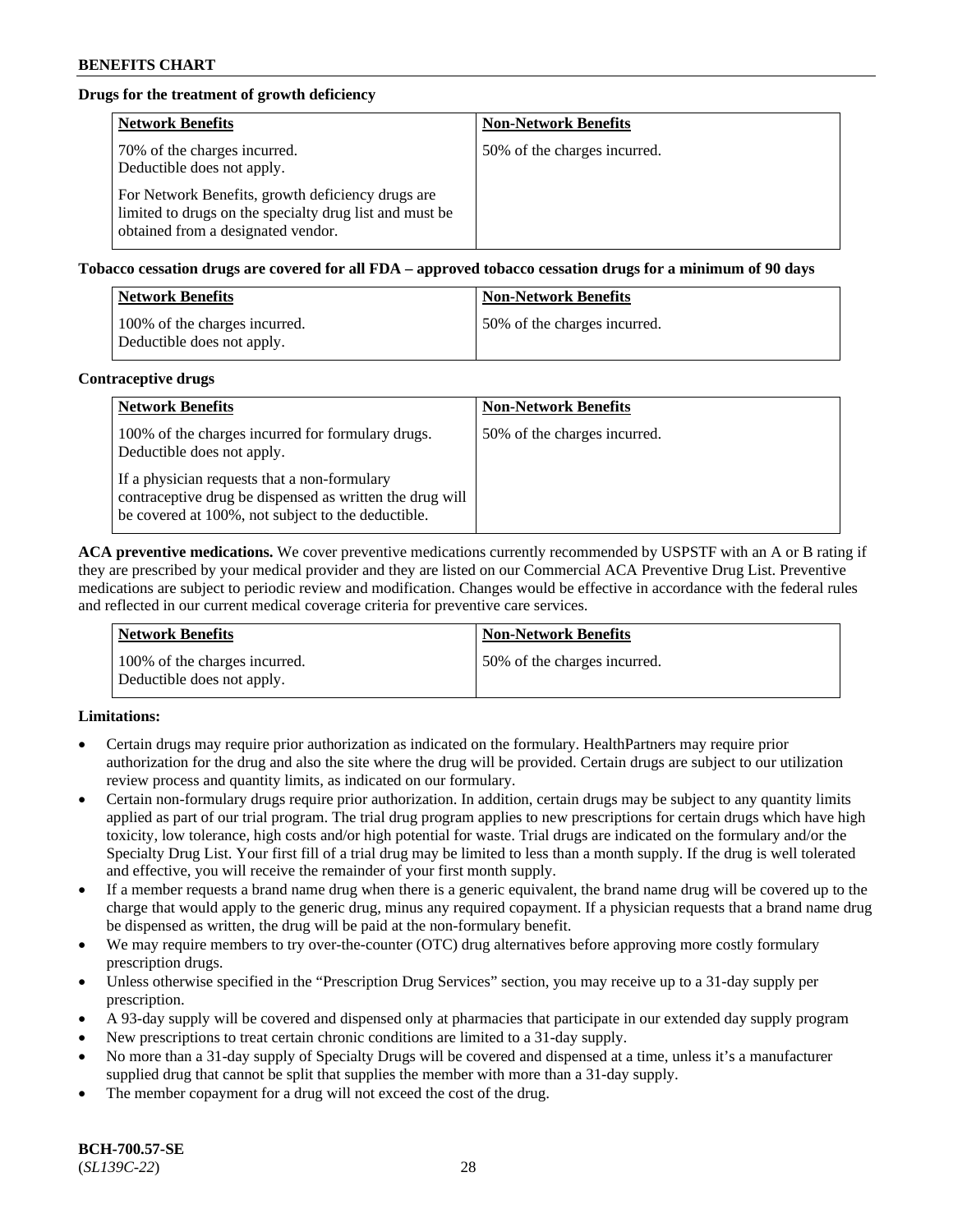# **Not Covered:**

- Replacement of prescription drugs, medications, equipment and supplies due to loss, damage or theft.
- Nonprescription (over the counter) drugs or medications, including, but not limited to, vitamins, supplements, homeopathic remedies, and non-FDA approved drugs unless listed on the formulary and prescribed by a physician or legally authorized health care provider under applicable state and federal law. We cover off-label use of drugs to treat cancer as specified in the "Prescription Drug Services" section of this Benefits Chart. This exclusion does not include over-the-counter contraceptives for women as allowed under the Affordable Care Act when the member obtains a prescription for the item. In addition, if the member obtains a prescription, this exclusion does not include aspirin to prevent cardiovascular disease for men and women of certain ages; folic acid supplements for women who may become pregnant; fluoride chemoprevention supplements for children without fluoride in their water source; and iron supplements for children ages 6-12 months who are at risk of anemia.
- Drugs on the Excluded Drug List. The Excluded Drug List includes select drugs within a therapy class that are not eligible for coverage. This includes drugs that may be excluded for certain indications. However, you may request coverage for a drug on the Excluded Drug List by requesting an exception to the formulary under the formulary exception process described in the definition of formulary in this Benefits Chart. The Excluded Drug List is available at [healthpartners.com](http://www.healthpartners.com/)
- Drugs that are newly approved by the FDA until they are reviewed and approved by HealthPartners Pharmacy and Therapeutics Committee. However, you may request coverage for a drug that is newly approved by the FDA by requesting an exception to the formulary under the formulary exception process described in the definition of formulary in the Benefits Chart.
- All drugs used for sexual dysfunction.
- Fertilty drugs.
- Medical cannabis.
- Medical devices approved by the FDA will not be covered under the "Prescription Drug Services" section unless they are on our formulary. Covered medical devices are generally submitted and reimbursed under your medical benefits.
- See "Services Not Covered" in the Group Membership Contract.

# **PREVENTIVE SERVICES**

### **Applicable Definitions:**

**Routine Preventive Services** are routine healthcare services that include screenings, check-ups and counseling to prevent illness, disease or other health problems before symptoms occur.

**Diagnostic Services** are services to help a provider understand your symptoms, diagnose illness and decide what treatment may be needed. They may be the same services that are listed as preventive services, but they are being used as diagnostic services. Your provider will determine if these services are preventive or diagnostic. These services are not preventive if received as part of a visit to diagnose, manage or maintain an acute or chronic medical condition, illness or injury. When that occurs, unless otherwise indicated below, standard deductibles, copayments or coinsurance apply.

### **Covered Services:**

We cover preventive services that meet any of the requirements under the Affordable Care Act (ACA) shown in the bulleted items below. These preventive services are covered at 100% under the network benefits with no deductible, copayments or coinsurance. (If a preventive service is not required by the ACA and it is covered at a lower benefit level or if a group qualifies for an exemption or accommodation for certain benefits under the ACA, it will be specified below). Preventive benefits mandated under the ACA are subject to periodic review and modification. Changes would be effective in accordance with the federal rules. Preventive services mandated by the ACA include:

- Evidence-based items or services that have in effect a rating of A or B in the current recommendations of the United States Preventive Services Task Force with respect to the individual;
- Immunizations for routine use in children, adolescents, and adults that have in effect a recommendation from the Advisory Committee on Immunization Practices of the Centers for Disease Control and Prevention with respect to the individual;
- With respect to infants, children, and adolescents, evidence-informed preventive care and screenings provided for in comprehensive guidelines supported by the Health Resources and Services Administration; and
- With respect to women, preventive care and screenings provided for in comprehensive guidelines supported by the Health Resources and Services Administration.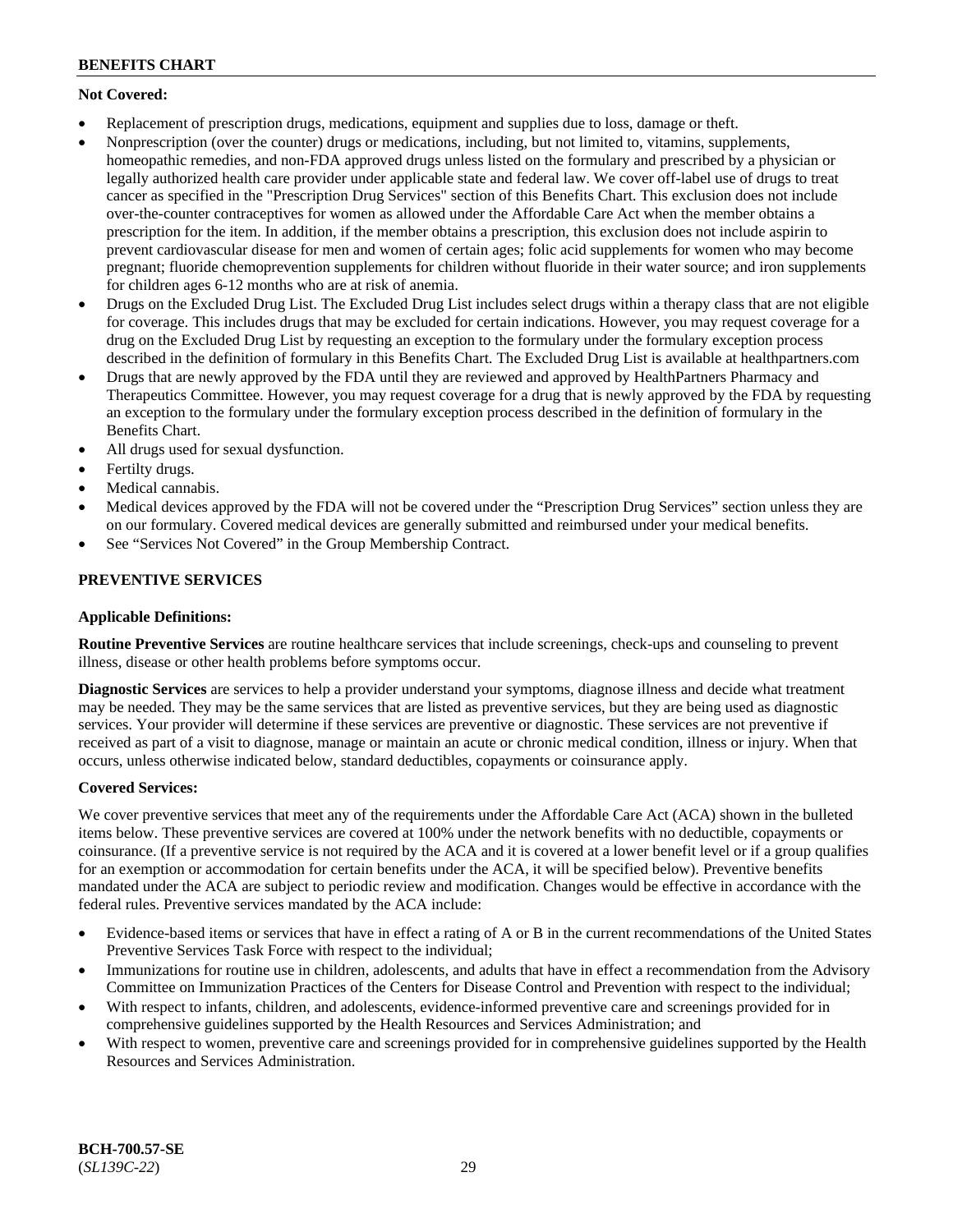Covered services are based on established medical policies, which are subject to periodic review and modification by the medical or dental directors. These medical policies (medical coverage criteria) are available by calling Member Services, or logging on to your "*my*HealthPartners" account at [healthpartners.com.](http://www.healthpartners.com/)

A complete list of preventive care services recommended under the U.S. Preventive Task Force (USPSTF) is available online at [uspreventiveservicestaskforce.org/Page/Name/uspstf-a-and-b-recommendations.](https://www.uspreventiveservicestaskforce.org/Page/Name/uspstf-a-and-b-recommendations-by-date/)

HHS: [healthcare.gov/coverage/preventive-care-benefits](https://www.healthcare.gov/coverage/preventive-care-benefits/)

CDC: [cdc.gov/vaccines/schedules/index.html](https://www.cdc.gov/vaccines/schedules/index.html)

#### **ACA and state mandated preventive services are covered as follows:**

**Routine health exams and periodic health assessments.** A physician or health care provider will counsel you as to how often health assessments are needed based on age, sex and health status. This includes screening for tobacco use, at least two tobacco cessation attempts per year (for those who use tobacco products), all FDA approved tobacco cessation medications including over-the-counter drugs (as shown in the "Prescription Drug Services" Section) and at least four counseling sessions of at least ten minutes each for tobacco cessation.

| Network Benefits                                            | <b>Non-Network Benefits</b>  |
|-------------------------------------------------------------|------------------------------|
| 100% of the charges incurred.<br>Deductible does not apply. | 50% of the charges incurred. |

**Child health supervision services**. This includes pediatric preventive services, such as fluoride chemoprevention for children without fluoride in their water source, newborn screenings, appropriate immunizations, developmental assessments and laboratory services appropriate to the age of the child from birth to 72 months, and appropriate immunizations until the end of the month in which the child turns 19, as defined by the Standards of Child Health Care issued by the American Academy of Pediatrics. We cover at least five child health supervision visits from birth to 12 months, three child health supervision visits from 12 months to 24 months, once a year from 24 months to 72 months.

| Network Benefits                                            | <b>Non-Network Benefits</b>  |
|-------------------------------------------------------------|------------------------------|
| 100% of the charges incurred.<br>Deductible does not apply. | 50% of the charges incurred. |

**Routine prenatal care and exams.** This includes the comprehensive package of medical and psychosocial support provided throughout a pregnancy, including risk assessment, serial surveillance, prenatal education, and use of specialized skills and technology when needed, as defined by Standards for Obstetric-Gynecologic Services issued by the American College of Obstetricians and Gynecologists.

| <b>Network Benefits</b>                                     | Non-Network Benefits         |
|-------------------------------------------------------------|------------------------------|
| 100% of the charges incurred.<br>Deductible does not apply. | 50% of the charges incurred. |

**Routine postnatal care.** This includes health exams, assessments, education and counseling relating to the period immediately after childbirth

| <b>Network Benefits</b>                                     | <b>Non-Network Benefits</b>  |
|-------------------------------------------------------------|------------------------------|
| 100% of the charges incurred.<br>Deductible does not apply. | 50% of the charges incurred. |

**Routine screening procedures for cancer.** This includes colorectal screening, digital rectal examinations, or other cancer screenings recommended by the USPSTF with an A or B rating. Women's preventive health services below describes additional routine screening procedures for cancer.

| <b>Network Benefits</b>                                     | <b>Non-Network Benefits</b>  |
|-------------------------------------------------------------|------------------------------|
| 100% of the charges incurred.<br>Deductible does not apply. | 50% of the charges incurred. |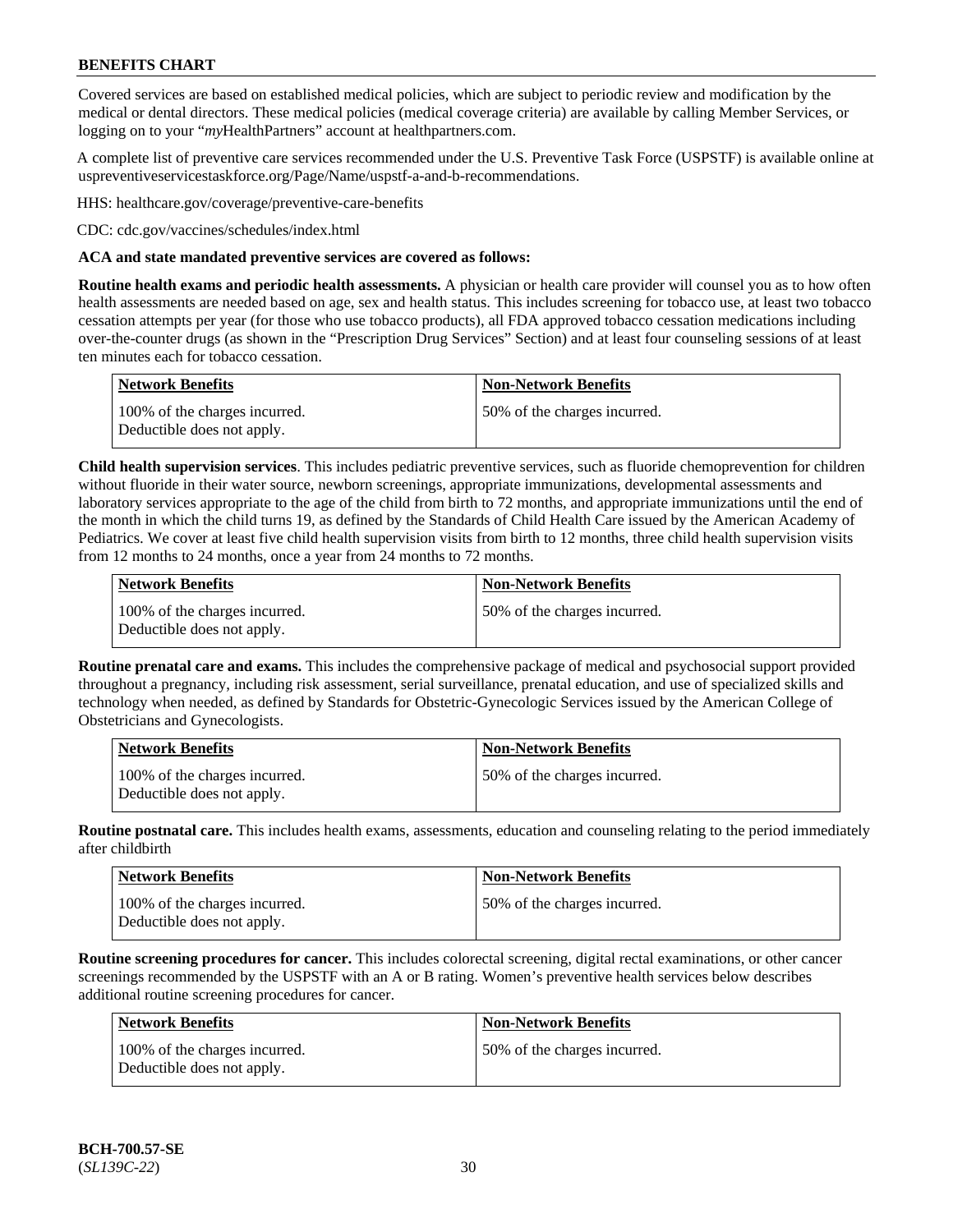**Professional voluntary family planning services.** This includes services to prevent or delay a pregnancy, including counseling and education. Services must be provided by a licensed provider.

| <b>Network Benefits</b>                                     | <b>Non-Network Benefits</b> |
|-------------------------------------------------------------|-----------------------------|
| 100% of the charges incurred.<br>Deductible does not apply. | See Network Benefits.       |

### **Adult immunizations**

| <b>Network Benefits</b>                                     | <b>Non-Network Benefits</b>  |
|-------------------------------------------------------------|------------------------------|
| 100% of the charges incurred.<br>Deductible does not apply. | 50% of the charges incurred. |

**Women's preventive services.**This includes mammograms\*, screenings for cervical cancer (pap smears), breast pumps, human papillomavirus (HPV) testing; counseling for sexually transmitted infections, counseling and screening for human immunodeficiency virus (HIV), and all FDA approved contraceptive methods as prescribed by a doctor, sterilization procedures, education and counseling (see the "Prescription Drug Services" section for coverage of oral contraceptive drugs). For women whose family history is associated with an increased risk for BRCA1 or BRCA2 gene mutations, we cover genetic counseling and BRCA screening without cost sharing, if appropriate and as determined by a physician

**\***Preventive mammogram screening includes digital breast tomosynthesis (3D mammograms) for members at risk for breast cancer.

"At risk for breast cancer" means: (1) having a family history with one or more first- or second-degree relatives with breast cancer; (2) testing positive for BRCA1 or BRCA2 mutations; (3) having heterogeneously dense breasts or extremely dense breasts based on the Breast Imaging Reporting and Data System established by the American College of Radiology; or (4) having a previous diagnosis of breast cancer.

| <b>Network Benefits</b>                                     | <b>Non-Network Benefits</b>  |
|-------------------------------------------------------------|------------------------------|
| 100% of the charges incurred.<br>Deductible does not apply. | 50% of the charges incurred. |

**Obesity screening and management.** We cover obesity screening and counseling for all ages during a routine preventive care exam. If you are age 18 or older and have a body mass index of 30 or more, we also cover intensive obesity management to help you lose weight. Your primary care doctor can coordinate these services.

| <b>Network Benefits</b>                                     | <b>Non-Network Benefits</b>   |
|-------------------------------------------------------------|-------------------------------|
| 100% of the charges incurred.<br>Deductible does not apply. | 150% of the charges incurred. |

**In addition to any ACA or state mandated preventive services referenced above, we cover the following eligible services:**

#### **Routine eye and hearing exams**

| Network Benefits                                            | <b>Non-Network Benefits</b>  |
|-------------------------------------------------------------|------------------------------|
| 100% of the charges incurred.<br>Deductible does not apply. | 50% of the charges incurred. |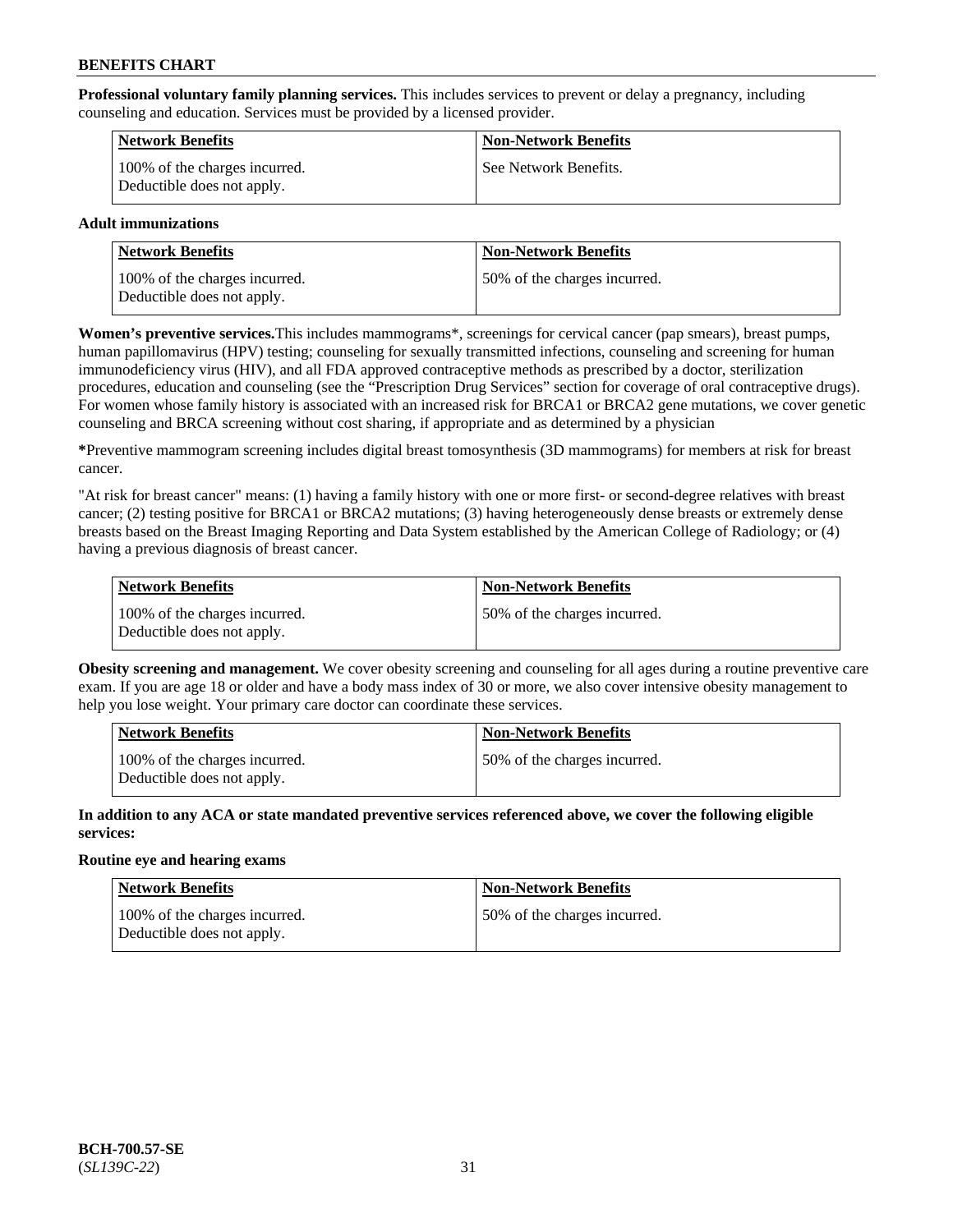**Ovarian cancer surveillance tests for women who are at risk.** "At risk for ovarian cancer" means (1) having a family history that includes any of the following: one or more first-degree or second-degree relatives with ovarian cancer, clusters of female relatives with breast cancer or nonpolyposis colorectal cancer; or (2) testing positive for BRCA1 or BRCA2 mutations. "Surveillance tests for ovarian cancer" means annual screening using: CA-125 serum tumor marker testing, transvaginal ultrasound, pelvic examination or other proven ovarian cancer screening tests currently being evaluated by the federal Food and Drug Administration or by the National Cancer Institute.

| <b>Network Benefits</b>                                                                                                                                                                                                          | <b>Non-Network Benefits</b>                                                                                                                                                                                                          |
|----------------------------------------------------------------------------------------------------------------------------------------------------------------------------------------------------------------------------------|--------------------------------------------------------------------------------------------------------------------------------------------------------------------------------------------------------------------------------------|
| Coverage level is same as corresponding Network<br>Benefit, depending on type of service provided, such<br>as Diagnostic Imaging Services, Laboratory Services<br>Office Visits for Illness or Injury or Preventive<br>Services. | Coverage level is same as corresponding Non-Network<br>Benefit, depending on type of service provided, such as<br>Diagnostic Imaging Services, Laboratory Services<br>Office Visits for Illness or Injury or Preventive<br>Services. |
|                                                                                                                                                                                                                                  |                                                                                                                                                                                                                                      |

#### **Limitations:**

• Services are not preventive if received as part of a visit to diagnose, manage or maintain an acute or chronic medical condition, illness or injury. When that occurs, unless otherwise indicated above, standard deductibles, copayments or coinsurance apply.

#### **Not Covered:**

See "Services Not Covered" in the Group Membership Contract.

# **SPECIFIED NON-NETWORK SERVICES**

## **Covered Services:**

We cover the following services when you elect to receive them from a non-network provider, at the same level of coverage we provide when you elect to receive the services from a network provider:

- Voluntary family planning of the conception and bearing of children.
- The provider visit(s) and test(s) necessary to make a diagnosis of infertility.
- Testing and treatment of sexually transmitted diseases (other than HIV).
- Testing for AIDS or other HIV-related conditions.

| <b>Network Benefits</b>                                                                                                                            | <b>Non-Network Benefits</b>                    |
|----------------------------------------------------------------------------------------------------------------------------------------------------|------------------------------------------------|
| Coverage level is same as corresponding Network<br>Benefit, depending on type of service provided, such as<br>Office Visits for Illness or Injury. | See Network Benefits for the services covered. |

#### **Not Covered:**

See "Services Not Covered" in the Group Membership Contract.

### **TELEHEALTH/TELEMEDICINE SERVICES**

#### **Definitions:**

**Telehealth, Telemedicine, or Virtual Care.** This is a means of communication between a health care professional and a patient. This includes the use of secure electronic information, imaging, and communication technologies, including:

- interactive audio or audio-video
- interactive audio with store-and-forward technology
- chat-based and email-based systems
- physician-to-physician consultation
- patient education
- data transmission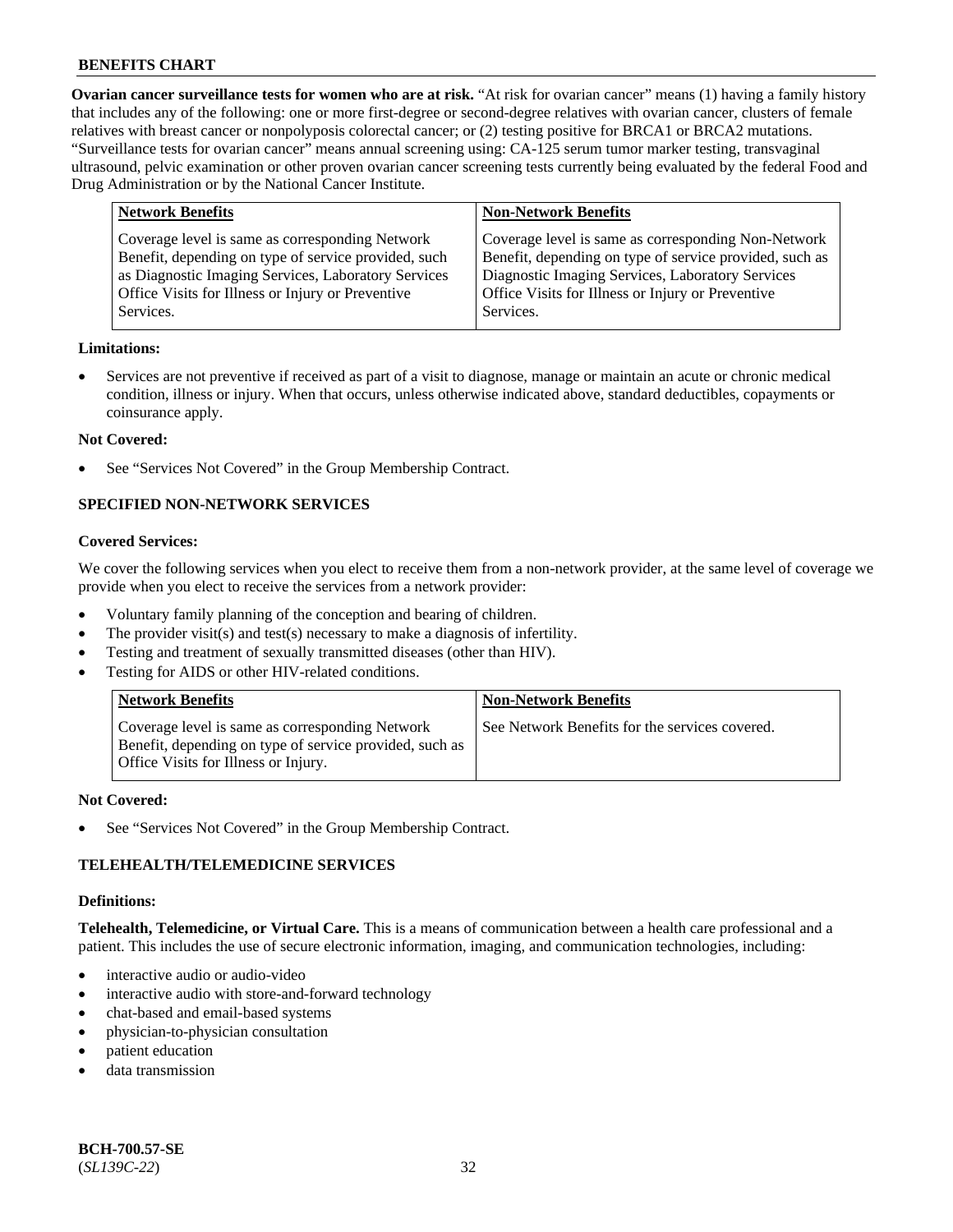- data interpretation
- digital diagnostics (algorithm-enabled diagnostic support)
- digital therapeutics (the use of personal health devices and sensors, either alone or in combination with conventional drug therapies, for disease prevention and management)

## Services can be delivered:

Synchronously: the patient and health care professional are engaging with one another at the same time; or Asynchronously: the patient and health care professional engage with each other at different points in time.

**Telephone Visits.** Live, synchronous, interactive encounters over the telephone between a patient and a healthcare provider.

**E-visit or chat-based visits.** Asynchronous online or mobile app encounters to discuss a patient's personal health information, vital signs, and other physiologic data or diagnostic images. The healthcare provider reviews and delivers a consultation, diagnosis, prescription or treatment plan after reviewing the patient's visit information.

**Virtuwell<sup>®</sup>**. This is an online service for you to receive a diagnosis and treatment for certain conditions, such as a cold, flu, ear pain and sinus infections. You may access the Virtuwell website at [virtuwell.com.](https://www.virtuwell.com/)

**Video Visits.** Live, synchronous, interactive encounters using secure web-based video between a patient and a healthcare provider.

# **Covered Services:**

The Plan covers the following methods of receiving care for services that would be eligible under the Plan if the service were provided in person.

#### **Scheduled telephone visits**

| <b>Network Benefits</b>                                                                                         | <b>Non-Network Benefits</b>  |
|-----------------------------------------------------------------------------------------------------------------|------------------------------|
| 100% of the charges incurred, subject to a member<br>copayment of \$25 per visit.<br>Deductible does not apply. | 50% of the charges incurred. |

### **E-visits**

### **Access to online care through Virtuwell at [virtuwell.com](https://www.virtuwell.com/)**

| Network Benefits                                            | <b>Non-Network Benefits</b> |
|-------------------------------------------------------------|-----------------------------|
| 100% of the charges incurred.<br>Deductible does not apply. | Not Applicable.             |

### **All other E-visits**

| <b>Network Benefits</b>                                                                                         | <b>Non-Network Benefits</b>  |
|-----------------------------------------------------------------------------------------------------------------|------------------------------|
| 100% of the charges incurred, subject to a member<br>copayment of \$25 per visit.<br>Deductible does not apply. | 50% of the charges incurred. |

### **Video visits**

| <b>Network Benefits</b>                                | <b>Non-Network Benefits</b>                            |
|--------------------------------------------------------|--------------------------------------------------------|
| Coverage level is same as corresponding Network        | Coverage level is same as corresponding Non-Network    |
| Benefit, depending upon type of service provided, such | Benefit, depending upon type of service provided, such |
| as Office Visits for Illness or Injury.                | as Office Visits for Illness or Injury.                |

### **Not Covered:**

See "Services Not Covered" in the Group Membership Contract.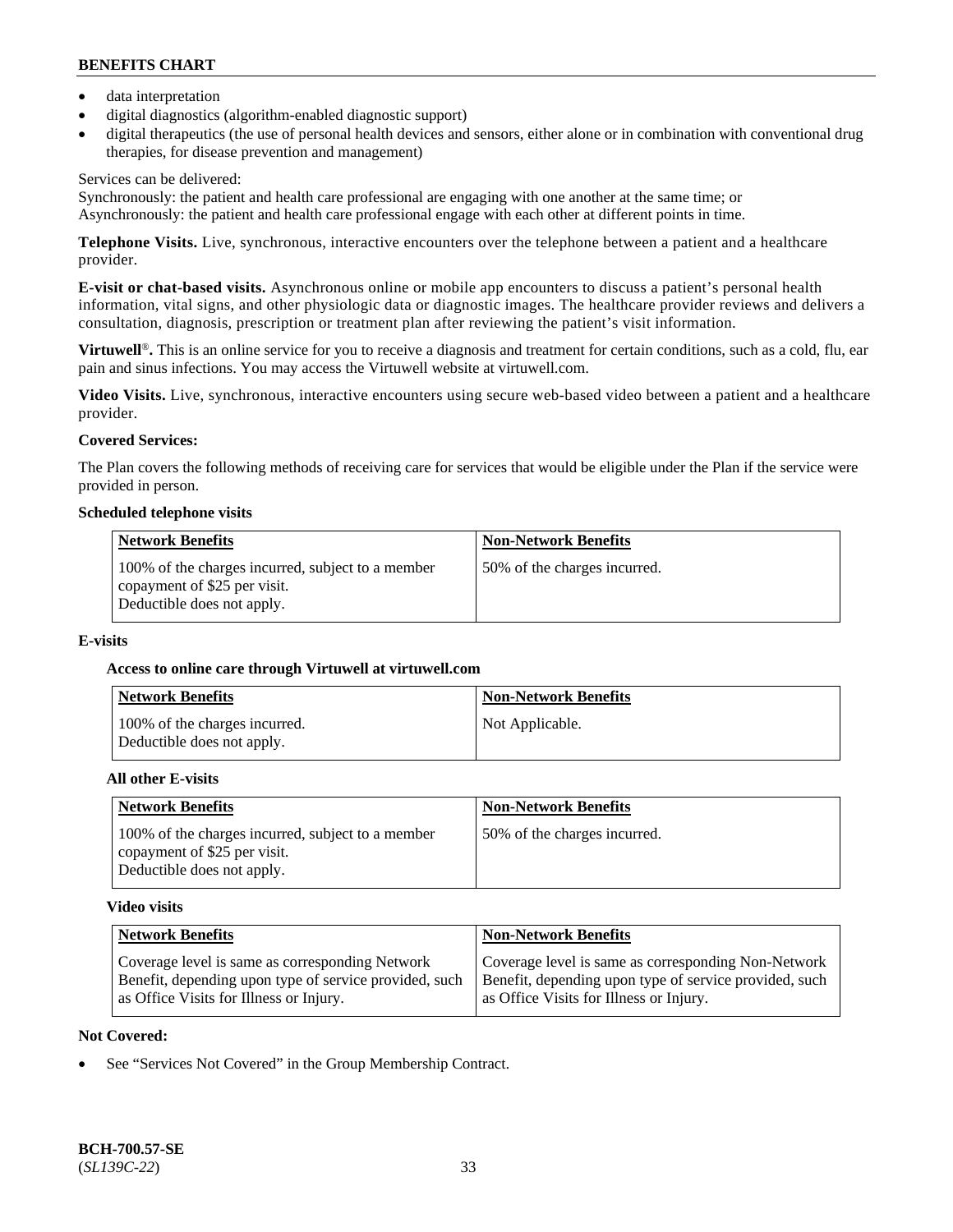# **TRANSPLANT SERVICES**

#### **Applicable Definitions:**

**Autologous.** This is when the source of cells is from the individual's own marrow or stem cells.

**Allogeneic.** This is when the source of cells is from a related or unrelated donor's marrow or stem cells.

**Autologous Bone Marrow Transplant.** This is when the bone marrow is harvested from the individual and stored. The patient undergoes treatment which includes tumor ablation with high-dose chemotherapy and/or radiation. The bone marrow is reinfused (transplanted).

**Allogeneic Bone Marrow Transplant.** This is when the bone marrow is harvested from the related or unrelated donor and stored. The patient undergoes treatment which includes tumor ablation with high-dose chemotherapy and/or radiation. The bone marrow is reinfused (transplanted).

**Autologous/Allogeneic Stem Cell Support.** This is a treatment process that includes stem cell harvest from either bone marrow or peripheral blood, tumor ablation with high-dose chemotherapy and/or radiation, stem cell reinfusion, and related care. Autologous/allogeneic bone marrow transplantation and high dose chemotherapy with peripheral stem cell rescue/support are considered to be autologous/allogeneic stem cell support.

**Designated Transplant Center.** This is any health care provider, group or association of health care providers designated by us to provide services, supplies or drugs for specified transplants for our members.

**Transplant Services.** This is transplantation (including retransplants) of the human organs or tissue listed below, including all related post-surgical treatment and drugs and multiple transplants for a related cause. Transplant services do not include other organ or tissue transplants or surgical implantation of mechanical devices functioning as a human organ, except surgical implantation of an FDA approved Ventricular Assist Device (VAD) or total artificial heart, functioning as a temporary bridge to heart transplantation.

Prior authorization is required prior to consultation to support coordination of care and benefits.

#### **Covered Services:**

We cover eligible transplant services (as defined above) while you are covered under this Benefits Chart. Transplants that will be considered for coverage are limited to the following:

- Kidney transplants for end-stage disease.
- Cornea transplants for end-stage disease.
- Heart transplants for end-stage disease.
- Lung transplants or heart/lung transplants for: (1) primary pulmonary hypertension; (2) Eisenmenger's syndrome; (3) endstage pulmonary fibrosis; (4) alpha 1 antitrypsin disease; (5) cystic fibrosis; and (6) emphysema.
- Liver transplants for: (1) biliary atresia in children; (2) primary biliary cirrhosis; (3) post-acute viral infection (including hepatitis A, hepatitis B antigen e negative and hepatitis C) causing acute atrophy or post-necrotic cirrhosis; (4) primary sclerosing cholangitis; (5) alcoholic cirrhosis; and (6) hepatocellular carcinoma.
- Allogeneic bone marrow transplants or peripheral stem cell support associated with high dose chemotherapy for: (1) acute myelogenous leukemia; (2) acute lymphocytic leukemia; (3) chronic myelogenous leukemia; (4) severe combined immunodeficiency disease; (5) Wiskott-Aldrich syndrome; (6) aplastic anemia; (7) sickle cell anemia; (8) non-relapsed or relapsed non-Hodgkin's lymphoma; (9) multiple myeloma; and (10) testicular cancer.
- Autologous bone marrow transplants or peripheral stem cell support associated with high-dose chemotherapy for: (1) acute leukemias; (2) non-Hodgkin's lymphoma; (3) Hodgkin's disease; (4) Burkitt's lymphoma; (5) neuroblastoma; (6) multiple myeloma; (7) chronic myelogenous leukemia; and (8) non-relapsed non-Hodgkin's lymphoma.
- Pancreas transplants for simultaneous pancreas-kidney transplants for diabetes, pancreas after kidney, living related segmental simultaneous pancreas kidney transplantation and pancreas transplant alone.

For Network Benefits, charges for transplant services must be incurred at a designated transplant center.

The transplant-related treatment provided, including expenses incurred for directly related donor services, shall be subject to and in accordance with the provisions, limitations, maximum and other terms of this Benefits Chart.

Medical and hospital expenses of the donor are covered only when the recipient is a member and the transplant and directly related donor expenses have been prior authorized for coverage. Treatment of medical complications that may occur to the donor are not covered. Donors are not considered members, and are therefore not eligible for the rights afforded to members under the Contract.